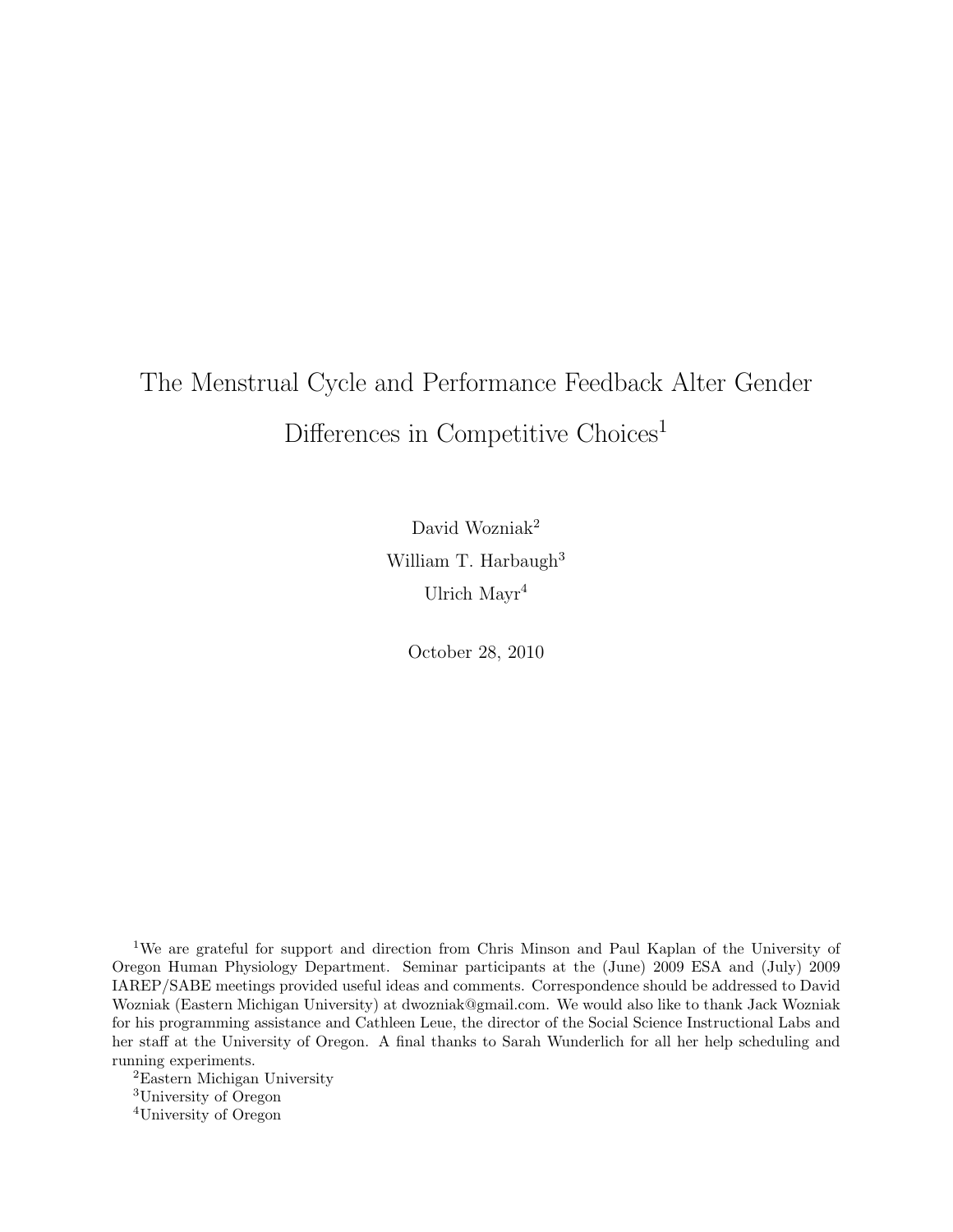## The Menstrual Cycle and Performance Feedback Alter Gender Differences in Competitive Choices.

October 28, 2010

## Abstract

Economic experiments have shown that in mixed gender groups women are more reluctant than men to choose tournaments when given the choice between piece rate and winner-take-all tournament style compensation. These gender difference experiments have all relied on a framework where subjects were not informed of their abilities relative to potential competitors. We replicate these findings with math and word tasks, and then show that feedback about relative performance moves high ability females towards more competitive compensation schemes, moves low ability men towards less competitive schemes such as piece rate and group pay, and removes the average gender difference in compensation choices. We also examine between and within-subjects differences in choices for females across the menstrual cycle. We find women's relative reluctance to choose tournaments comes mostly from women in the low hormone phase of their menstrual cycle. Women in the high hormone phase are substantially more willing to compete than women in the low phase, though still somewhat less willing to compete than men. There are no significant differences between the choices of any of these groups after they receive relative performance feedback.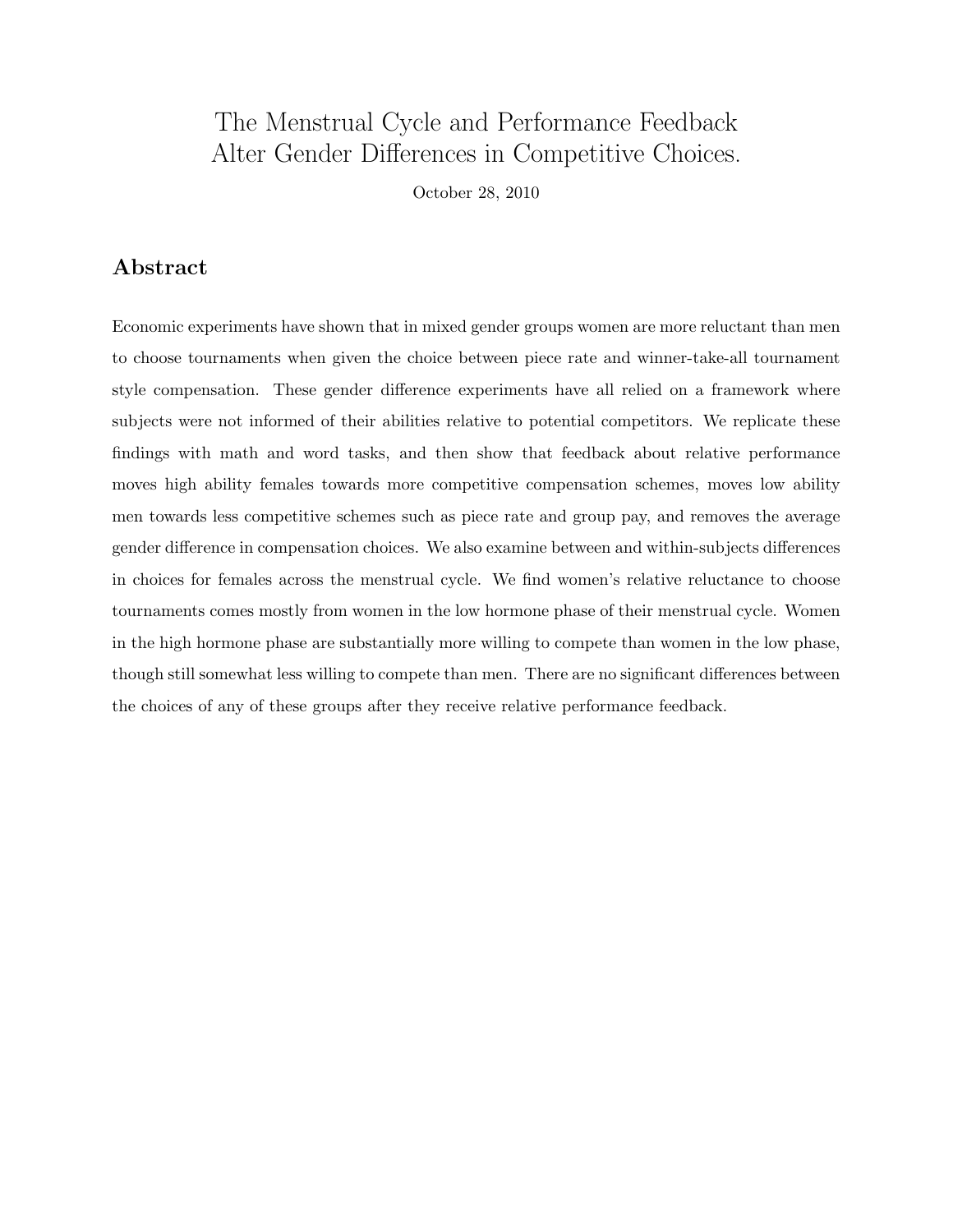## Introduction

Economic experiments have shown when given the choice between piece rate and winner-takeall tournament style compensation, women are more reluctant than men to choose tournaments (e.g. Niederle and Vesterlund 2007). These gender difference experiments have all relied on a framework where subjects were not informed of their abilities relative to potential competitors. We use a within-subjects design and replicate these previous findings for a math task, and show they also exist for a word task. We then show that feedback about relative performance moves high ability females towards more competitive compensation schemes, moves low ability men towards less competitive schemes such as piece rate and group pay, and removes the average gender difference in compensation choices. We also examine between and within-subjects differences in choices for females across the menstrual cycle. We find that the relative reluctance to choose tournaments on the part of women comes mostly from women in the low hormone phase of their menstrual cycle. Women in the high hormone phase are substantially more willing to compete than women in the low phase, though still somewhat less willing to compete than men. There are no significant differences between the choices of any of these groups after they receive relative performance feedback.

In low information settings, the effects of gender and menstrual phase are large. A female has a 0.14 lower probability of choosing a tournament than a male, even when controlling for performance and confidence. For a female to be as likely to choose a tournament as an average male, she must believe she is 40% better than average in performance. The within gender menstrual phase effect is larger than the across gender effect. Females in the low hormone phase of their cycle have a 0.16 lower probability of choosing a tournament than females in higher hormone phase. A low phase female must believe she has 50% better performance to be as likely to compete as a female in the high hormone phase.

Without feedback, high ability females and males are both more reluctant to enter tournaments than expected value maximization would require. This effect is larger for high ability females. Too many low ability types enter competitive environments, and this effect is larger for males. Relative performance feedback moves all these groups toward more optimal choices. This result suggests that gender differences in choices, and the choice differences we identify across the menstrual cycle, are not driven by stable preference differences.

The corporate ladder can be considered a tournament where a number of individuals compete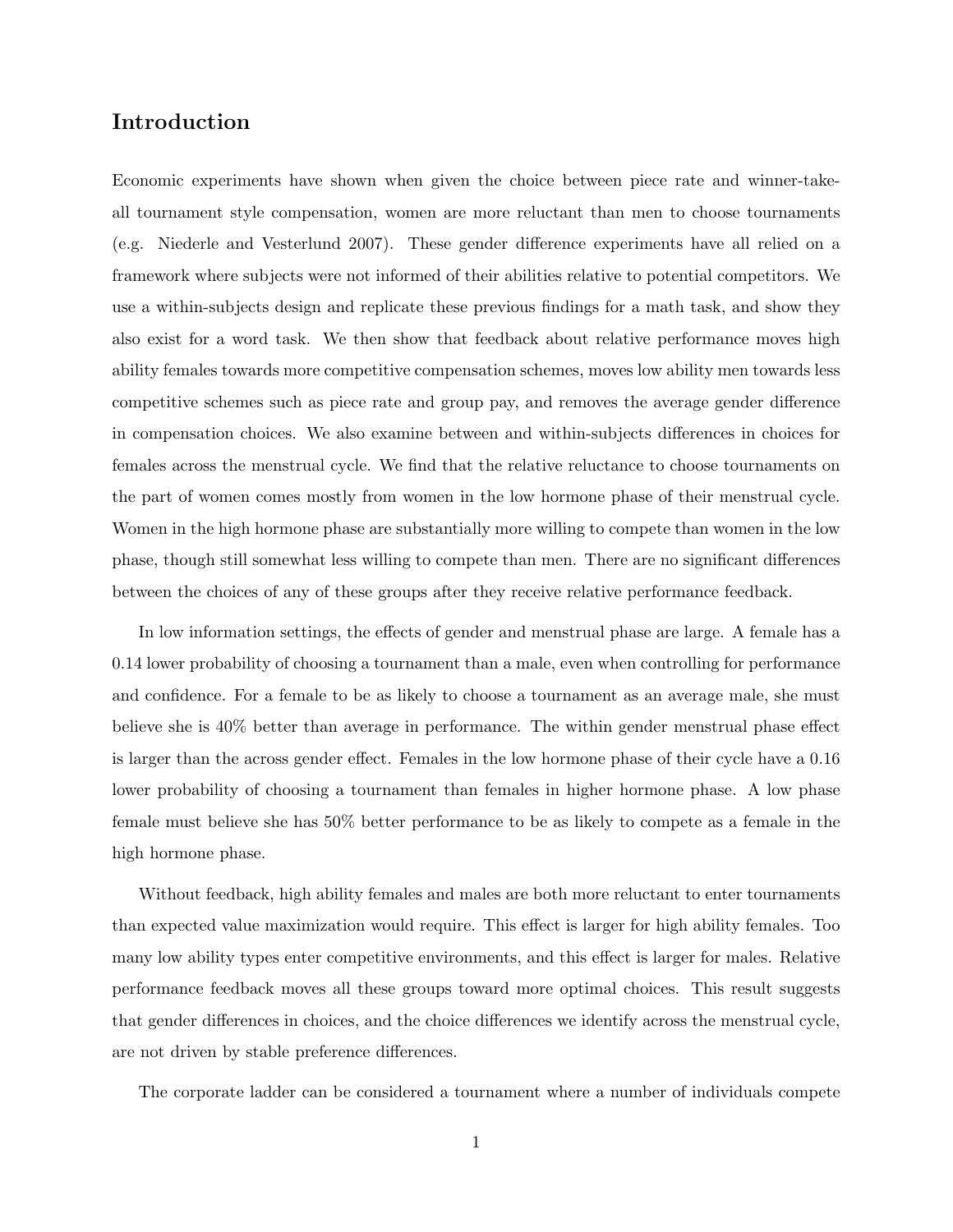for promotion based on the results of individual performance. Females make up a small portion of top-level executive positions. Bertrand and Hallock (2001) found that in 1997 the fraction of females in top level management positions was 3% and only 15% of firms had at least one female in a top level executive position. This underrepresentation of females in executive positions may be partially explained by the roles females have in the traditional family with the raising of children affecting their career choices and human capital investments (Polachek 1981). Part of this underrepresentation may be caused by a preference by females against tournaments or for piece rate compensation. Jirjahn and Stephan (2004) find that the attractiveness of piece rate schemes for females is likely caused by less wage discrimination in such a setting when performance can easily be measured. It could be for this reason that firms with a higher proportion of females are more likely to offer piece rate compensation (Brown 1990).

Niederle and Vesterlund (2007) find that when given a choice between a piece rate or a winnertake-all tournament compensation scheme, females overwhelmingly choose the piece rate while males choose the tournament. In their experiment, subjects were given information only about their own absolute performance and were not informed of the quality of competitors. By having participants choose a compensation scheme for past performance from another treatment, they find that the gender differences for competition still remain even when they control for confidence and risk aversion. They find that the gender difference remains large while controlling for overconfidence as 14% of the variation in competitive choices is driven by gender, suggesting that females prefer not to compete when compared to males.

Datta Gupta, Poulsen and Villeval (2005) find similar results in an experiment examining the effects of gender in tournaments. In another experiment, Dohmen and Falk (2007) find that females are less likely to choose variable pay schemes such as tournaments and piece rates when given the choice of a fixed rate for their time. All these experiments used a similar protocol where subjects were given their absolute performance, but were never informed of their relative standing within the group. These economic experiments have been interpreted as meaning that gender differences in self selection are derived from a preference difference between the genders where females seem to have a greater distaste for competition than males.

Gneezy, Niederle, and Rustichini (2003) find that females see lower performance gains from participating in competitive environments. In observing children's performance in running races, Gneezy and Rustichini (2004) also find that competition increases performance of boys, but not girls.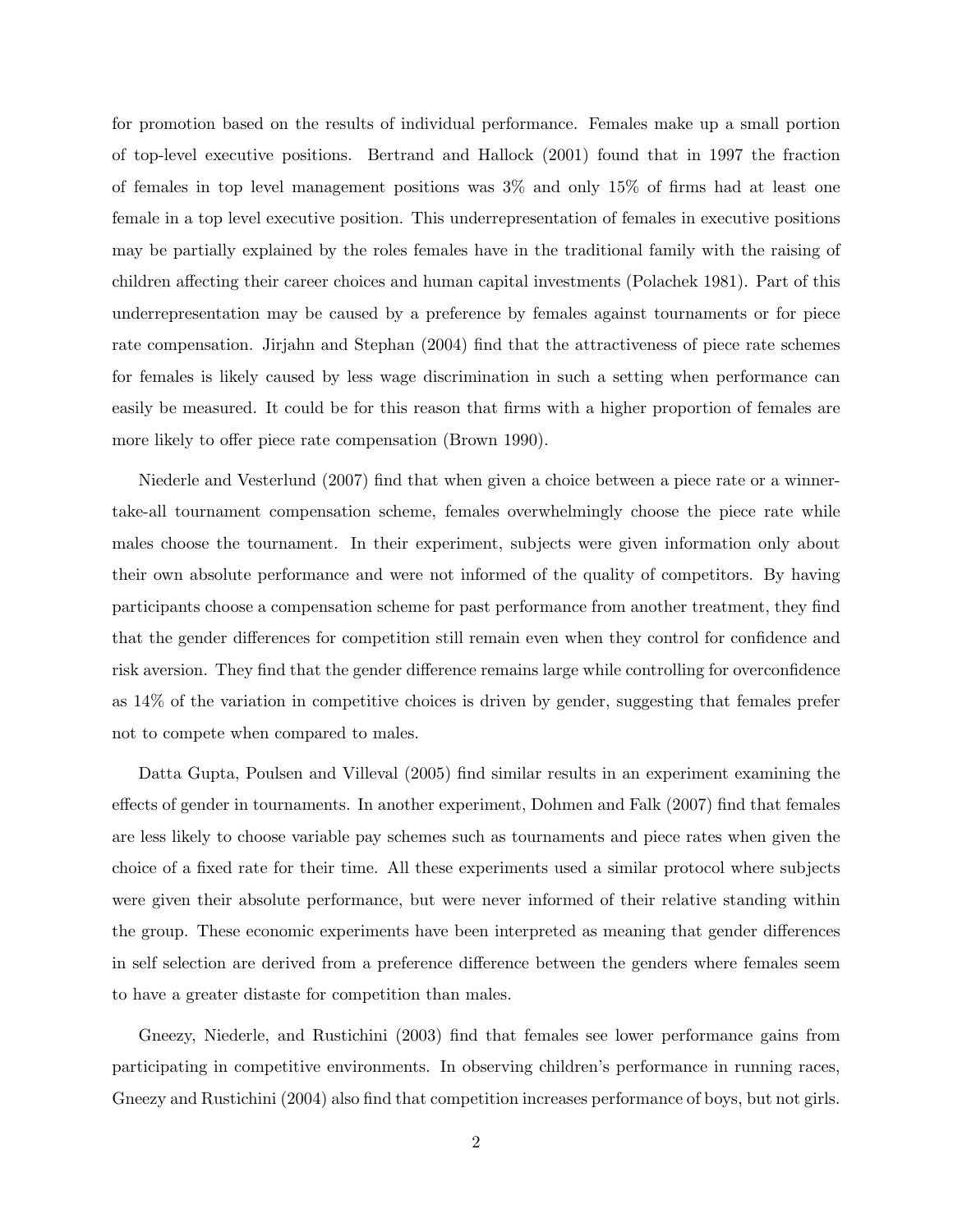In an experimental setting, Gneezy, Niederle, and Rustichini (2003) find that in a mixed-gender competitive environments, males have significant performance increases when an environment is made more competitive and females do not. However, when females compete only against other females, their performance increases as the environment becomes more competitive. Gupta, Poulsen and Villeval (2005) find that females are more competitive when given the opportunity to choose the gender of a potential competitor. Specifically, females are more likely to choose to enter a tournament if they first choose to be paired against another female before making the competitive environment decision. Similar results have been found by Grosse and Reiner (2010) where females seem to be more competitive when competing against other females. These results suggest that performance in competitive environments is different for males and females and that the gender composition of groups may play a role in performance gains from competition, as well as in the selection into competitive environments. Both performance differences under competition and gender composition effects may help explain the underrepresentation of females in the corporate business world.

Grossman and Eckel (2003) provide a review of gender differences in risk preferences and find that results seem more supportive of females being more risk averse than man, but these results are not entirely robust. The experimental studies examining gender differences for competition argue that gender differences in competitive choices are not driven by gender differences in risk preferences. Ambiguity aversion might be an explanation, since in the competition experiments subjects had little information about the probability distribution of payoffs. But ambiguity aversion has not been found to vary systematically across gender. Moore and Eckel (2003) find that females are more ambiguity averse for specific contexts and domains, while Borghans et al. (2009) find that males are initially more ambiguity averse than females, but as ambiguity increases, males and females behave similarly.

None of the results cited so far show that these gender differences are biologically determined. In fact, Gneezy et al.  $(2009)$  report results from experiments in a matrilineal society in India where women are more likely to compete than men. Cross cultural studies of this sort are one way to show the importance, or lack of importance, of biological factors in gender differences. In this paper, we use natural variations in the levels of hormones across the menstrual cycle to examine this same question. We find that competitive choices do vary across the cycle. This shows that while biology may not be the only driving factor, it does seem to play a role. Interestingly, the effect is such that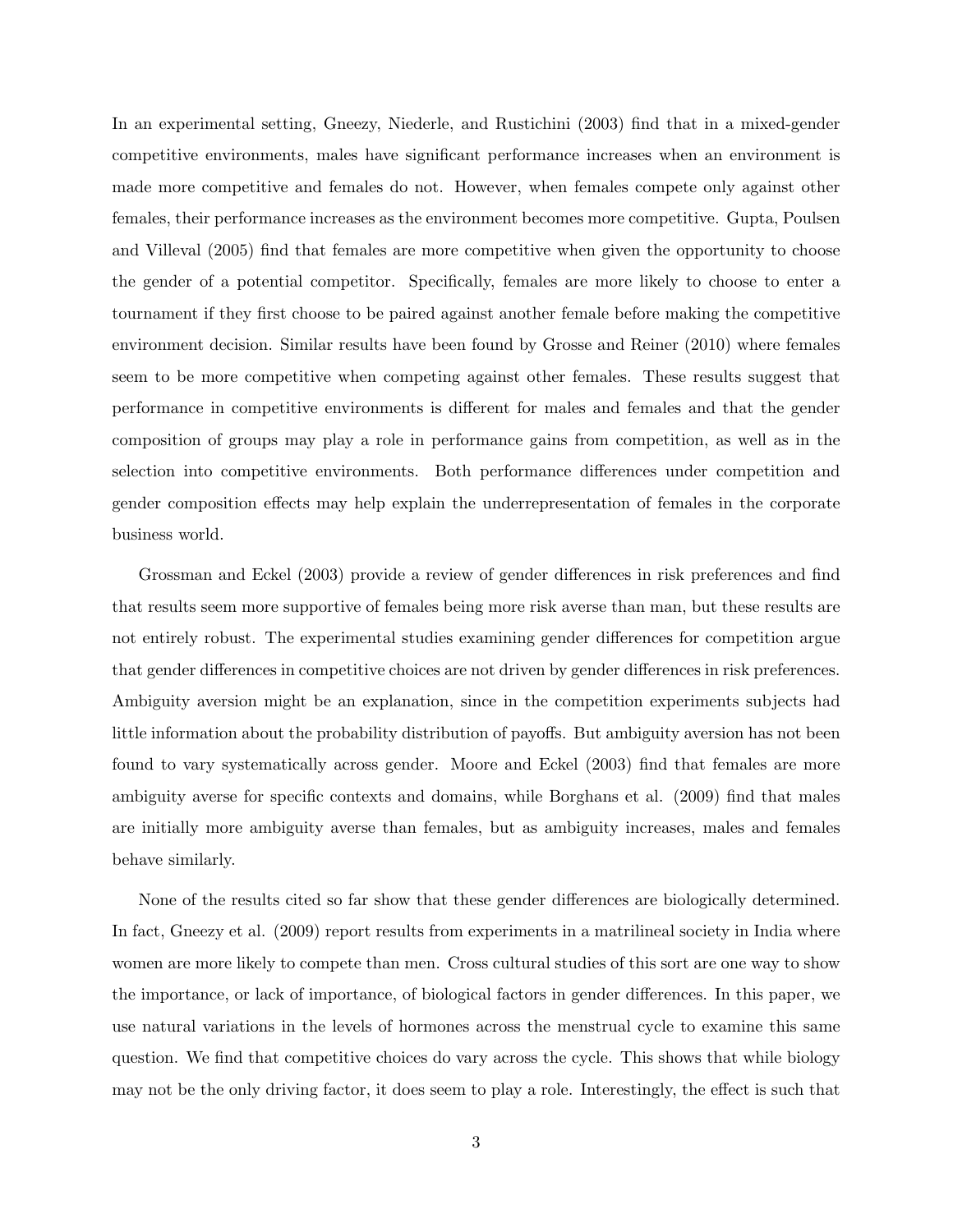during the low hormone phase the behavioral differences are quite large, while in the high hormone phase females choices are very similar to those of males.

Hormones have been found to affect behaviors in humans. The hormone oxytocin has been found to increase trusting behavior of individuals (Baumgartner et al. 2008). Fehr (2009) suggests that due to such results, preferences towards trust are affected by biological mechanisms. Other hormones have also been found to matter for economic behaviors and outcomes. For males, testosterone levels of financial traders in the morning can predict profitability through the rest of the day. Cortisol levels in these same traders were found to rise with increased volatility in their market returns (Coates and Herbert 2008). Testosterone levels are correlated with behaviors in economic experiments such as offers and acceptances in ultimatum games (Burnham 2007). Financial risk taking has also been linked to circulating levels of testosterone in men (Apicella et al. 2008).

Males and females have very different levels of a number of hormones, including estrogen, luteinizing hormone (LH), follicle stimulating hormone (FSH), progesterone, and testosterone (Speroff and Fritz 2005). However, it is not necessarily the case that men and women experience the same effects from these hormones. In fact, Shepard et al. (2009) point out that there are thousands of citations in medical journals on the effect of hormones on sex differences and brain organization. This review article concludes that the expression of hormonal effects within a gender may be very dependent on the social environment.

Women exhibit large and predictable hormonal variations across the menstrual cycle (Speroff and Fritz 2005). For females, estrogen and progesterone have received most of the attention in studies examining neuroendocrinological, psychological and behavioral effects. Estrogen has been found to increase power motivation– a reported preference for impact or dominance, suggesting that it may affect competitive preferences (Stanton and Schultheiss 2007). Such a hormonal link with appetites for competition may be very dependent on the social context. Gneezy et al. (2003), Datta Gupta et al. (2005), Delfgaauw et al. (2009), and Grosse and Reiner (2010) have all shown that females are less responsive to competition and also less likely to compete against males than in all-female settings. Using all-female groups and cross-sectional data, Buser (2010) finds that when females have the opportunity to compete with other females they behave less competitively during phases of the cycle typically associated with higher levels of progesterone.

Neuroendocrinology has demonstrated the existence of hormonal effects on brain activity. Results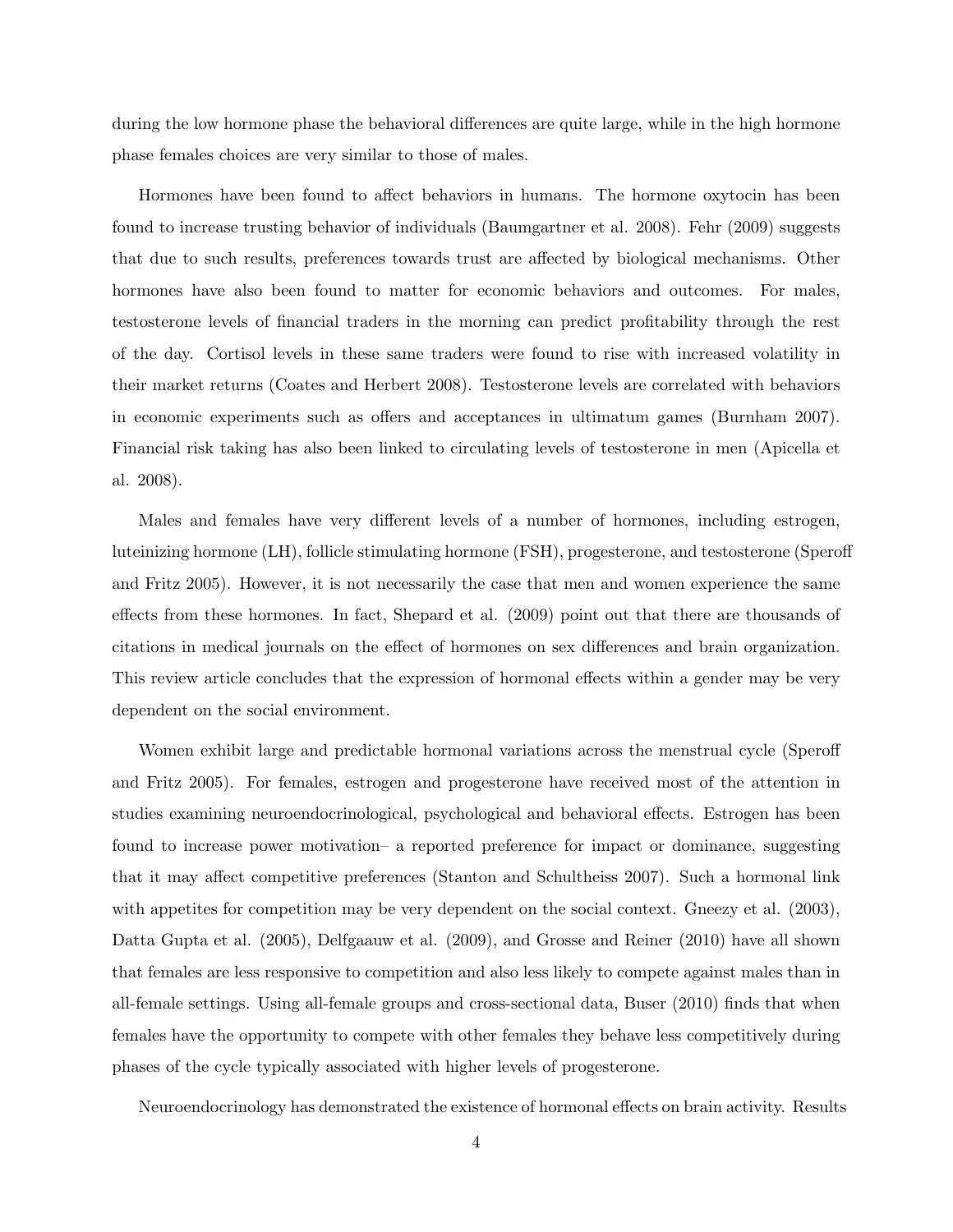show that major depression may be linked to reduced density of hydroxytryptamine (5-HT), also known as serotonin, binding sites (Malison et al. 1998). By injecting estradiol in rats, Fink et al. (1996) find that estrogen stimulates an increase in the density of 5-HT binding sites in certain areas of the brain. Injections of estradiol significantly increase the density of binding sites in the anterior cingulate cortex  $(24\%)$ , anterior frontal cortex  $(41\%)$  and the nucleus accumbens  $(12\%)$ . These areas of the brain have been variously linked with mood, memory, and the anticipation and receipt of monetary rewards (Fink et al. 1996, McEwen 2002, Bethea et al. 2002, Platt and Huettel 2008). Progesterone has been shown to inhibit neurotransmission, and as a result it may decrease anxiety and increase sedation (Vliet 2001). Other research suggests that progesterone may decrease the degradation of 5-HT (Bethea et al. 2002).

Sex differences in the brain develop during perinatal development where both females and male brains are organized differently from different exposure to steroid hormones (Gagnidze and Pfaff 2009). For female brains, estrogen masculinizes aramotose-expressing neural pathways and also masuclinizes territorial behavior in female rodents (Wu et al.  $2009$ ).<sup>1</sup> For females, estrogen is required and received by the estrogen receptor to express male-type aggressive and territorial behavior in mice (Gagnidze and Pfaff 2009). Thus, estrogen for females may lead to similar behavior for females as that induced by testosterone in males. In pre-menopausal women, it has also been found that brain activity and activations change across different phases of the menstrual cycle (Dreher et al. 2007).

In this study, we focus on two stable and predictable phases of estrogen and progesterone levels for females, an elevated hormonal phase and a low hormonal phase. As shown in Figure 1, both progesterone and estrogen remain low during the early part of the menstrual cycle. This first week of the cycle is when normal cycling females menstruate and can be considered a low-hormone phase. Estrogen rises quickly and spikes just prior to ovulation, this is referred to as the follicular spike as it occurs during the follicular phase, which is just prior to ovulation. After ovulation (approximately day 14 in the graph), progesterone levels spike in the latter half of the female menstrual cycle, which is called the luteal phase. During the luteal phase, females who ovulate experience heightened levels in both progesterone and estrogen. This second spike in both hormones may be referred to as the luteal spike or high-hormone phase (Speroff and Fritz 2005, Stricker et al. 2006).

Females using a hormonal contraceptive experience suppression of endogenous hormone production

<sup>&</sup>lt;sup>1</sup>Aromatose is an enzyme that converts testosterone to estradiol. In the adult male brain testosterone acting through androgen receptors is necessary to complement male type behavior (Gagnidze and Pfaff 2009).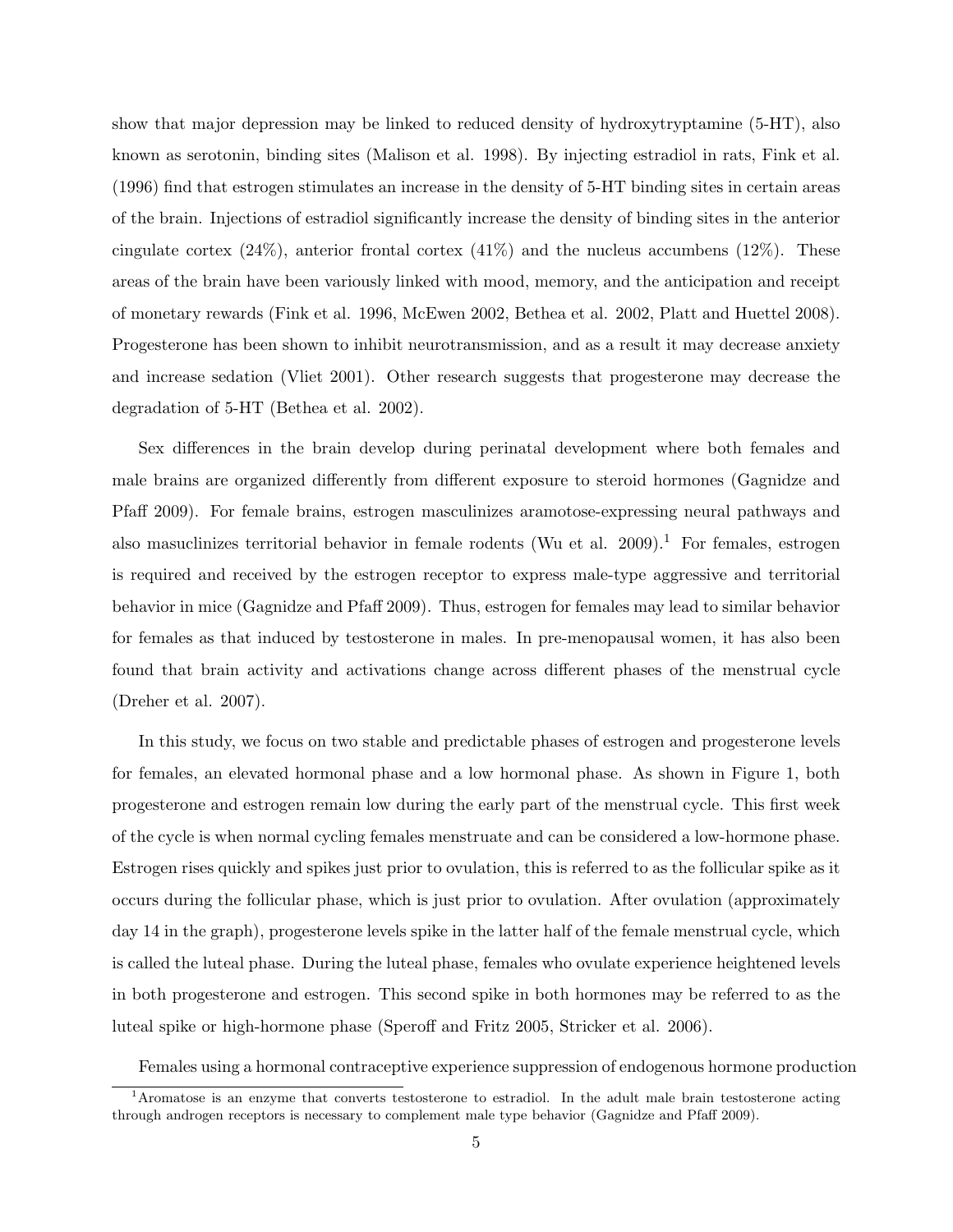

when in the active phase of their contraceptive regimen (Speroff and Fritz 2005). Both progesterone and estrogen levels remain fairly constant as the body receives a dose of hormones exogenously (Aden et al. 1998). During the placebo or non-active phase of the contraceptive regimen there are no exogenous hormones being provided to the body; this lowering of both progesterone and estrogen through exogenous means leads to withdrawal bleeding caused by the withdrawal of exogenous hormones (Speroff and Fritz 2005). There is no biological or medical necessity to induce this withdrawal bleeding (Anderson and Hait 2003). Since menstrual bleeding is caused by low hormones, it allows for easy identification of a low hormone phase for research purposes.

Monthly bleeding, periodic bleeding, or no bleeding–this is an individual woman's choice (Speroff and Fritz 2005, 908).

It is suspected that keeping withdrawal bleeding as part of the hormonal contraceptive regimen was a marketing ploy to make the birth control pill seem more socially acceptable (Coutinho and Segal 1999). Thus, females could entirely avoid hormonal fluctuations by sustained contraceptive use. Indeed, some forms of contraception do ensure that this occurs (Anderson and Hait 2003). If the decrease in hormones affects females in an economically costly manner then one could expect that there is some demand to prolong contraceptive use among the female population which has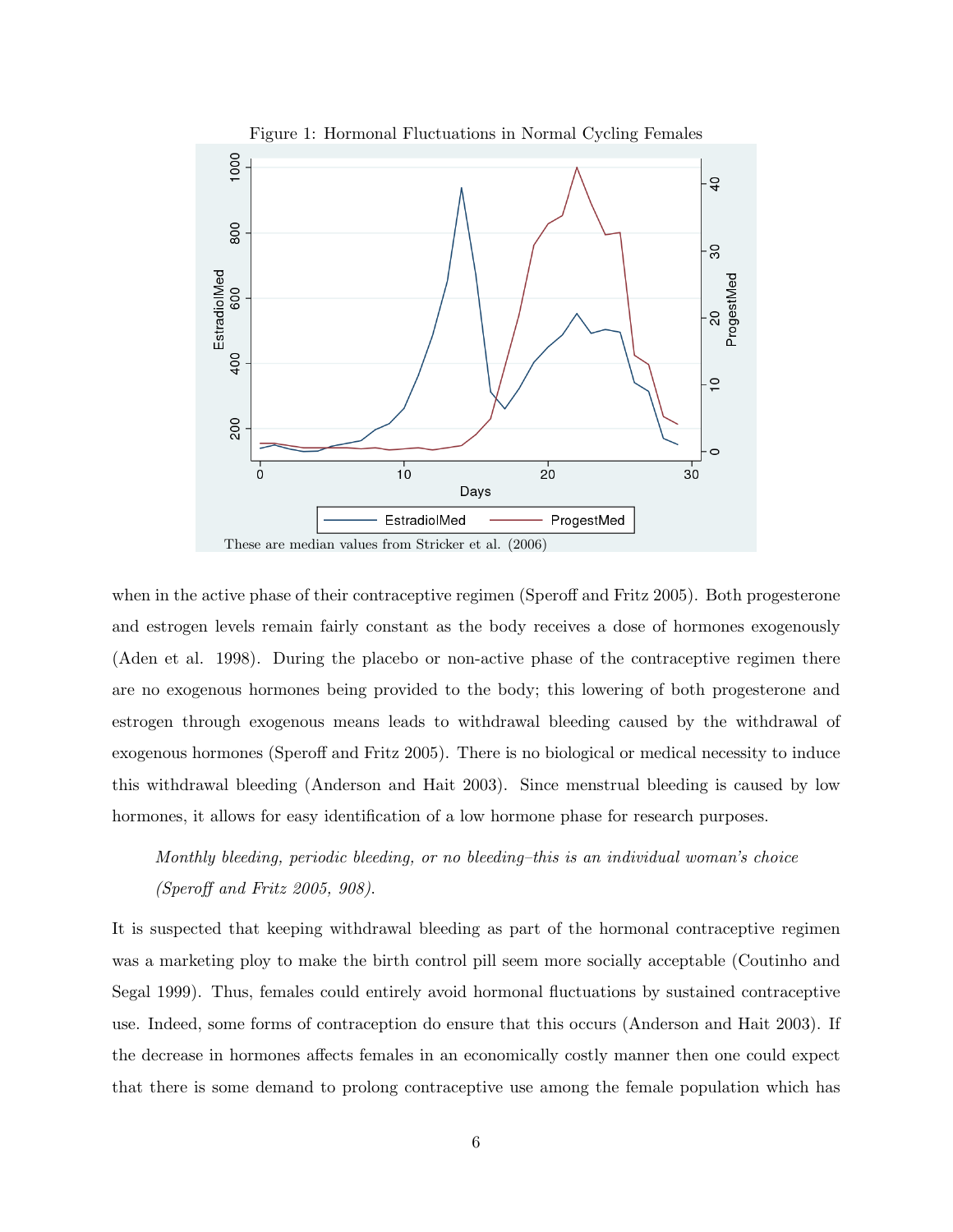become evident by recent prolonged-use contraceptives such as Seasonale.

Other economic studies have examined the effects of the menstrual cycle and therefore implicitly or explicitly hormonal fluctuations for females. Hormonal fluctuations occur across the female menstrual cycle and contribute to premenstrual syndrome effects, which may have significant economic consequences. Ichino and Moretti (2009) use detailed employee attendance data from a large Italian bank and find that absences for females below the age of 45 tend to occur according to a 28-day cycle. These 28-day cycle absences explain about one-third of the gender gap in employment absences at the firm. The female menstrual cycle is approximately 28 days and they focus on females below the age of 45, who are more likely to be pre-menopausal. Ichino and Moretti's result provides significant support for the hormonal fluctuations of the menstrual cycle having significant economic impacts.

In an experimental study, Chen et al. (2010) explore hormonal differences according to menstrual cycle phase for differences between males and females auctions. They find bidding differences in first-price auctions between females with higher bids for females in the follicular phase versus females in the luteal phase though most of this variation is found to be driven by contraceptive users. In contrast, Pearson and Schipper (2009) find that women bid higher than men and earn lower profits only during the menstrual and premenstrual phases of the cycle when estrogen and progesterone levels are lower. Another between subject experimental study, Buser (2010), finds that in all-female groups, females participating during high levels of progesterone tend to be less competitive.

Not all economic studies have found support for hormonal effects being significant in economic decision making. Zethraeus et al. (2009) examine 200 post-menopausal women in a double-blind study. Participants were given either estradiol (2 mg), testosterone (40 mg) or a placebo daily for a four week period. Then they participated in an economic experiment session that included a variety of different tasks looking at risk aversion, altruism, reciprocal fairness, trust and trustworthiness. No significant differences were found when comparing the behaviors between the three different treatment groups of females. One should note that the lack of effects in post-menopausal women may be caused by neural receptors no longer being as sensitive to hormonal changes due to the effects of aging (Chakraborty et al. 2003).

Though a double-blind study using exogenous delivered hormones would be ideal to examine the effects of hormones for females it would not be feasible since low hormone levels cause bleeding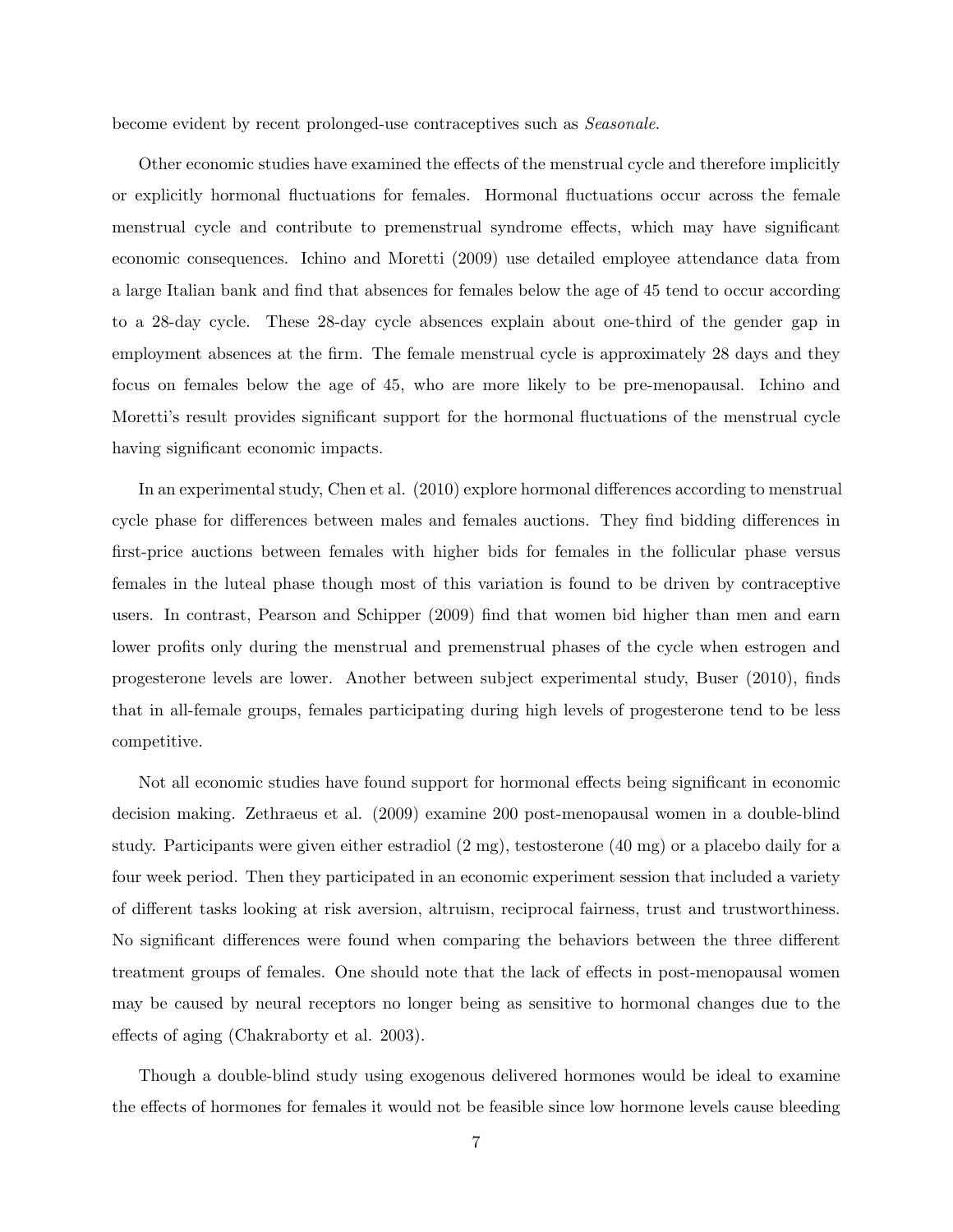in pre-menopausal females (Speroff and Fritz 2005). Instead of a double-blind study, we include a within-subject design in this experiment focusing on a comparison between the midluteal peak and the low hormone phase that occurs during menses. This type of scheduling has been included in experiment designs used in neuroscience to study menstrual-cycle dependent neural plasticity (Fernandez et al. 2003). These behavioral and neurological studies lay the foundation for our exploration of whether females behave more competitively during a high hormone phase within the menstrual cycle.

## 1 Experiment Design

We use an experimental design such that females are scheduled to participate in two sessions, during both a low and high hormonal phase of the menstrual cycle. Since females may alter their hormonal fluctuations by taking a hormonal contraceptive, we include females taking hormonal contraceptives. For females using hormonal contraception, during the placebo phase of the hormonal contraception regimen, their hormone levels are the same as normal cycling females in the low-hormone phase of their cycle. This design allows for the comparison of behaviors between females in the low phase to those not in the low phase, while also comparing the behavior of male participants. In the following section we explain the experimental design used to examine both the effects of relative performance feedback and the role of hormones for competitive environment selection.

Our experiment used a within-subjects design with two sessions. For normally cycling females these sessions were scheduled during a low hormone phase (days 2 to 7 in Figure 1) and a high hormone phase (days 18 to 25 in Figure 1) of the menstrual cycle. We intentionally avoided the estradiol spike around day 14, because of its short duration and variability within and across females. For females on a monthly hormonal contraceptive with a placebo week (i.e. "the pill") hormone levels in the placebo week are the same as normal cycling females in the low-hormone phase (Speroff and Fritz 2005). They were scheduled accordingly. During the active phase of the contraceptive regimen females using hormonal contraceptives get the higher hormonal levels exogenously from the pill.

An online pre-screening survey was used to recruit and schedule subjects for experiment sessions. We limited the sample of females to those using a monophasic hormonal contraceptive or not using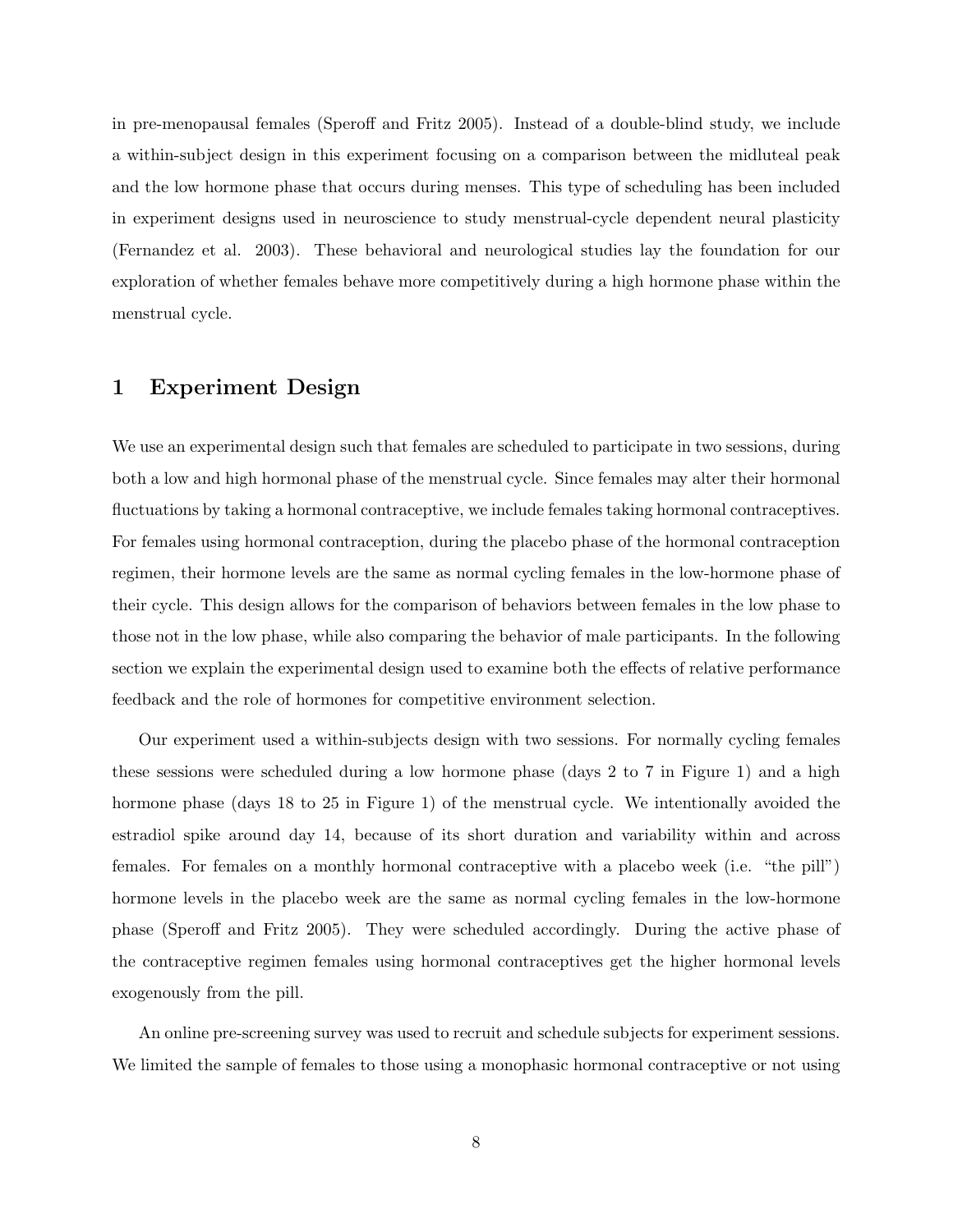hormonal contraceptives at all.<sup>2</sup> Using this data females were first scheduled during a predicted high or predicted low hormone phase. This created a random assignment of hormonal phases for experiment sessions. In comparison to simply asking females that show up for a session as to the date of their last or expected next menstruation, we focused on scheduling across two specific hormonal phases to minimize identification error as the menstrual cycle has a large degree of variability, so much so, that subjects may have trouble accurately recalling and predicting menses (Crenin et al. 2004).

To help minimize identification errors, we combined the pre-screening survey with an exit survey. The low hormone phase is easily identified by the presence of withdrawal bleeding (in both normal cycling females and those in the placebo phase of contraceptives). The high hormone phase is more difficult to pinpoint, particularly for subjects not on contraceptives, because of variability in the cycle. The combination of pre-screening, scheduling, and the exit survey were designed to address this.

Previous studies on differences in competitive choices use a strictly between-subjects design (Niederle and Vesterlund 2007, Gneezy et al. 2009). In our within-subjects design each subject participated in one session of math tasks, and another of word tasks. It is generally believed that females may view themselves as having worse math skills than males (Niederle and Vesterlund 2010). For this reason females may be less likely to compete in math tasks than in word tasks. This design is the first to examine whether there are stable differences between subjects and within subjects for math and word based tasks.

Subjects were randomly assigned to start with a math or a word based session. In each session tasks were performed for five different treatments, one of which was randomly chosen for payment at the end of the experiment. Each treatment lasted 4 minutes. In the first treatment participants performed the task under a non-competitive piece rate compensation scheme, where pay was entirely dependent on the individual's own performance. In the second treatment, participants were randomly assigned to a winner-take-all tournament with a size of two, four, or six competitors. This second treatment provided participants with experience in a situation where their pay depended on their own performance as well as the performance of others. In the third treatment, participants performed the task with a group pay (revenue sharing) form of compensation. This treatment

<sup>&</sup>lt;sup>2</sup>Monophasic hormonal contraceptives, release the same level of exogenous hormones each day for the entire nonplacebo phase of the hormonal contraceptive regimen. We excluded users of biphasic and triphasic pills, with varying daily hormone doses.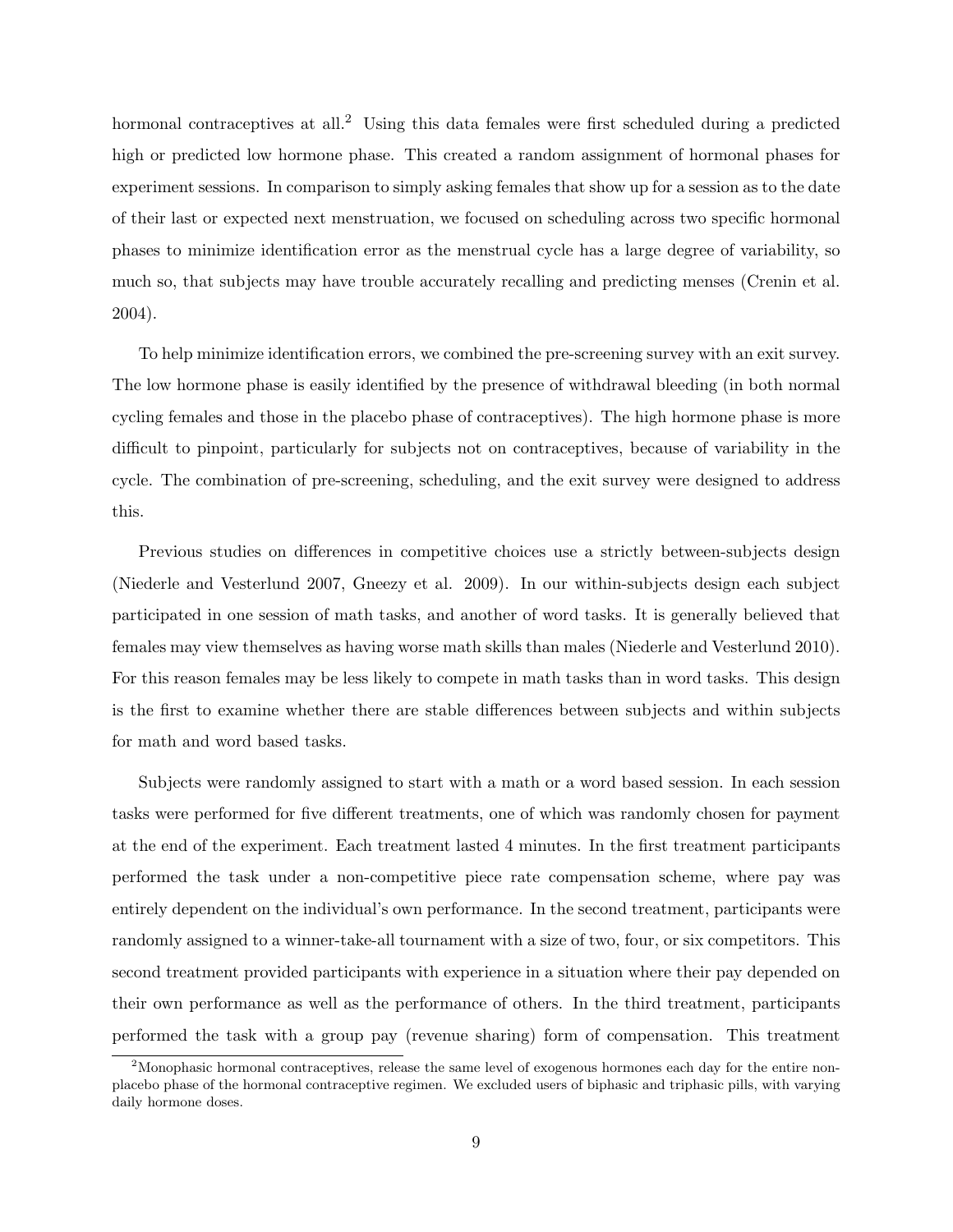randomly paired participants and payment for the group's total production was split evenly. This third treatment can be considered the least competitive, in that pay was identical for the two players. This type of revenue sharing allows for an individual to free-ride and not compete at all if they so choose. As long as an individual is paired with an individual that exerts effort then he or she can still be paid without exerting any effort at all.

In the final two treatments subjects were able to choose between piece rate, group pay, or a two, four, or six person tournament. Before the fourth treatment, subjects were told their own absolute performance, but were not told anything about the performance of others. Just before the fifth treatment, participants were shown how all individuals in the session had performed in the first treatment. They then chose their compensation method and performed the task again.

The math task was similar to that in Niederle and Vesterlund (2007). Participants were asked to add four randomized two-digit numbers and complete as many of these summations as possible in 4 minutes. Equations were presented to participants on a computer screen and they typed in their answer and pressed the *Enter* key or clicked a *Submit* button on the screen. After each submission participants were promptly shown the next equation to solve. On the screen, the equations looked like the following:

$$
12 + 57 + 48 + 52 =
$$

A sheet of paper and a pencil were provided for this task, but no other form of assistance was available.

The word task was similar to that used by Günther et al. (2008). In this task participants are shown a letter on a computer screen and have four minutes to form as many unique words as possible that begin with that specific letter. The letter remains on the screen for the entire four minutes and participants enter in their word submissions in a text box below the letter. The attempted word formations are then listed below the text box to help subjects minimize duplicate answers, since these are counted as incorrect. Common place names (cities, countries) are acceptable, but proper names are counted as incorrect. Plural and tense changes to root words are counted as separate and correct answers as long as these words still begin with the appropriate letter. In the experiment, participants were informed of the rules before beginning the task. All participants were informed that everybody in the same session and same treatment received the same letter; thus, providing them with a task of equivalent difficulty for all participants in each treatment.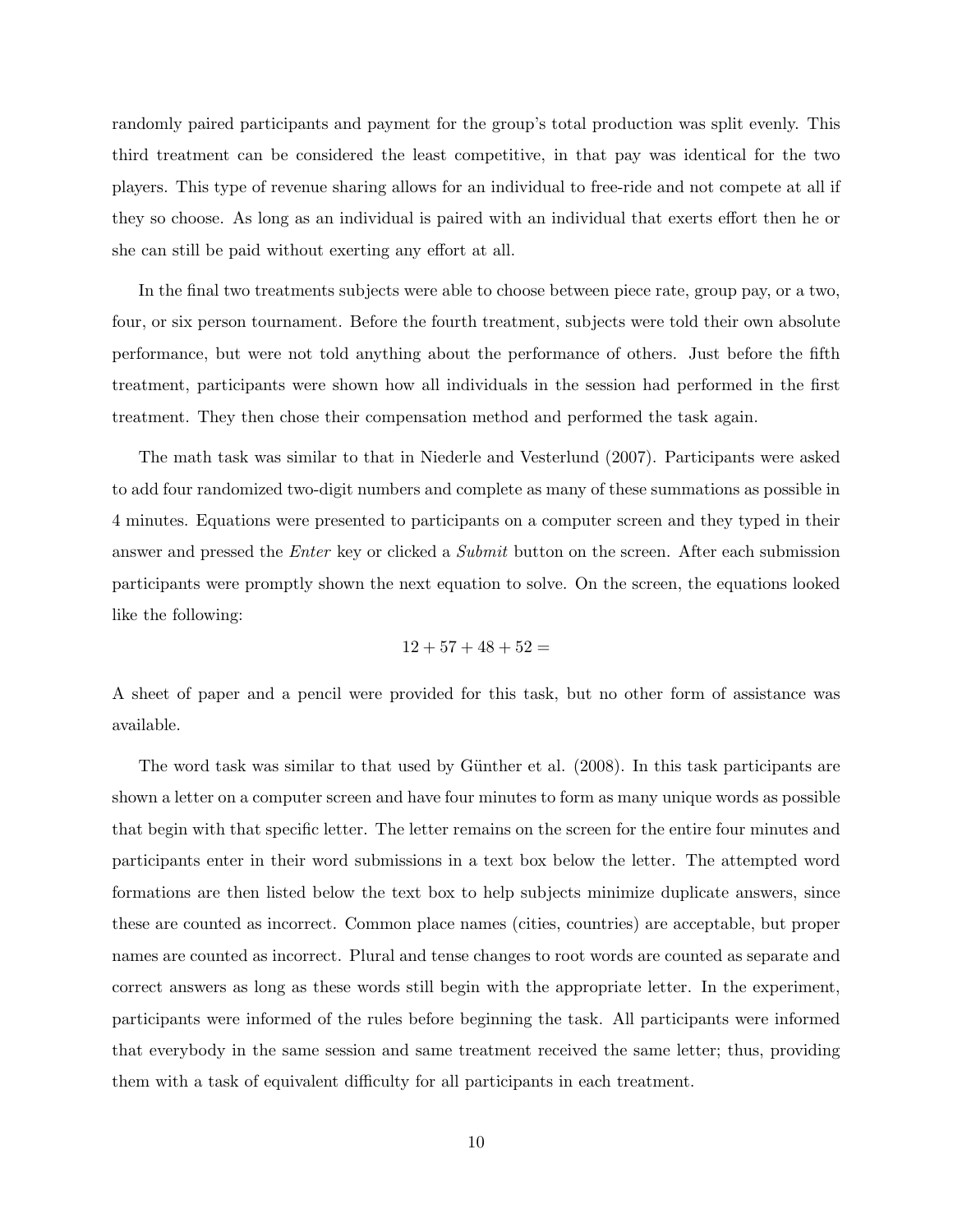The word list used for grading words is a common English word list used by open source word processors.<sup>3</sup> We used a restricted group of letters for this study to limit the variation of difficulty between treatments and sessions (e,f,g,h,i,l,n,o). Between 2.7% to 3.8% of all words in the word list began with these letters.

For the piece rate compensation, the payoff an individual receives is equal to the piece rate multiplied by the production of the individual for that particular treatment. Payoffs for both the math and verbal tasks were calculated in a similar manner though the base rate, in the form of the piece rate  $(w)$ , was different for word formation tasks  $(w_w = $0.25)$  and math addition tasks  $(w<sub>m</sub> = $0.50)$ , to adjust for generally higher performance in the word task. In a tournament, if an individual has the best performance in his group then he receives the piece rate multiplied by the size of the tournament, multiplied by his individual performance. If an individual does not have the best performance in his tournament then he receives nothing. In the event of a tie, the individual receives a fraction of the tournament winnings based on the number of individuals he tied with. Subjects were not informed about whether they won or lost a tournament until all five treatments were complete. After each treatment, and before seeing their score, subjects were asked how well they thought they did and how well they thought the average person in the session did, and they were paid for having accurate predictions.

Subjects were told that they could be randomly grouped with people that did not necessarily choose the same compensation option and were therefore playing under different rules than their potential competitors or group members. This rule strengthens the incentive for high ability types to choose a more competitive tournament as there is a positive probability that they may compete against lower ability individuals. This rule also creates an incentive for low ability individuals to choose group pay as they may be matched with high ability individuals, which would increase their expected payoffs.<sup>4</sup>

### 2 Results

Experiment sessions took place in a computer lab at a large public university. The majority of the 219 participants were university students, characteristics are in Table 1. The average size of the 26 sessions was 14.5 participants (with a standard deviation of 4.15). The gender composition of

<sup>3</sup>Spell Checking Oriented Word Lists (SCOWL), Revision 6, August 10, 2004 by Kevin Atkinson.

<sup>&</sup>lt;sup>4</sup>The text for experiment instructions is available in Appendix D.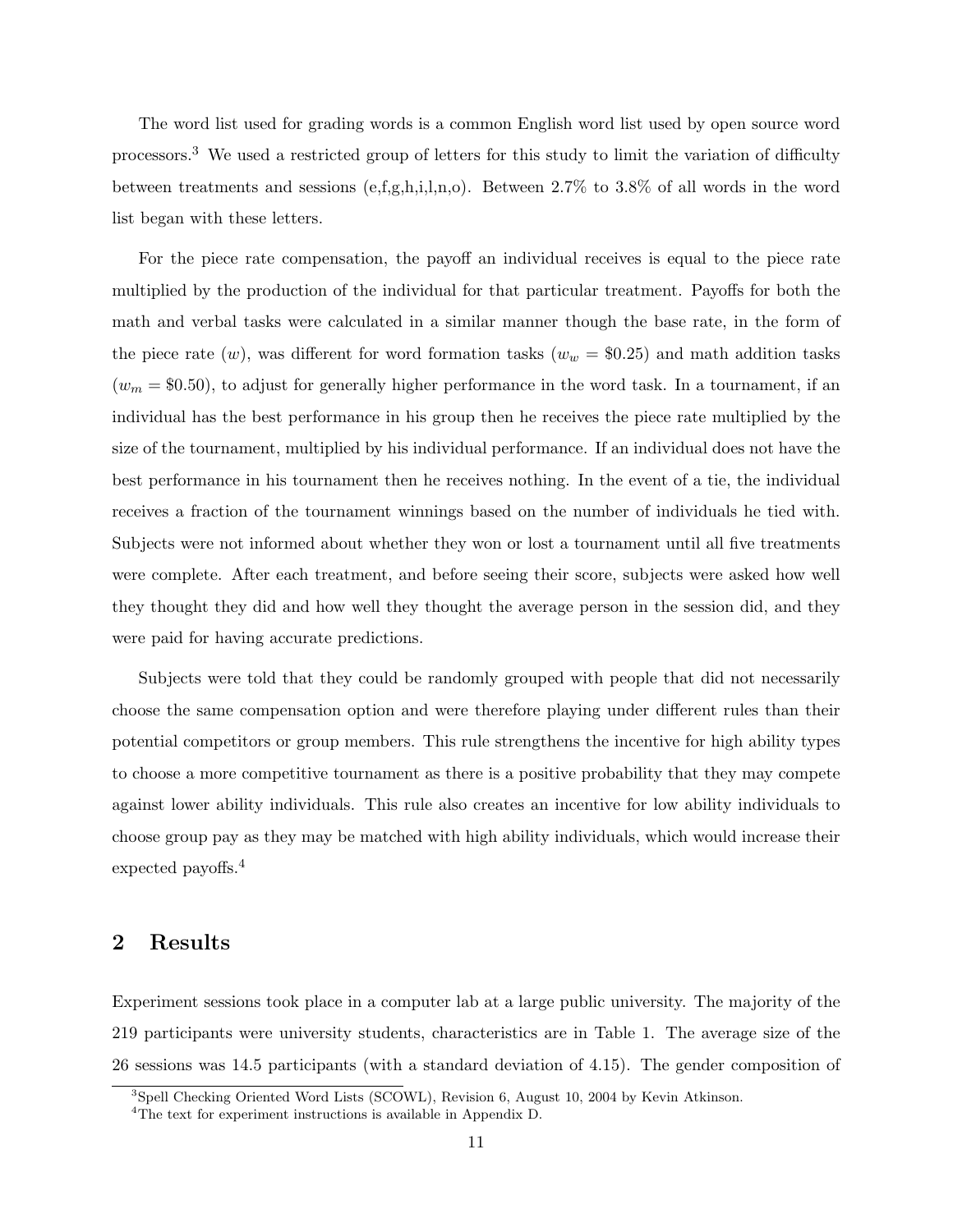two session participants consisted of 62 females and 64 males. Using the pre and post surveys we identified 45 females as participating in a session during a low-hormone phase of their menstrual cycle, and 34 during both a low and a high hormone phase. The word task was used in 12 of the sessions and the math task was used in 14 sessions. Of the 345 individual subject sessions, 165 involved the use of the word task and 180 used the math task.<sup>5</sup>

| <b>Table 1: Summary statistics of session attendees</b> |                             |                              |          |      |     |  |  |  |
|---------------------------------------------------------|-----------------------------|------------------------------|----------|------|-----|--|--|--|
|                                                         | Participant Characteristics |                              |          |      |     |  |  |  |
| <b>Variable</b>                                         | Mean                        | Std. Dev.                    | Min.     | Max. | N   |  |  |  |
| Age                                                     | 20.52                       | 2.81                         | 18       | 33   | 218 |  |  |  |
| Years PS                                                | 2.18                        | 1.48                         | 0        | 6    | 217 |  |  |  |
| GPA                                                     | 3.29                        | 0.47                         | 2        | 4.1  | 218 |  |  |  |
| Live Independently                                      | 0.82                        | 0.39                         | 0        | 1    | 219 |  |  |  |
| Female                                                  | 0.5                         | 0.5                          | 0        | 1    | 219 |  |  |  |
| Psych meds                                              | 0.09                        | 0.28                         | 0        | 1    | 219 |  |  |  |
|                                                         |                             | Characteristics by Sessions* |          |      |     |  |  |  |
| Low Phase                                               | 0.14                        | 0.34                         | $\Omega$ | 1    | 345 |  |  |  |
| Word task                                               | 0.48                        | 0.5                          | 0        | 1    | 345 |  |  |  |
| Session Size                                            | 14.54                       | 4.15                         | 7        | 21   | 345 |  |  |  |
| Second session                                          | 0.37                        | 0.48                         |          |      | 345 |  |  |  |

Table 1: Summary statistics of session attendees

\*126 individuals attended a second session.

Table 2 shows that men and women were similar in terms of age, GPA, and were assigned to sessions with similar characteristics, except that on average females were in slightly larger sessions. The session female to male ratio ranged from 0.3 to 2.3 and averaged 1.01. Thus, all sessions had some degree of gender mix and on average this mix was about one-to-one.

|                      | Table 2: Mean values of individual and session characteristics by gender. |                                            |                 |       |
|----------------------|---------------------------------------------------------------------------|--------------------------------------------|-----------------|-------|
| Sex                  | Age Years PS GPA Indep. Meds Word Size Sess. 2                            |                                            |                 |       |
|                      | Male 20.70 2.14                                                           | $3.25$ $0.83$ $0.09$ $0.47$ $13.79$ $0.37$ |                 |       |
| Female $\vert$ 20.35 | 2.21                                                                      | 3.33 0.80                                  | 0.08 0.48 15.30 | -0.36 |
| Total $\vert$ 20.52  | 2.18                                                                      | $3.29$ $0.82$ $0.09$ $0.48$ $14.54$ $0.37$ |                 |       |

Table 2: Mean values of individual and session characteristics by gender.

Sessions took place three to four times a week and were held in the morning. Each session took slightly less than an hour, including approximately 10 minutes at the beginning of the session during which participants waited together in a foyer. This allowed participants to see that sessions included both males and females. Once participants entered the lab, partitions were used so that

 $5$ One individual (female) was removed from the data due to inability to follow the instructions.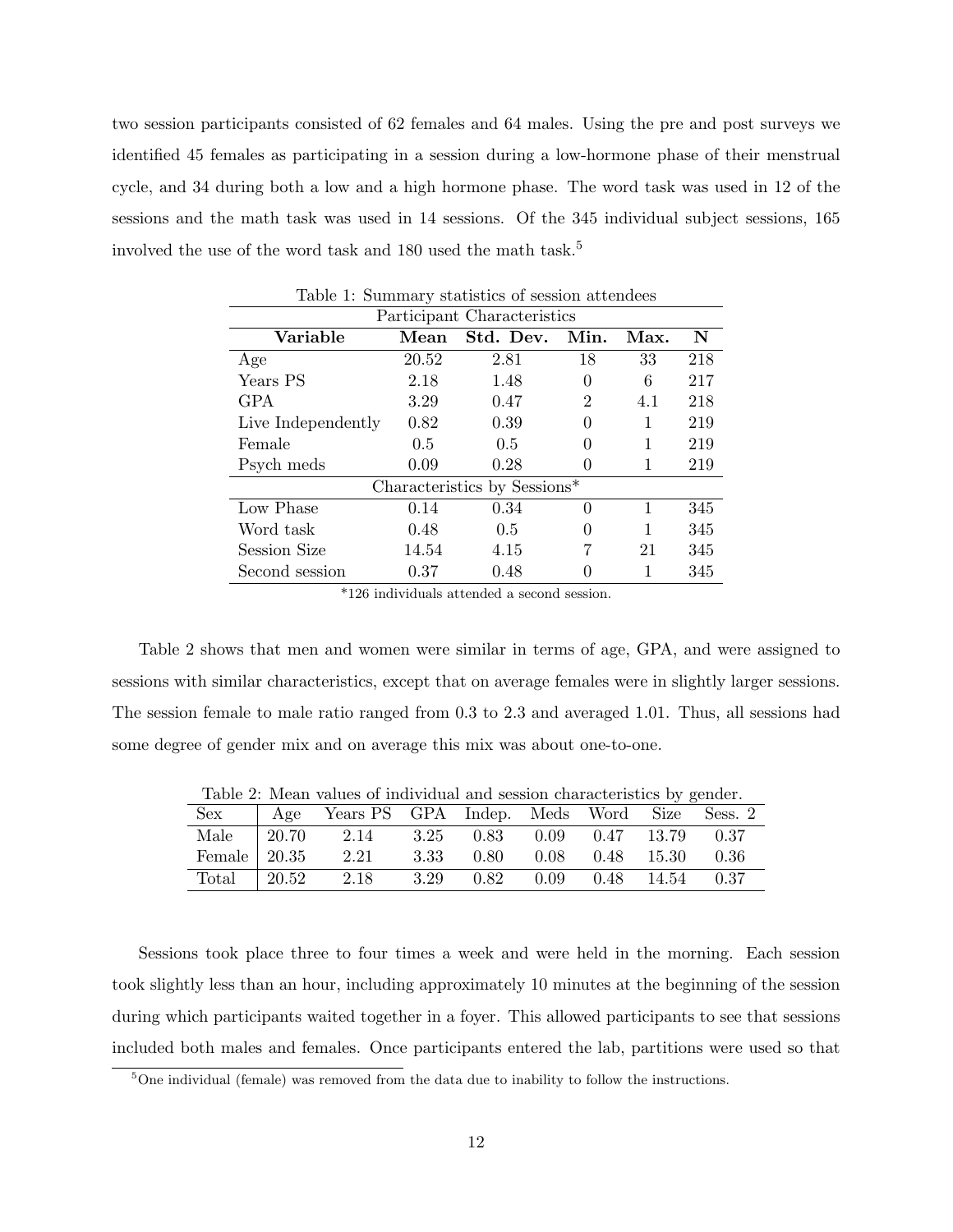participants could not see each other's computer screens or facial responses from the feedback received. Competition and group memberships were also anonymous.

Payouts were based on one randomly chosen treatment, excluding the flat rate show-up payment, payouts averaged \$7.38 for the math session and \$15.01 for the word sessions. Participants who attended two sessions were later asked to perform a risk aversion task similar to that used in Holt and Laury (2002). The risk aversion tasks were performed a few days after the second session to avoid endogeneity with competition task earnings. A total of 112 participants (56 male and 56 females) participated in the risk aversion task. The average payout for the risk aversion task was \$6.57.

### 2.1 Task Performance

Each individual participated in five different treatments in each session. For the first three treatments the compensation schemes were as follows:

Treatment 1: Piece rate (\$0.50 per sum and \$0.25 per word).

- Treatment 2: Random sized tournament of 2, 4, or 6 individuals (the winner earned the piece rate multiplied by the size of tournament).
- Treatment 3: Group pay: an individual was paired with a randomly chosen partner and the total production of the 2 individuals was multiplied by the piece rate and then split evenly.

|             | Table 3: Performance Across Treatments and Gender |      |      |      |      |        |      |      |      |      |      |
|-------------|---------------------------------------------------|------|------|------|------|--------|------|------|------|------|------|
| Math        |                                                   | ጥን   | Т3   | T4   | T5   | Word   |      | ጥን   |      | T A  |      |
| Male        | 10.9                                              | 12.1 | 12.3 | 12.7 | 12.8 | Male   | 38.2 | 39.4 | 43.0 | 45.3 | 47.0 |
| Female      | 9.9                                               |      | 11.8 | 12.3 | 12.1 | Female | 41.0 | 41.1 | 45.0 | 48.4 | 47.3 |
| <b>Both</b> | 10.4                                              |      | 12.0 | 12.5 | 12.5 | Both   | 39.6 | 40.3 | 44.0 | 46.9 | 47.1 |

Table 3 shows mean performance by gender over treatments and tasks. The increasing mean values over the first three treatments in both the math and the word tasks suggest that subjects are learning to do the task better during the session. The across gender performance differences in the math task are not statistically significant at 5% using two-tailed t-tests. In the word task, the differences in performance are not statistically significant for any of the treatments. Thus, there are no noticeable performance differences between males and females after the first treatment.<sup>6</sup> This

 $6$ An analysis of the performance effects that occur from learning and different competitive settings are available on request.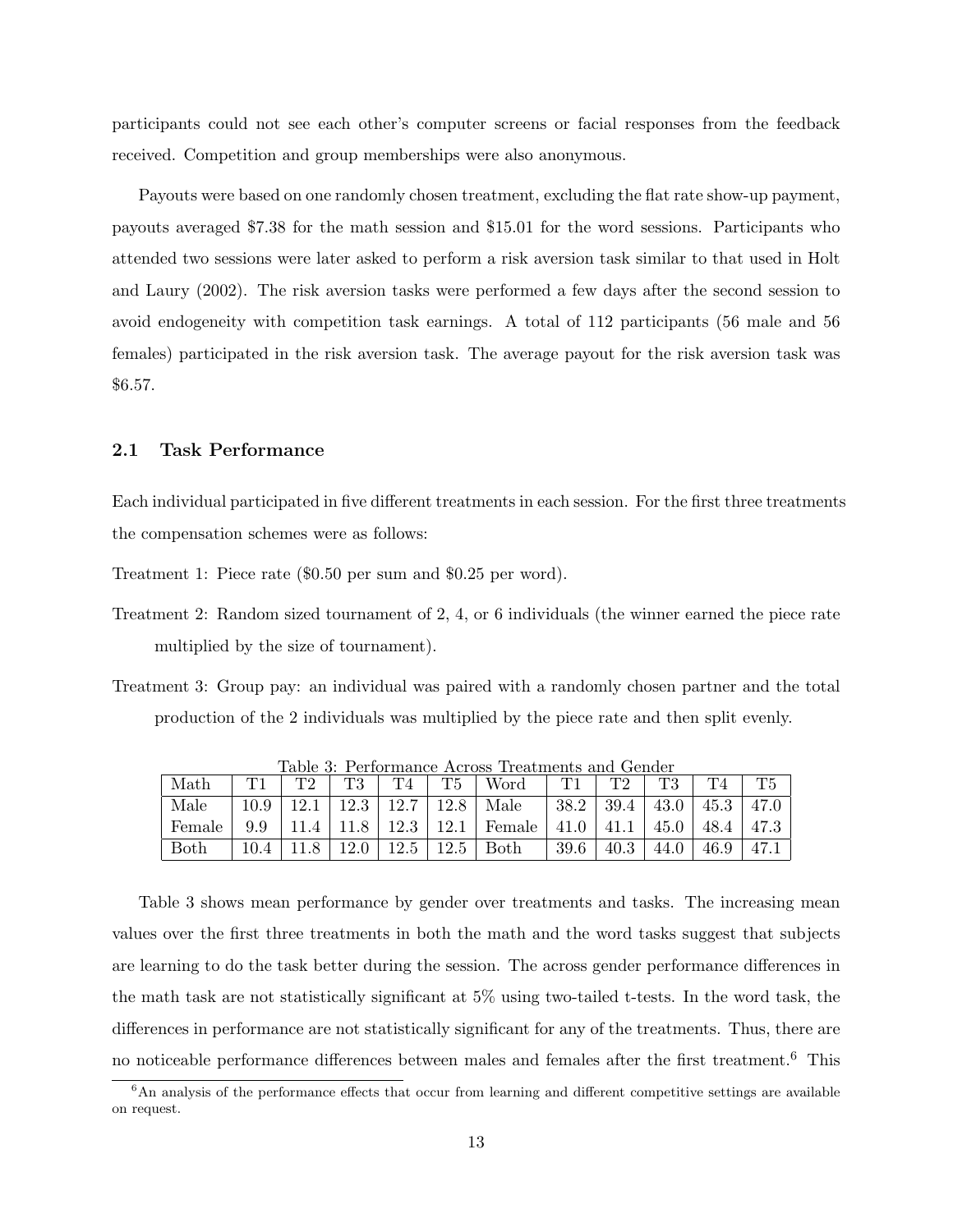lack of a performance difference by gender, for either task, removes one obvious potential reason for gender differences in choices.

### 2.2 Gender Differences in Compensation Choice

Niederle and Vesterlund (2007) and Datta Gupta et al. (2005) find that females are less likely than males to enter tournaments when given the option between a tournament and piece rate. To test whether these results can be replicated with our protocol, we first focus on choices made in Treatment 4. In this treatment, as in previous studies, individuals were not given information about their relative performance. In Treatment 5 we consider the effect of relative performance information on competitive choices.

In both Treatment 4 and Treatment 5, individuals had the opportunity to choose between group pay (revenue sharing), piece rate, or a tournament size of two, four or six individuals. These choices are ordered by increasing competitiveness, with sharing less competitive than not sharing and larger tournaments being more competitive. In the figures and empirical analysis we lump the tournaments together regardless of size, the results are robust when using an ordered scale for tournament size.

Figure 2 shows the distribution of choices made by males and females in the first and second sessions for Treatment 4. The gender differences are large: pooling over sessions we find that only 31% of females chose to compete in tournaments while 54% of males chose the tournaments.The gender difference persists for the piece rate as 36% of females chose the piece rate compared to only 20% of males. These differences are all significant at the 2% level or better with chi-square tests. On average males and females chose consistently across the two repeated sessions, which are often separated by a week or longer. This consistency suggests that the gender differences for competition we measure are stable with repetition.

Figure 3 shows the effect of the relative performance feedback that occurs between Treatments 4 and 5 on choices. The two groups of bars on the left side of the figure suggest that females' choices are barely affected by this information. Comparing females and males before feedback, we see that females select both group pay and piece rate much more frequently than males. This replicates earlier findings, and shows that gender differences for competitive choices are robust to the addition of a group pay option and different sized tournaments.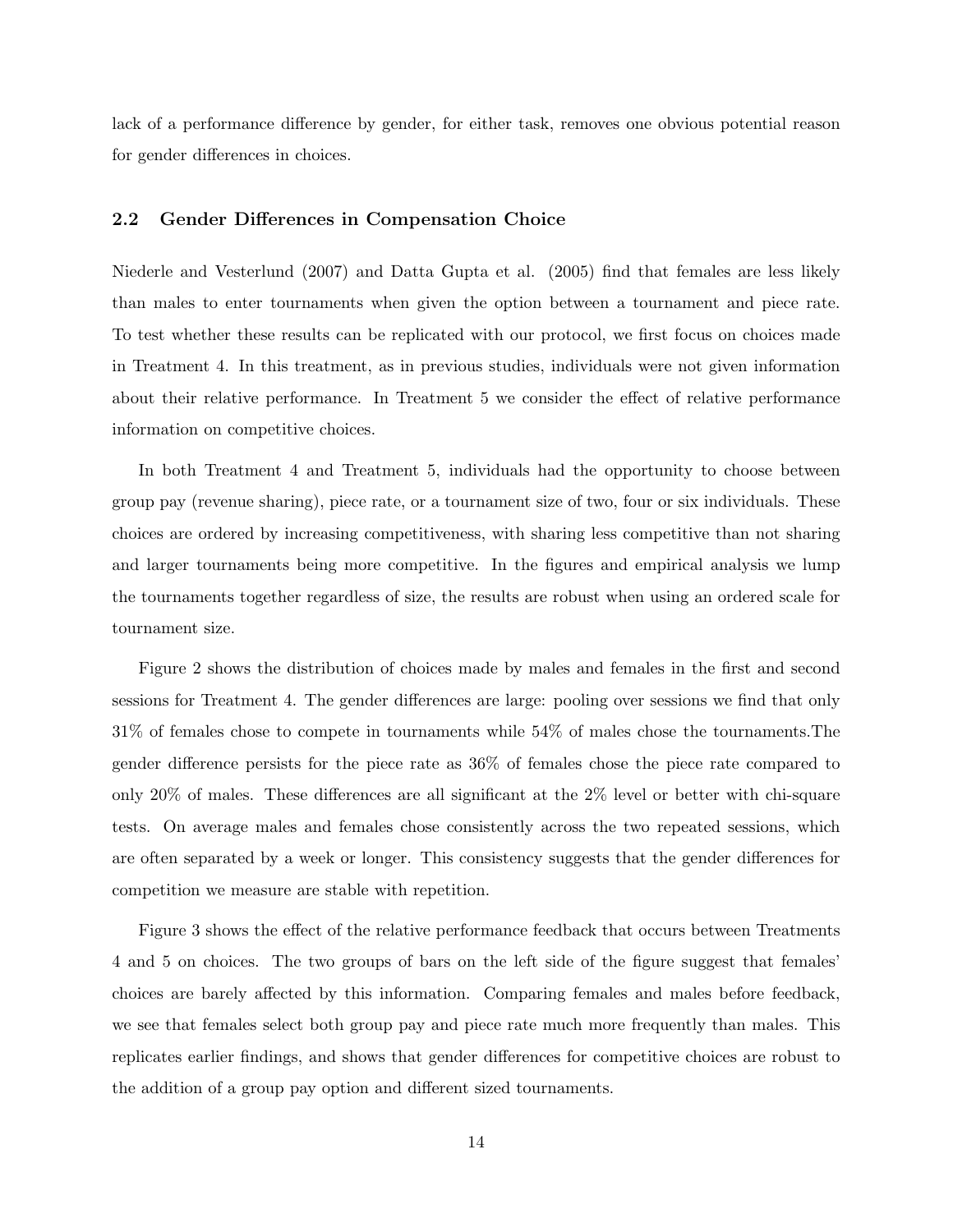

Figure 2: Choice Differences Before Feedback, by Gender and Session



The right side of Figure 3 shows that male's choices are dramatically affected by information about the performance of potential competitors. There is a significant increase in the proportion of males choosing piece rate (5% significance level) and group pay (10% significance level), and a significant decrease in the proportion choosing tournaments (5% significance level). After receiving the relative performance information (Relative Info), the choices of men and women become more similar. Comparing the distributions of men's and women's choices in Treatment 4 gives a Pearson chi-square statistic of 18.79 (p-value: 0.000). With relative performance feedback, in Treatment 5, the chi-square statistic across genders is 1.91 (p-value: 0.385) and the proportions of males and females choosing tournaments are not statistically different from each other.

With information, on average men become less competitive while women's choices seem to barely change. However, there is significant movement within both genders based on ability. These within-subject responses to feedback, by gender and ability, are discussed in a later section.

While there are no significant differences in performance between males and females, other factors such as age and GPA might affect compensation choices. We use an ordered probit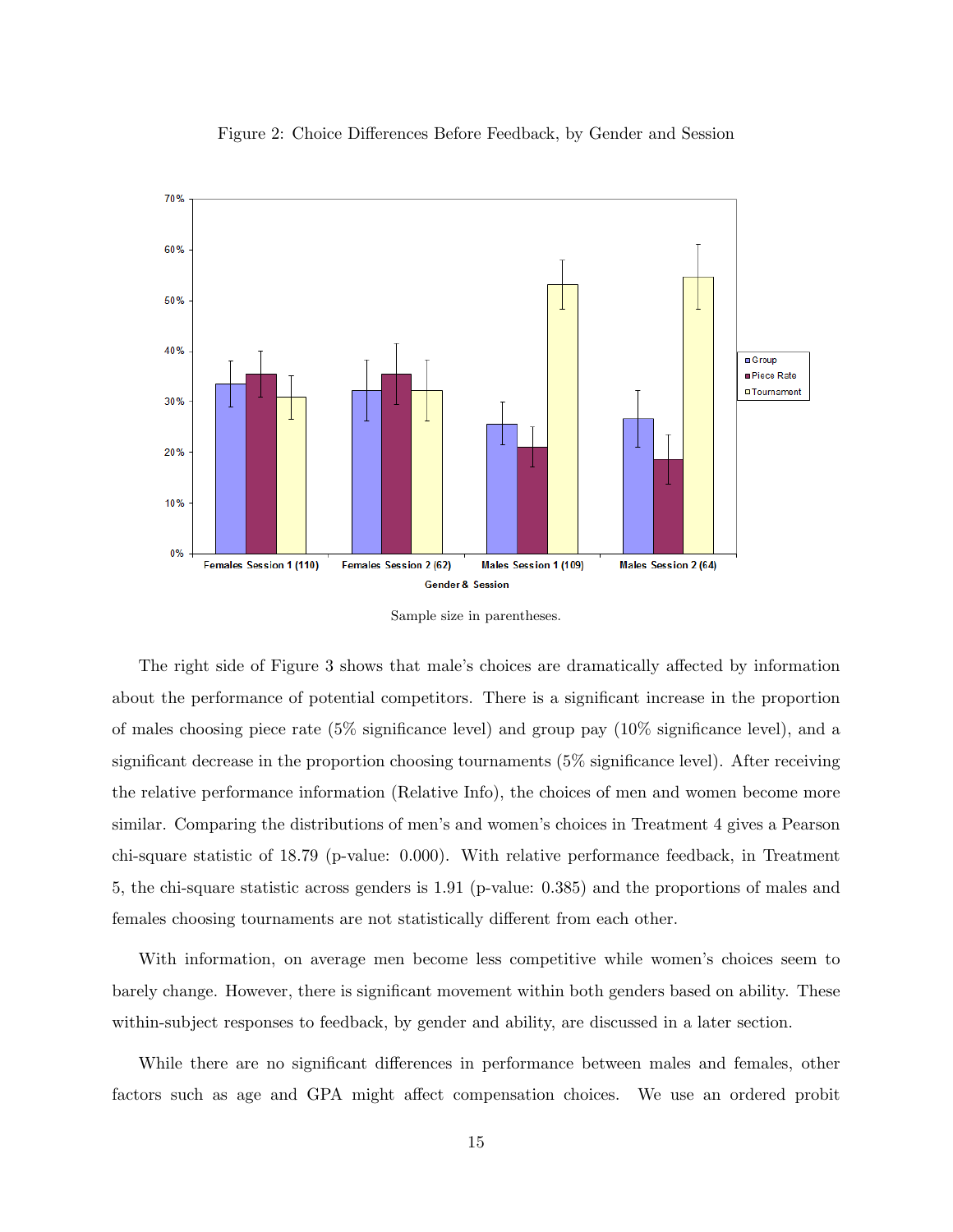

Figure 3: Selection Differences by Gender and Information Treatment (Treatments 4 and 5)

Females (172), Males (173). Sample size in parentheses.

estimation model to test whether the gender differences in the probability of selections for Treatment 4 remain after controlling for these other potentially relevant factors. We show that the gender differences persist with these controls, along with the addition of control variables for confidence, performance, and improvement in the repetition of tasks in a tournament.

Table 4 shows the results from ordered probit estimations of choices in Treatment 4. Columns 1 to 3 use CompScale as the dependent ordinal variable, where group pay compensation is less competitive than piece rate which is less competitive than a tournament of any size.<sup>7</sup>

Table 4 replicates the results of Niederle and Vesterlund (2007) with Treatment 4, before relative performance feedback. Females are less likely than males to enter tournaments, even when controlling for individual confidence (Confidence (T1)) and relative rank of performance within the session (%-tile Rank (T1)) from the first treatment. The %-tile Rank (T1) variable gives the rank of an individual based on her or his performance in Treatment 1 in the session. Using rank allows us to

<sup>7</sup>Our results are consistent with those from multinomial logit and from using ordered probit with rankings that treat larger tournaments as more competitive.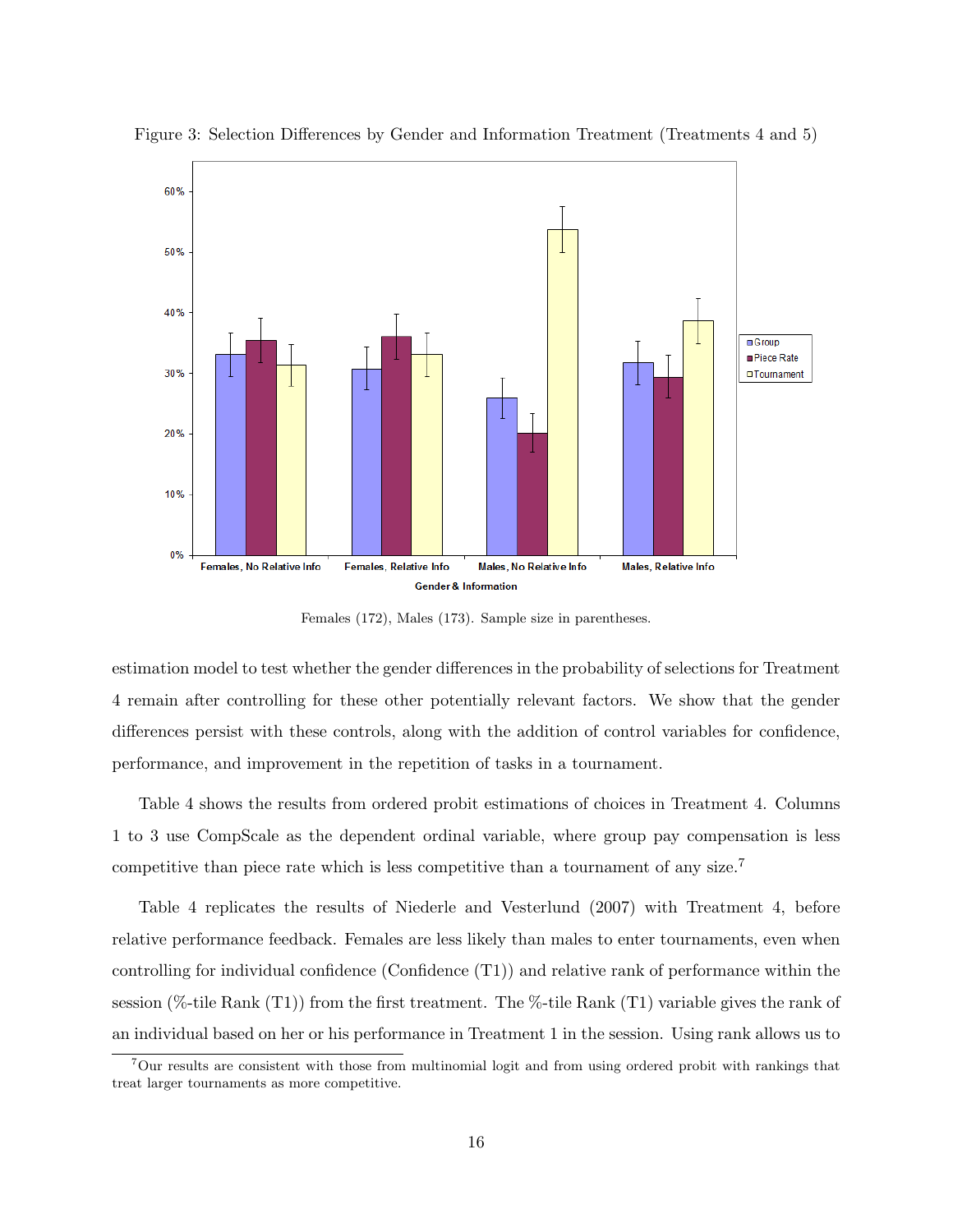|                         | (1)            | $\left( 2\right)$ | $\left( 3\right)$ |
|-------------------------|----------------|-------------------|-------------------|
|                         | Pooled         | RE                | RE Risk           |
| <b>VARIABLES</b>        | CompScale      | CompScale         | CompScale         |
| Female                  | $-0.36$        | $-0.40$           | $-0.49$           |
|                         | (0.13)         | (0.15)            | (0.19)            |
|                         | $^{***}$       | $(***)$           | $^{(**)}$         |
| Confidence $(T1)$       | 0.86           | 0.98              | 0.99              |
|                         | (0.25)         | (0.29)            | (0.34)            |
|                         | $(***)$        | $(***)$           | $(***)$           |
| Improve $(T2)$          | 0.61           | 0.72              | 0.73              |
|                         | (0.20)         | (0.23)            | (0.32)            |
|                         | $^{***}$       | $^{(***)}$        | $(**)$            |
| $%$ -tile Rank $(T1)$   | 1.05           | 1.08              | 0.85              |
|                         | (0.23)         | (0.26)            | (0.32)            |
|                         | $***)$         | $(***)$           | $(***)$           |
| Characteristic Controls | Yes            | Yes               | Yes               |
| Risk Controls           | N <sub>0</sub> | N <sub>0</sub>    | Yes               |
| Observations            | 343            | 343               | 224               |
| 11                      | $-336.6$       | $-335.6$          | $-212.3$          |
| chi2                    | 66.91          | 61.00             | 48.81             |

Table 4: Ordered Probit Estimates: Choices for No Relative Information Treatment

Pooled means pooled cross section. RE means that random effects were used. Standard errors in parentheses.  $p<0.01$ , \*\*  $p<0.05$ , \*  $p<0.10$ 

have the same measure for both math and word tasks.<sup>8</sup> Confidence is measured by an individual's predicted performance at the end of Treatment 1 (prior to finding out their actual performance) divided by that individual's prediction of the average performance of all session participants.<sup>9</sup> To control for performance, we use the relative rank from Treatment 1, but the results are unchanged when using absolute performance along with an interaction term for word based tasks.

As expected, both confidence and the percentile rank from the first treatment are positively correlated with the selection of more competitive environments. Improvement in task performance between the first and second task (Improve  $(T2)$ ) also has a significant positive effect. These regressions include controls for individual specific characteristics, including the number of years of college, psychoactive medication, GPA, and age. $^{10}$  The results are similar when using a random effects ordered probit, in column 2. Column 3 includes a measure of risk aversion for individuals

<sup>8</sup>Using a variable that measures actual performance with an interaction term for the type of task, gives the same results as are presented here.

<sup>9</sup>Females tend to be less confident than males in the math task, but females and males have no significant differences in confidence in the word task and selection differences still remain.

<sup>&</sup>lt;sup>10</sup>Details on these controls are in the appendix.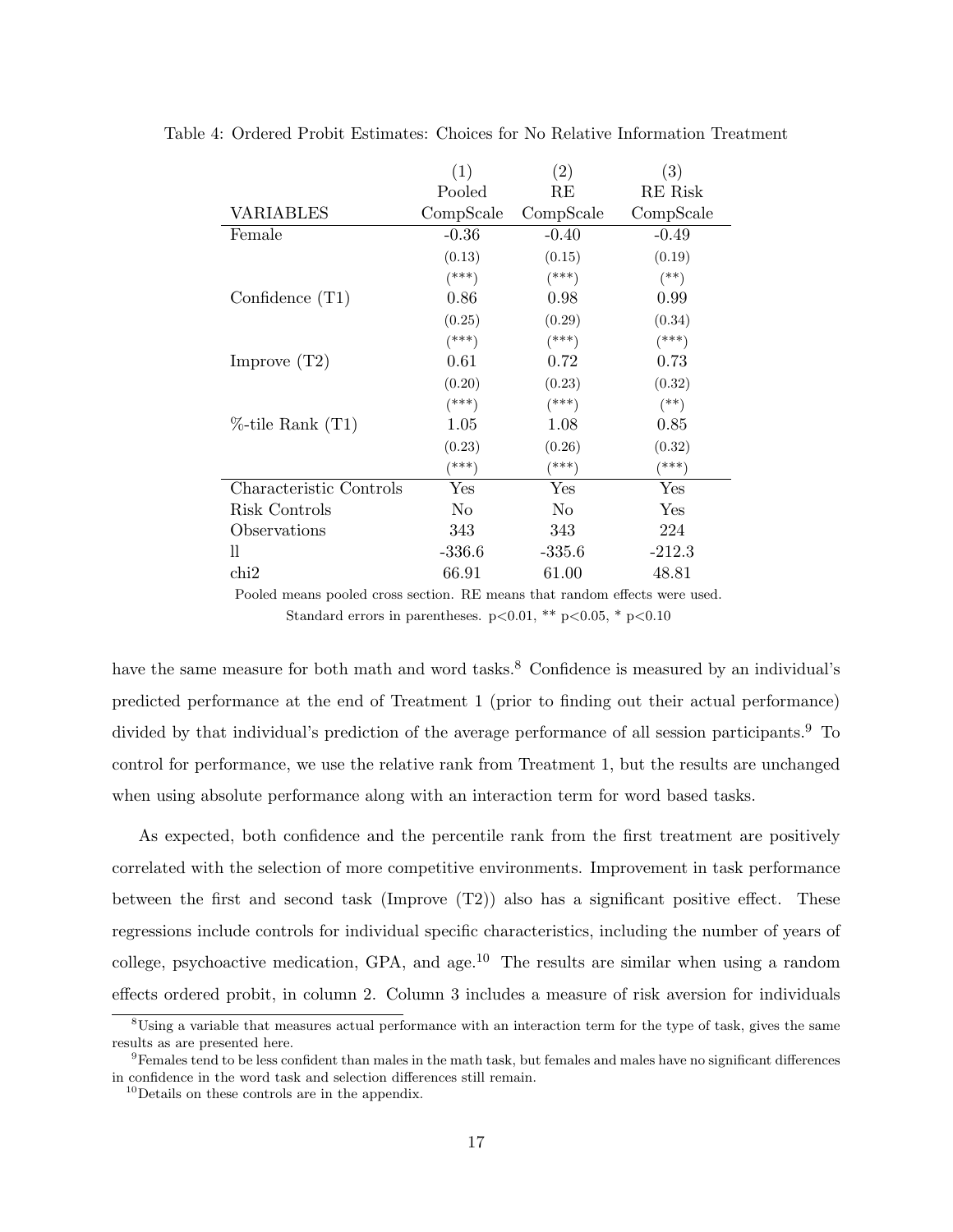that participated in a task similar to the one used by Holt and Laury (2003). We find that this measure of risk aversion is not significantly correlated with competitive choices in Treatment 4.

The marginal effects (calculated from column 1) show that a female has a 0.14 lower probability of choosing a tournament than a male, even when controlling for performance and confidence. For a female to be as likely to choose a tournament as an average male, we would have to increase her belief about her performance relative to the average by 40%, which is a significant increase in overconfidence. A ten-percentile improvement in actual relative performance would increase the probability of entering a tournament by 0.04. A female would have to improve her percentile rank by 34% to be as likely to enter a tournament as a male. Thus, these gender differences are not just significant, but they are also large.

After each treatment, before receiving any feedback, subjects were asked how many correct answers they believed they submitted. Subjects were paid (\$0.25) for each correct answer to encourage accurate answers. We create a measure of confidence by dividing an individual's prediction of how well he or she did divided by his or her prediction of the session average for that treatment. Since the average individual should believe they did not perform any better than the session average, this confidence measure should have a mean of one– in the absence of overconfidence.<sup>11</sup> We could have asked for rank estimates instead of performance estimates, but rank is a poor measure of the degree of over or under confidence. Consider two individuals that think they are ranked first in their respective group. One may think that he is 10% better than the average while the other may think she is 50% better. Both these individuals would be treated as having the same level of confidence with the rank measure, but one individual is actually much more confident. We use the measure of confidence from the first treatment because every subject performed the task for this treatment under the same piece rate form of compensation. This confidence measure also provides the earliest measure of overconfidence before experiencing any feedback or differing experimental manipulations.

Of course, changes in performance as the experiment proceeds could change confidence. The variable Improve (T2), measured as the ratio of the individual's performance from Treatment 2 divided by the performance in Treatment, captures the effect of individual improvement between

<sup>&</sup>lt;sup>11</sup>We also asked how many correct answers they believed were submitted by the most productive person, the least productive person, as well as the average number of correct answers, for each session and treatment. We use the average instead of the prediction of the best or worst individual in the session because it provides a clean measure of overconfidence. In other estimations, not included here, these measures were separated and variations of using both the best performance and the worst performance as the denominator were used with little difference in our results.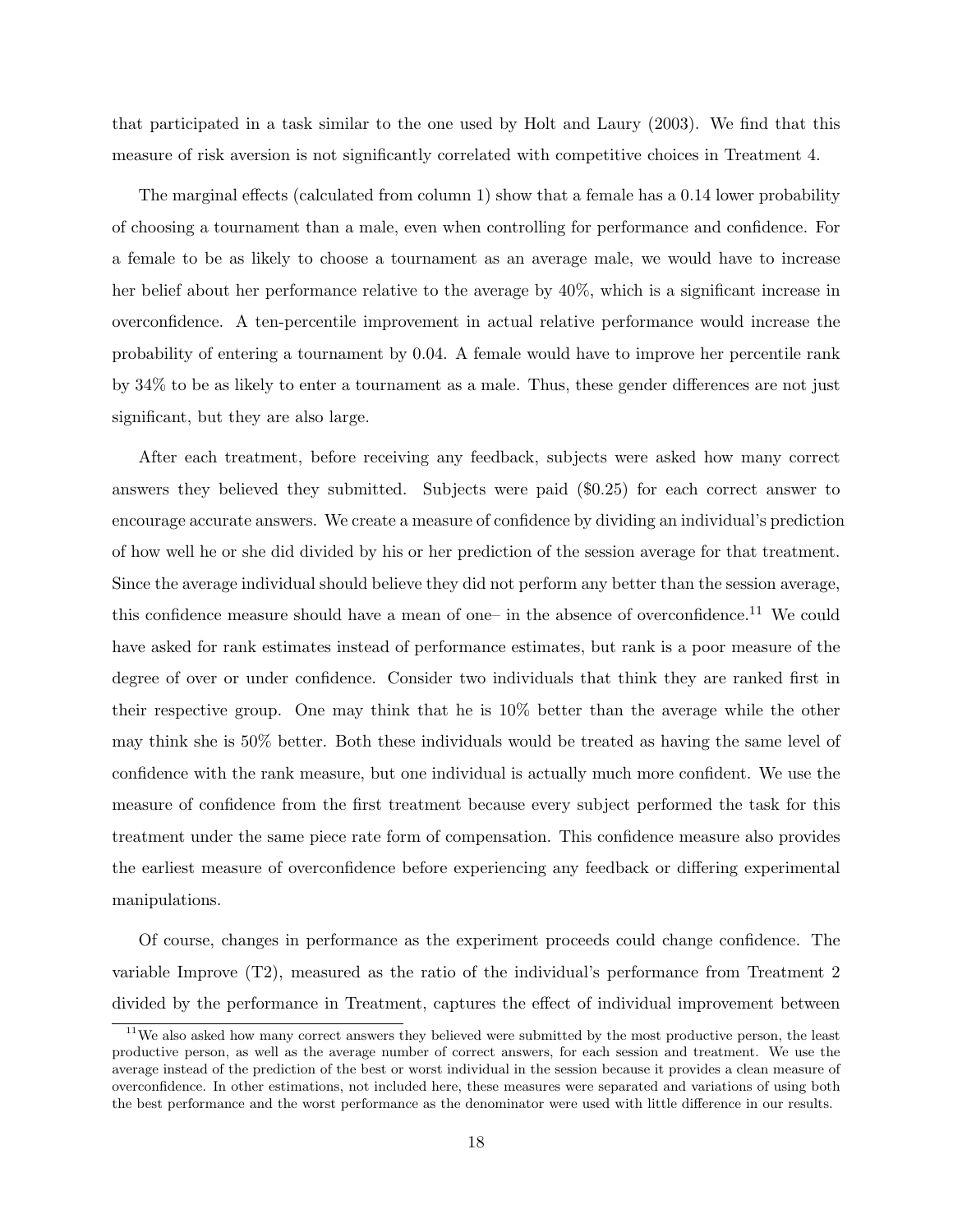Treatment 1 (piece rate) and Treatment 2 (tournament). There are two possible reasons that this variable should matter: First, individuals may feel that they improve more than the average individual or that they were unlucky in Treatment 1 compared to how others would have performed. Second, it may be the case that individuals become more motivated to put in greater effort because of the competitive nature of the tournament in Treatment 2. Individuals that improve a lot from competing in such settings would be more likely to choose to compete than individuals whose performances are not positively affected by competitive settings.

Niederle and Vesterlund (2007) found that part of the difference between male and female willingness to compete was driven by males being more overconfident than females. In their study, independent of confidence, females had a 0.16 lower probability of entering a tournament than males. Using our measure of confidence we find that the gender difference is nearly the same, 0.14. Our





within-subjects design includes one session of math treatments and one of word treatments. Günther et al. (2010) found that in a maze task, men increased performance in reaction to competitive pressures by more than women did. In a word task the improvements were the same. They attribute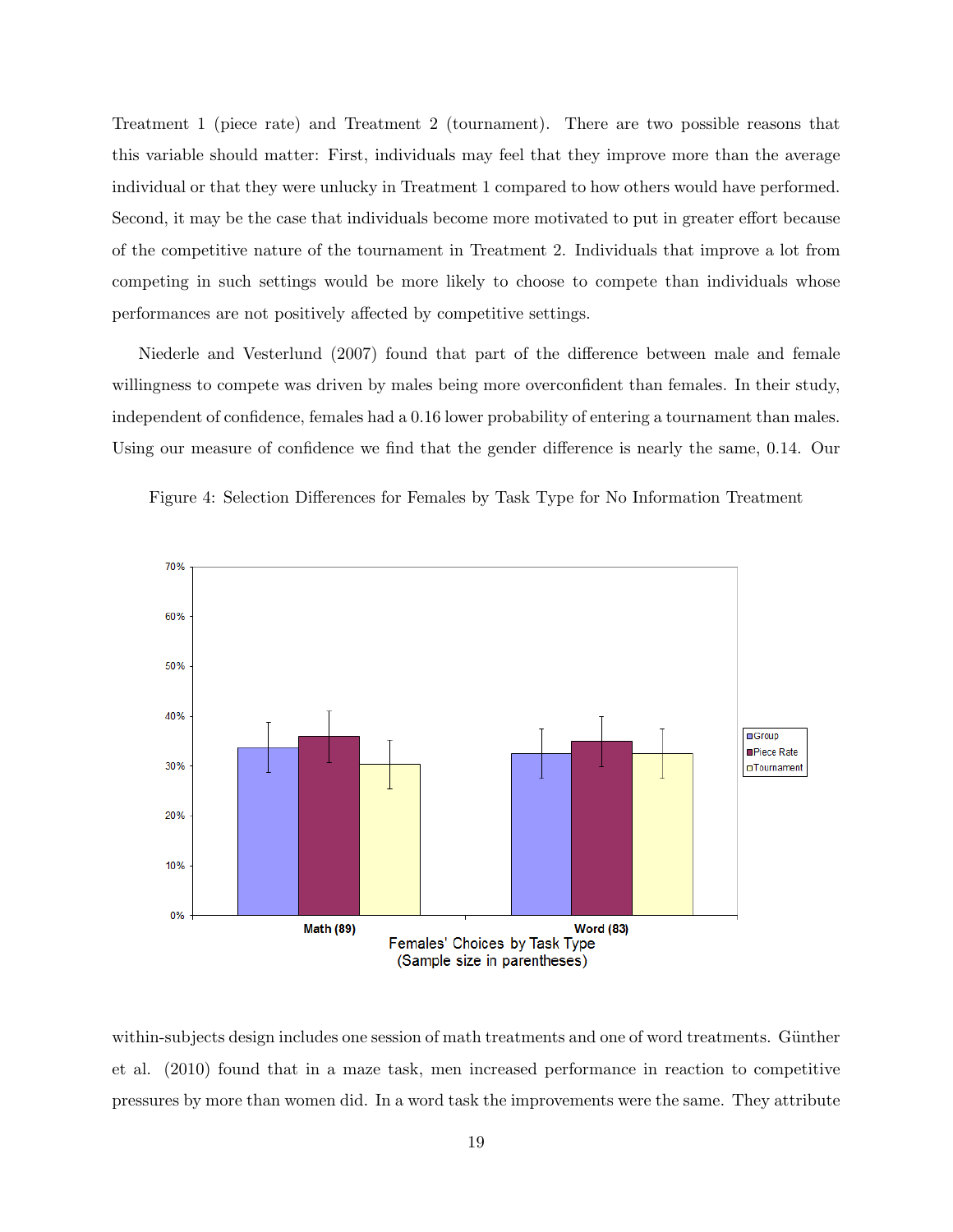this to a "stereotype threat" arising from beliefs that women are not good at the maze task. This could logically lead to different choices by women to compete, with different tasks. Figure 4 shows that in our data there is little difference in the selection of competitive environments by females regardless of the type of task used. We also find little difference in choices by males as more than 50% of males chose to compete in tournaments in both math and word tasks.

There still may be gender differences in confidence across tasks that do not show up in choice differences. Comparing females and males, in Table 5, we find both genders are overconfident on average, but the degree of this overconfidence varies by task. Males are significantly more overconfident in their math abilities than females. But there is no significant difference in confidence between males and females in the word task. There is also no significant difference among females between the math and word tasks, though males seem significantly more confident in their math abilities than in their abilities in performing the word task.

| Task Type | Gender | Confidence $(T1)$ | S.E.  |
|-----------|--------|-------------------|-------|
| Math      | Female | 1.081             | 0.030 |
| Math      | Male   | 1.209             | 0.037 |
| Math      | Both   | 1.145             | 0.024 |
| Word      | Female | 1.046             | 0.029 |
| Word      | Male   | 1.039             | 0.030 |
| Word      | Both   | 1.043             | 0.021 |
| Both      | Female | 1.064             | 0.021 |
| Both      | Male   | 1.128             | 0.025 |
| Both      | Both   | 1.096             | 0.016 |

Table 5: Confidence Differences by Gender and Task Type

When comparing aggregated confidence for Both,

removing an outlier makes the gender difference insignificant at 5%.

On average, males are slightly more confident in their abilities than females, but this is partly driven by a few high ability and overconfident males, who are correct in believing they are better than the average, but overestimate the degree. For example, the highest level of confidence for a male is 3.375 times his prediction of the average. His actual performance is 2.29 times the actual session average. Overall, males and females are fairly consistent in their choices to compete in both types of task: males choose to compete more than females in both math and word tasks even though male overconfidence is higher in the math task. The type of task was not significant in regressions for choices, with or without confidence controls.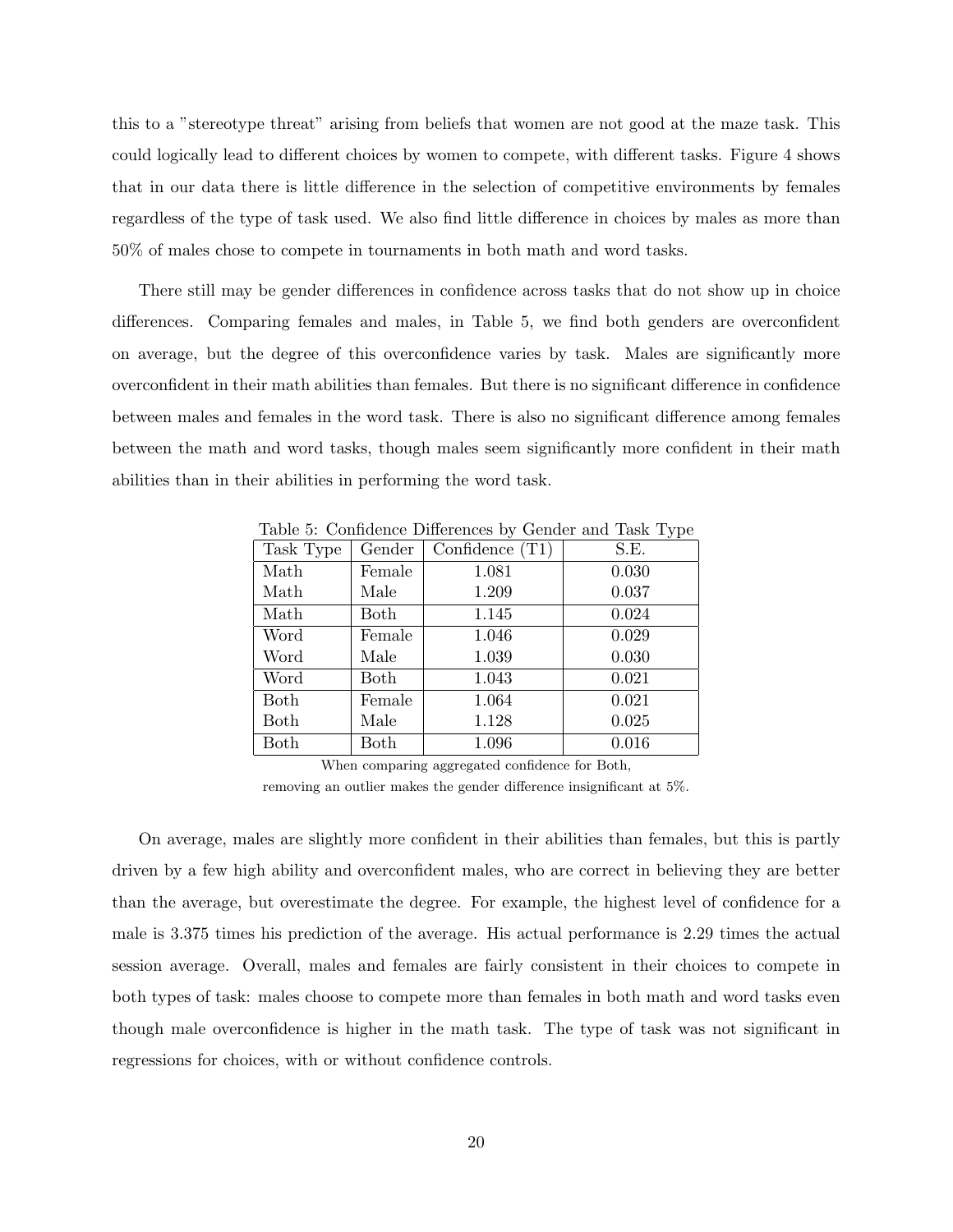## 2.3 Does Relative Performance Feedback Eliminate Gender Differences in Choices to Compete?

If the gender differences in competitive choices that have been identified are driven by preference differences for competition, then providing information about the quality of possible competitors might reduce mistakes in competitive choices, but there is no obvious reason feedback should reduce the gender difference if it is driven by preferences. We test the effect of performance feedback on choices by providing subjects with a list of the performance of all the participants in their session from Treatment 1, before they choose their Treatment 5 compensation scheme. This provides information about the quality of the competitors that participants may end up competing against, if they choose to enter a tournament.

Table 6 shows the results from three different types of ordered probits for Treatment 5 choices, using the same CompScale dependent variable definition as in the Treatment 4 analysis. Columns 1 through 3 show, that once performance feedback is provided, there are no significant differences between males and females in choices. Instead, we find that choices are very dependent on the relative performance information and on the individual's improvement from Treatment 1 to Treatment 2. Risk aversion control variables are not significantly correlated with compensation choices on average; though risk aversion measures were significant when only examining high ability individuals' choices in Treatment 5. The one variable that consistently affects individual choices in Treatment 5 is an individual's percentile rank from Treatment 1, which is a summary statistic of the feedback information provided to individuals prior to making a competitive choice.

The overall conclusion from Table 6 is that there are no significant differences between females' and males' selections of competitive environments when they are fully informed of their relative performance compared to potential competitors. In the next section we consider the costs of the selection differences between men and women when they lack information about the quality of competitors and whether there are gender differences according to ability levels.

### 2.4 The Cost of Gender Differences in Compensation Choice.

To give some sense of the costs of gender differences in choices, we simplify and assume people maximize expected payoffs, keep effort constant across compensation choices, and take the choices and performance of others as given. Table 7 shows the average expected value losses for the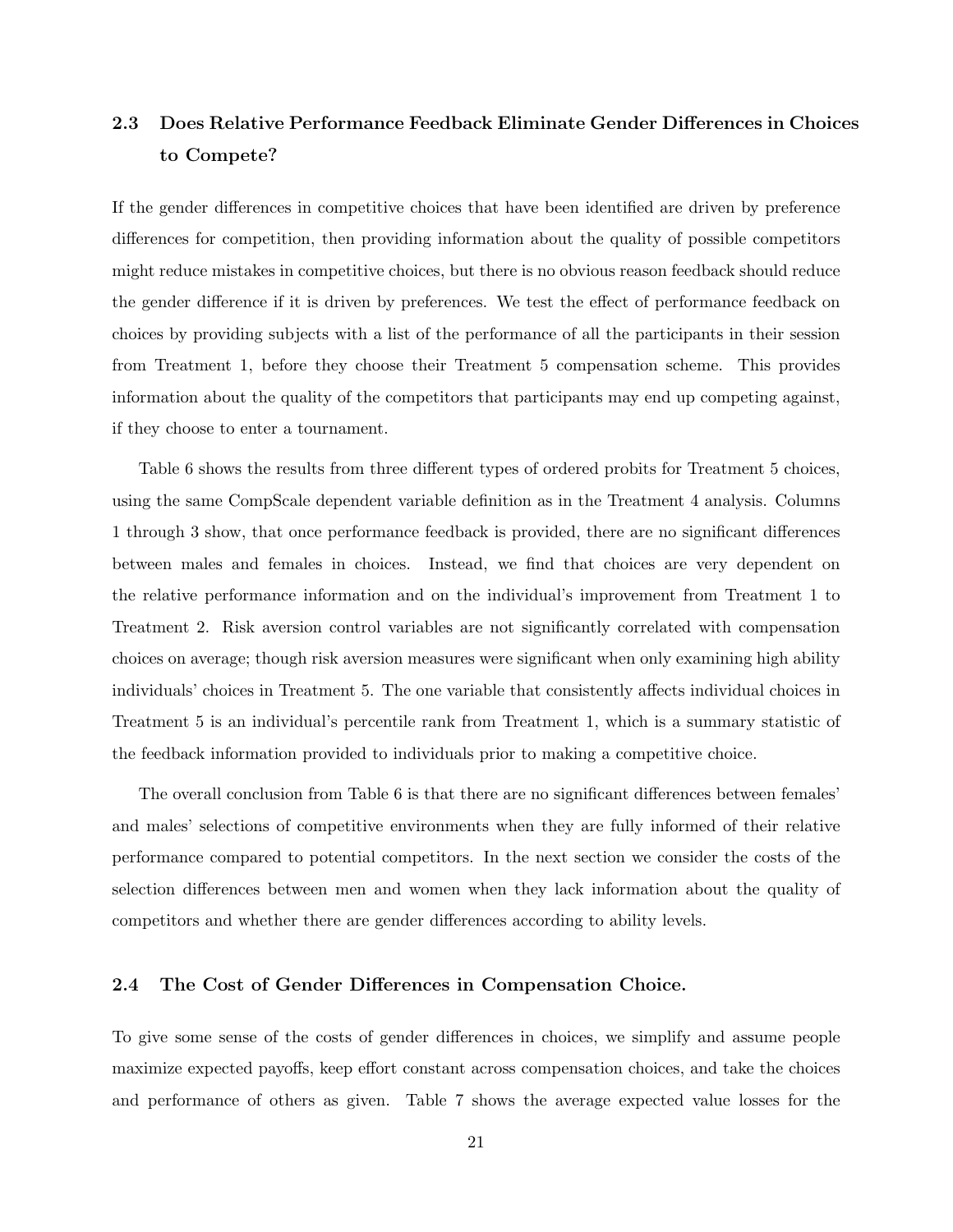| the original traditional commatter. Choices for relative information relating |                  |                   |                   |
|-------------------------------------------------------------------------------|------------------|-------------------|-------------------|
|                                                                               | (1)              | $\left( 2\right)$ | $\left( 3\right)$ |
|                                                                               | Pooled           | RE                | RE Risk           |
| <b>VARIABLES</b>                                                              | CompScale        | CompScale         | CompScale         |
| Female                                                                        | 0.00             | $-0.02$           | 0.13              |
|                                                                               | (0.13)           | (0.18)            | (0.21)            |
|                                                                               | $\left( \right)$ | $\left( \right)$  | $\left( \right)$  |
| Confidence $(T1)$                                                             | 0.34             | 0.44              | 0.65              |
|                                                                               | (0.24)           | (0.30)            | (0.35)            |
|                                                                               | $\left( \right)$ | $\bigcirc$        | $(*)$             |
| Improve $(T2)$                                                                | 0.81             | 1.01              | 0.65              |
|                                                                               | (0.20)           | (0.26)            | (0.32)            |
|                                                                               | $(***)$          | $(***)$           | $^{(*)}$          |
| $%$ -tile Rank $(T1)$                                                         | 2.17             | 2.59              | 2.31              |
|                                                                               | (0.25)           | (0.34)            | (0.37)            |
|                                                                               | (***)            | (***)             | (***)             |
| Risk Controls                                                                 | No               | N <sub>o</sub>    | Yes               |
| Characteristic Controls                                                       | Yes              | Yes               | Yes               |
| Observations                                                                  | 343              | 343               | 224               |
| 11                                                                            | $-320.6$         | $-316.7$          | $-194.5$          |
| $\chi$                                                                        | 110.9            | 98.51             | 79.67             |

Table 6: Ordered Probit Estimates: Choices for Relative Information Treatment

Pooled means pooled cross section. RE means that random effects were used Standard errors in parentheses \*\*\* p<0.01, \*\* p<0.05, \* p<0.1

suboptimal selections by males and females in Treatment 4 and Treatment  $5.^{12}$  Each column represents the optimal choice that should have been made. The numbers represent the average expected value cost for choosing something other than that optimal choice. For example, in the first row under column 6 (for the 6 person sized tournament), the 27.27 represents the average loss to females whose optimal choice would have been a tournament of six, but who instead chose a different form of compensation. The Avg Loss column provides the average loss by gender and treatment. The average loss of 6.78 in the first row means that females lost an average of \$6.78 from their suboptimal choices in Treatment 4.

In Treatment 4, the average expected value loss from selection mistakes was \$4.91 for males and \$6.78 for females, a statistically insignificant difference with a t-test. These loss differences are mostly driven by high ability females choosing not to compete, and to a lesser extent by low ability males choosing to compete. Column 6 shows that many high ability females (those who should select a tournament size of 6) are instead selecting smaller tournaments or group pay or

 $12$ <sup>12</sup>The method used to calculate expected values is provided in the Appendix.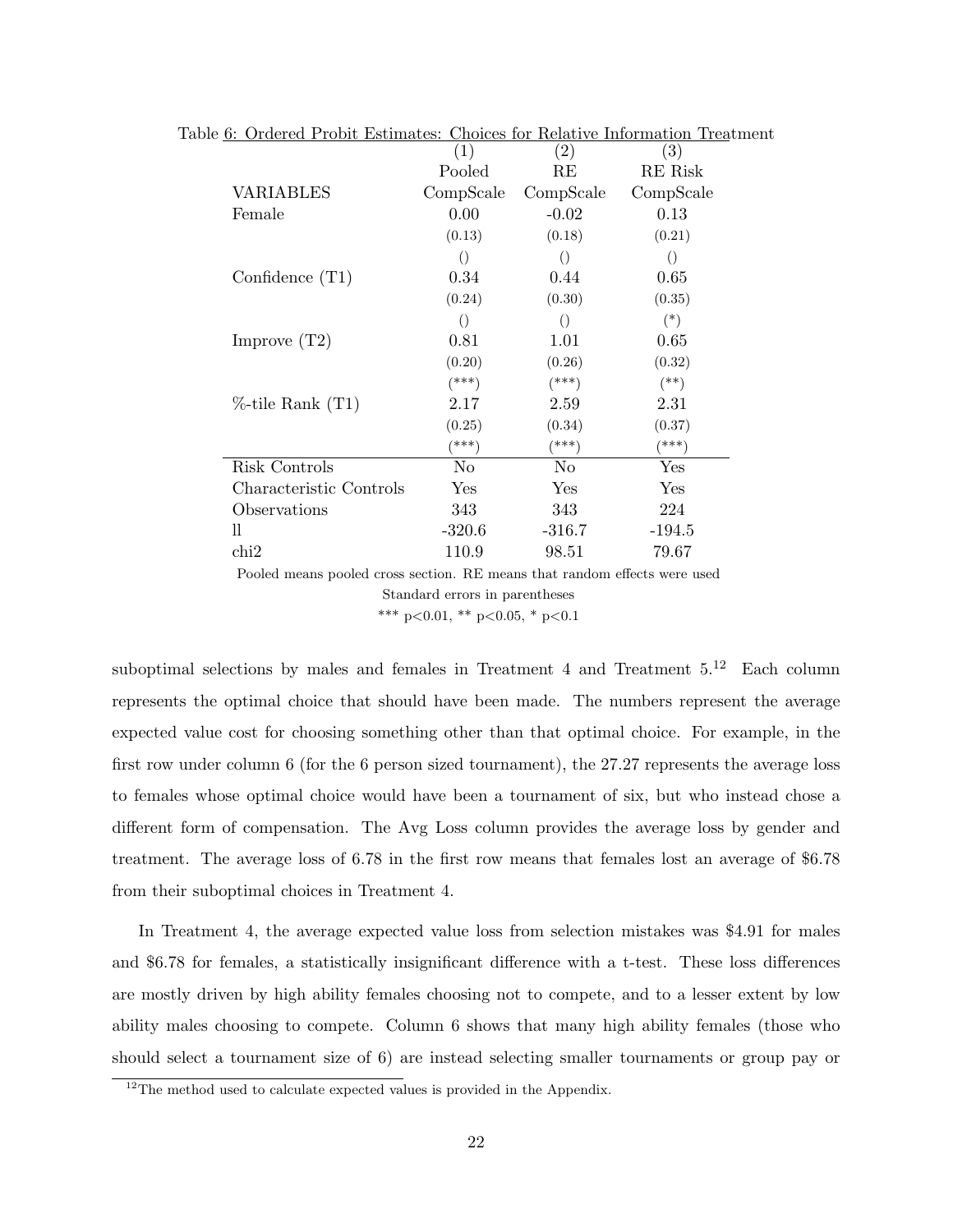| <b>Average Loss from Suboptimal Decisions</b> |                 |                       |                     |  |  |                           |            |  |
|-----------------------------------------------|-----------------|-----------------------|---------------------|--|--|---------------------------|------------|--|
|                                               |                 | <b>Optimal Choice</b> |                     |  |  |                           |            |  |
| Treatment Gender                              |                 |                       | $Grp$ PR 2 4        |  |  |                           | 6 Avg Loss |  |
| 4                                             | Female Avg Loss |                       |                     |  |  | 1.58 2.28 2.91 6.80 27.27 | 6.78       |  |
| 4                                             | Male Avg Loss   |                       | 2.42 2.97 2.31 3.29 |  |  | 12.60                     | 4.91       |  |
| $\overline{5}$                                | Female Avg Loss |                       |                     |  |  | 0.88 1.88 2.21 5.93 18.70 | 4.80       |  |
| $\frac{5}{2}$                                 | Male Avg Loss   |                       | 1.39 1.49 2.02 4.79 |  |  | - 10.98                   | 3.95       |  |

Table 7: Selection Losses

piece rate, at a large cost. The top females lose \$27.27 in expected value compared to \$12.60 for the top males. In contrast, low ability males make only slightly more costly decisions than low ability females, averaging \$2.42 versus \$1.58 for the lowest types of each gender. We find that high ability females and high ability males are not entering competitive environments enough. But the high ability females overwhelming select the noncompetitive environments of piece rate and group pay, which are very costly decisions. In contrast, too many low ability males are entering competitive environments, but these mistakes are not particularly costly, on average, because low ability males would not perform well in the piece rate either.

Table 7 also shows that relative performance feedback decreases the average expected value losses for both males and females and shrinks the gender gap as well. The decreases in expected value losses are greatest for high ability females, whose average expected loss fell from \$27.27 in Treatment 4 to \$18.70 in Treatment 5, while losses for high ability males fell from \$12.60 to \$10.98. Low ability females and males tend to move towards group pay as they get performance feedback. While a gender difference remains, with low ability males making more expensive mistakes than women, the cost differences are small.

In Figure 5, we turn to the question of how relative choice information affects the choices of high ability females and males. A high ability individual is defined as an individual who should enter a four person tournament or larger to maximize expected returns from competition. Figure 5 shows that the relative performance information leads to a large increase in the proportion of high ability females entering tournaments. Over 50% of high ability females enter tournaments when given relative performance feedback, which is significantly more than the  $31\%$  that choose tournaments before receiving the performance feedback. In testing for distributional changes, we find that there is a significant difference in choices for females between Treatment 4 and Treatment 5; using a Pearson chi-square test the level of significance is  $p = 0.034$ .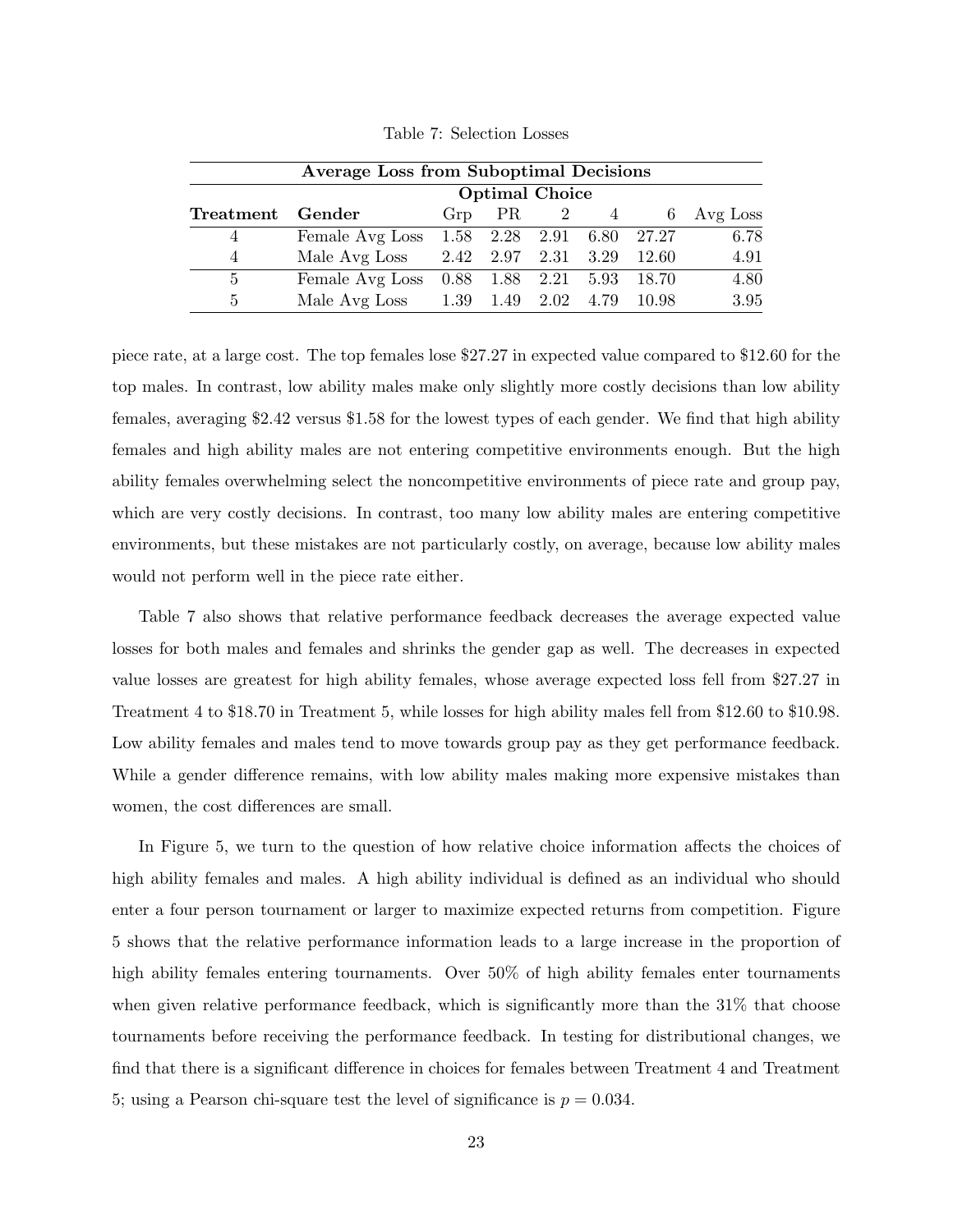

Figure 5: Information Effects for Decisions by High Ability Types

Females (45), Males (50). Sample size in parentheses.

With information, fewer high ability males enter tournaments (12% less), but this change in tournament selection is not statistically significant (at a 5% significance level). The distributional difference of choices for high ability males coming from information feedback is not significant as a chi-square test comparing high ability males between treatments produces a level of significance of  $p = 0.317$ . Without feedback in Treatment 4, there is a significant difference in the distributions of competitive choices between males and females  $(p = 0.000)$ . After receiving feedback as the level of significance using a  $chi^2$  test is  $p = 0.158$ . Thus, relative performance feedback seems to eliminate most of the differences in choices between the high ability females and high ability males.

Figure 6 shows the effect of relative performance information on choices by low ability types, where low ability is defined as those individuals with performance below the median in their respective session from Treatment 1. The largest effects are for males. Information drops the percentage of low ability males choosing tournaments from 43% to 22%, and increases the percentage of low ability males choosing group pay from 37% to 51%. For low ability males, the difference in the distribution of competitive choices between Treatment 4 and Treatment 5 is significant at a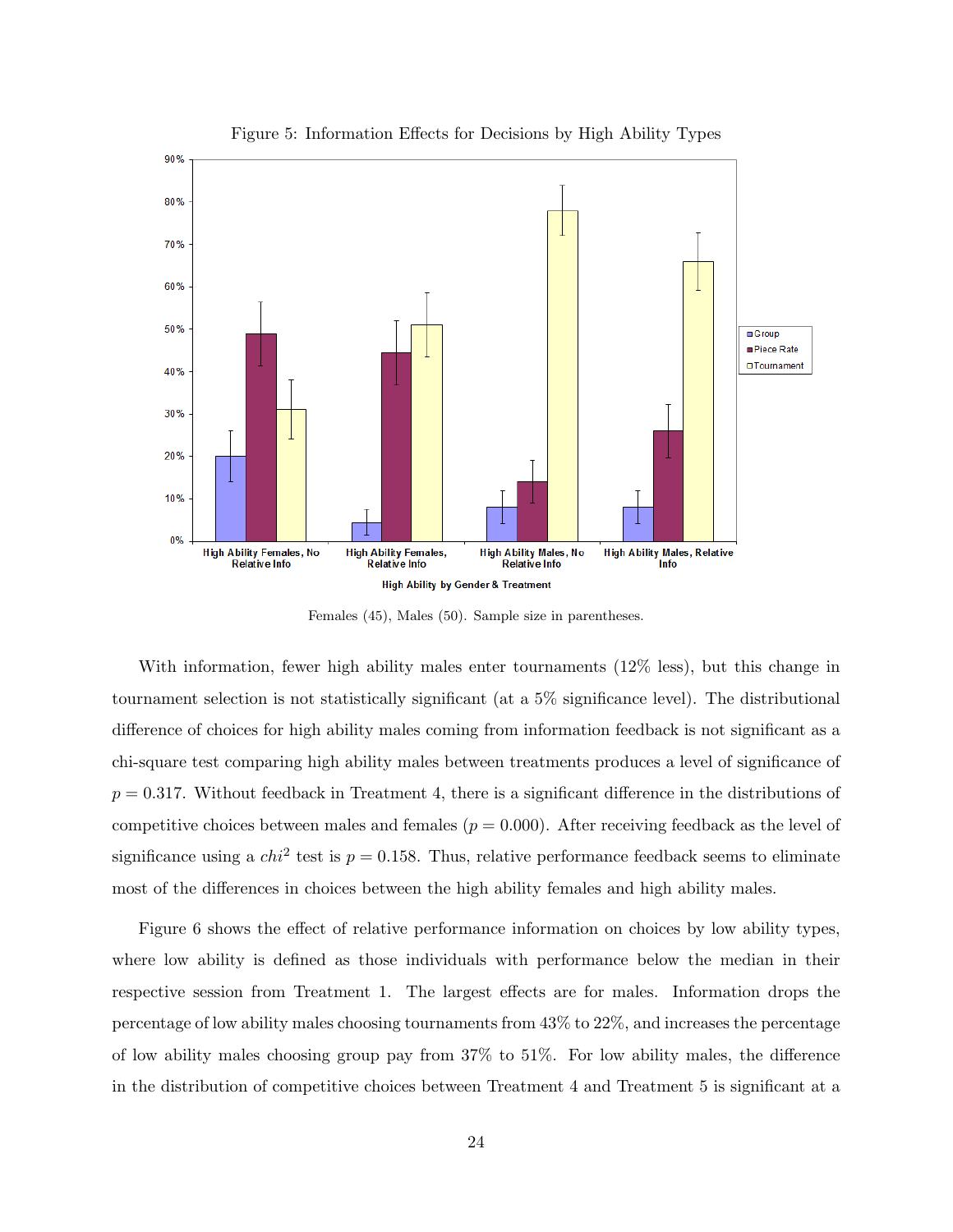

Figure 6: Information Effects for Decisions by Low Ability Types

Females (99), Males (90). Sample size in parentheses.

 $p = 0.010$  with a chi-square test. No such significant difference occurs for low ability females. The distributions of choices are significantly different for low ability females and males in Treatment 4 as chi-square test lead to a  $p = 0.054$ . But in Treatment 5 there are no significant differences between distributions for low ability females and males.

Information about relative performance moves high ability females towards more competitive choices and low ability males away from tournaments towards less competitive types of pay. Low ability females show only a small movement away from group pay towards piece rate. Overall, providing relative performance feedback information leads to more efficient sorting by both genders.

### 2.5 Competitiveness of Females Differs Between Low and High Hormone Phases

Normal cycling women experience large changes in hormone levels across the menstrual cycle. Hormonal contraceptives deliver hormones exogenously, suppressing the endogenous production of hormones that occurs across the natural cycle. Both groups of females experience a low hormone phase, during menses for normal cycling females and during the placebo (non-use) phase for females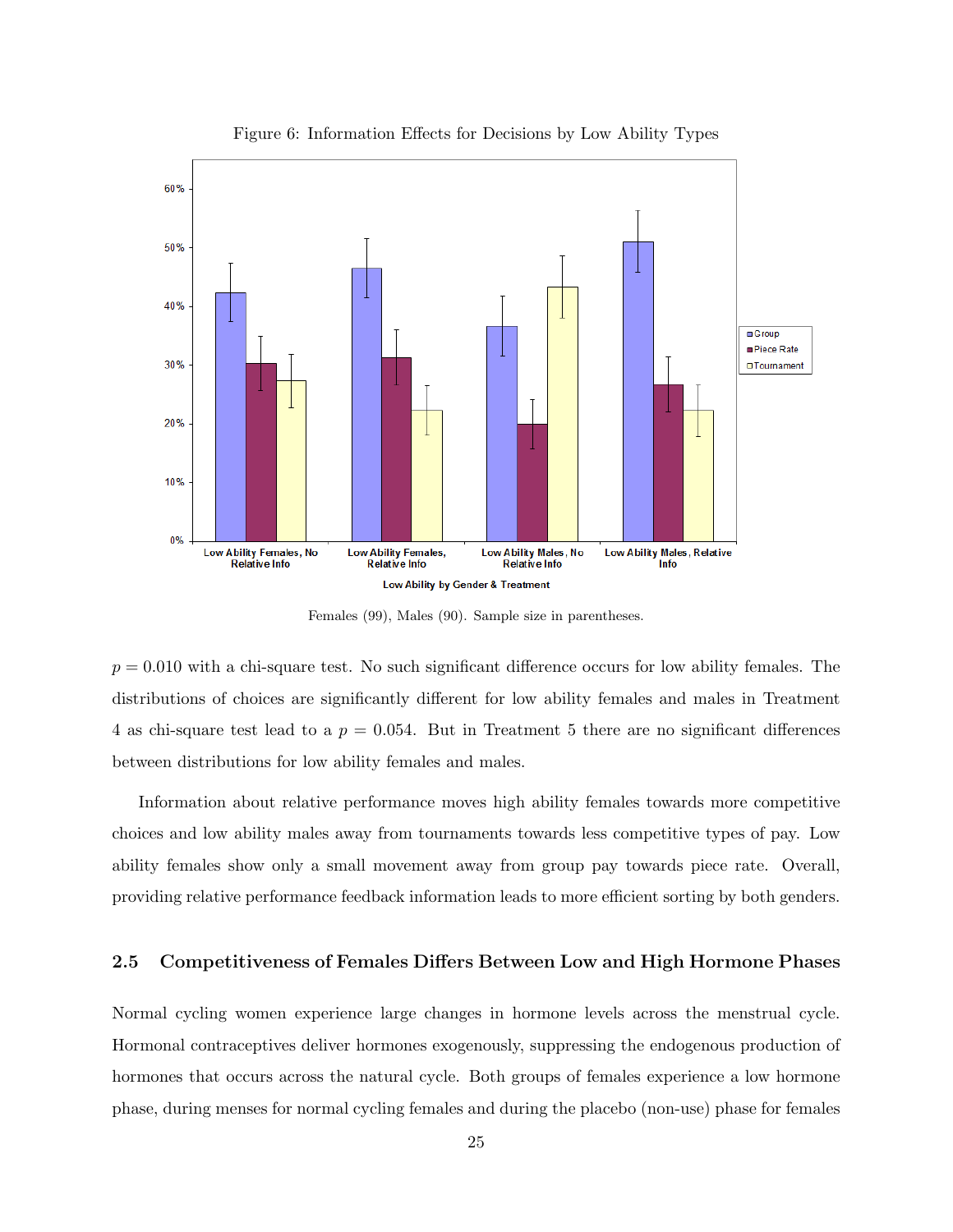using hormonal contraceptives. We look for differences in competitive behavior across these phases. This section starts with an explanation of how we determined the hormonal phase for the females subjects. We then show the differences in choices across phases.

We used a screening survey with retrospective questions on menses to schedule participants for a session during both a low-hormone phase and a high-hormone phase. The high-hormone phase of interest corresponds to the mid-luteal peak for normal cycling females (Figure 1). Females using hormonal contraceptives experience elevated exogenous hormones about three days into contraceptive use.

| Table 8: Menstrual Cycle Regularity |         |       |
|-------------------------------------|---------|-------|
| Regularity of Period                | Percent | Count |
| Identical                           | 14.3%   | 55    |
| Within 1-2 days                     | 42.3%   | 163   |
| Within 3-7 days                     | 34.3%   | 132   |
| Very Irregular $(7+)$               | $9.1\%$ | 35    |
| Total                               |         | 385   |
| Missed Period in Last 3 Months      | Percent | Count |
| Yes                                 | 14.7%   | 57    |
| No                                  | 85.3%   | 330   |
| Total                               |         | 387   |
|                                     |         |       |

 $T<sub>1</sub>1<sub>2</sub>$   $\Omega$ , Menstrual  $\Omega$ 

Table 8 summarizes screening survey responses of females. Of the females who completed the screening survey almost 15% missed a menstrual period during the previous 3 months. Over 43% of these females experienced menstrual cycle irregularity of 3 days or more, suggesting that predicted menstrual periods may have significant measurement error. Due to the potential inaccuracies introduced by this prospective survey, we used an exit survey with both retrospective and prospective questions on the cycle, to help with the identification of hormonal phases.<sup>13</sup>

The screening survey also provided information on the proportion of females that use hormonal contraceptives. Over 54% of females in our sample used some form of hormonal contraceptive in the form of the pill or ring. This makes for easier predictability of low and high phases for these females, since hormonal fluctuations are exogenously determined by hormonal contraceptive use. To help identify hormonal phases for females using a hormonal contraceptive, we asked all female participants for the start day of their hormonal contraceptive regimen.

Numbers may not add up due to item non-response in screening survey.

<sup>&</sup>lt;sup>13</sup>Missed periods are a problem for identification purposes in normal cycling females as they imply that a female may not have ovulated during that month, and thus did not experience a mid-luteal peak in hormones. Furthermore, without a recent menstrual period it is difficult to determine the phase in the hormonal cycle.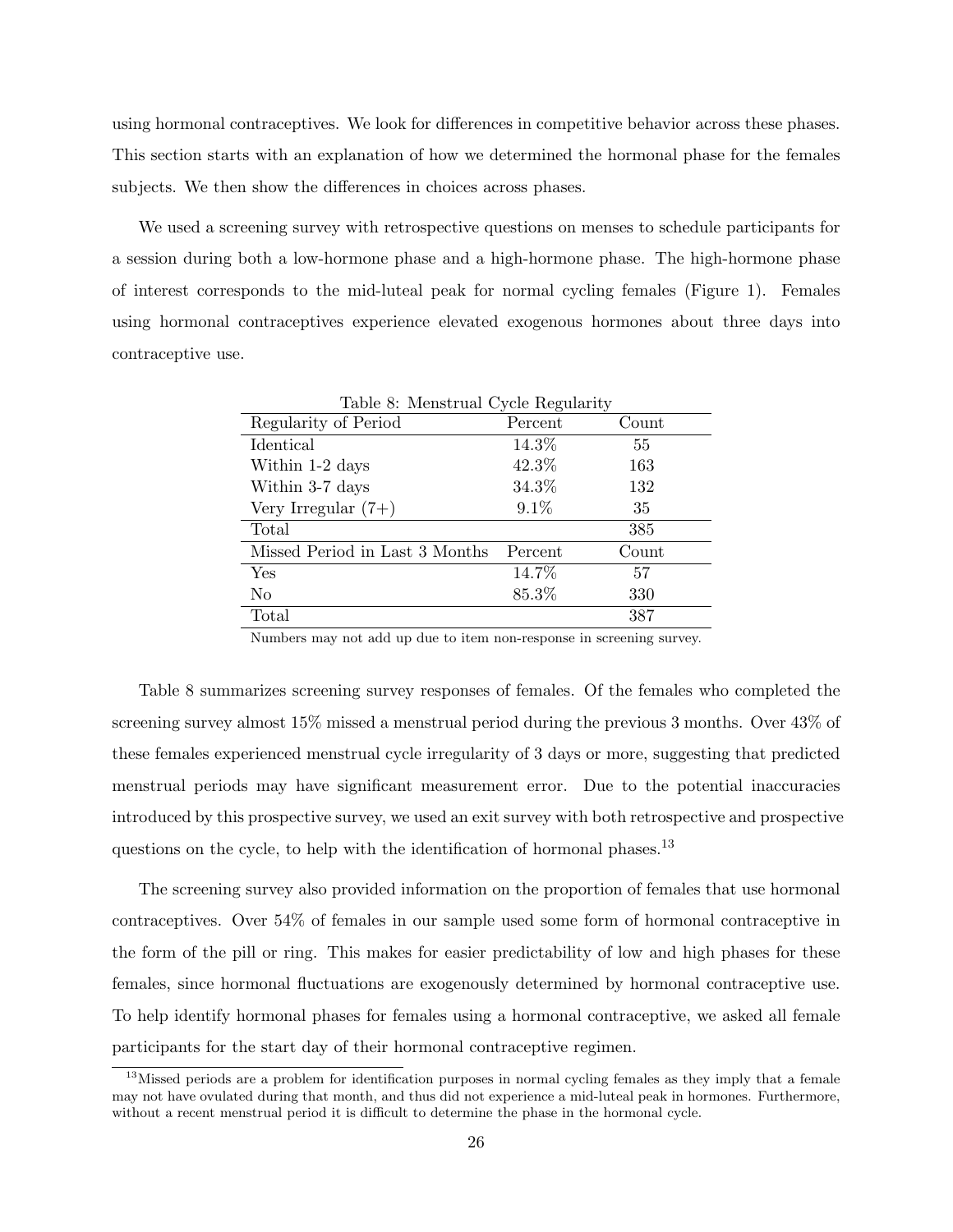Of the females that participated in experiment sessions, 62.7% of those attending a first session were following a hormonal contraceptive regimen, as were 62.9% of those at second sessions. The American College Health Association found that about 72% of sexually active females were using some form of hormonal contraceptive in 2008 . In examining contraceptive use by females in the United States, it was found that for women between the ages of 15 to 44, over 82% had at one time taken oral hormonal contraceptives (Mosher et al. 2004), suggesting that our sample is not unusual in terms of contraceptive use.

Females during the placebo phase of the hormonal contraceptive regimen experience lower levels of estrogen and progesterone than during the active phase of their hormonal contraceptive regimen; this is due to the lack of exogenous hormones being provided (Speroff and Fritz 2005). Females with a naturally occurring menstrual cycle experience a drop in hormones during menses (Aden et al. 1998). We hypothesize that the low hormone phase, whether induced through endogenous or exogenous means, is associated with similar behavioral changes for both hormonal contraceptive users and normal cycling females. We tested this by including a control variable for hormonal contraceptive use and found no systematic significant difference in behavior between hormonal contraceptive users and normal cycling females. We therefore pool both groups of females and focus on differences across phases.

Figure 7 shows the distribution of competitive choices of females by phase, along with choices by males, before participants had relative performance feedback. Female behavior is very different in the two phases. They are more than twice as likely to choose group pay when they are in the low phase, and twice as likely to choose tournament when they are in the high phase, though still not as likely as men. When we include controls in regressions, this last difference will become insignificant. The data for the histogram includes all females and males that attended two sessions and all females who could be identified as being in the low or the high phase. Due to the difficulty of predicting the low phase, some females were identified by the exit survey as being in the same phase for both word and math tasks. As well, some phases could not be accurately identified and those subjects are not included in the analyses.

These differences in competitive environment choices across hormonal phases may result from differences in expected performance changes across the menstrual cycle or from different preferences for competition. We find that for the most part, there are no significant performance differences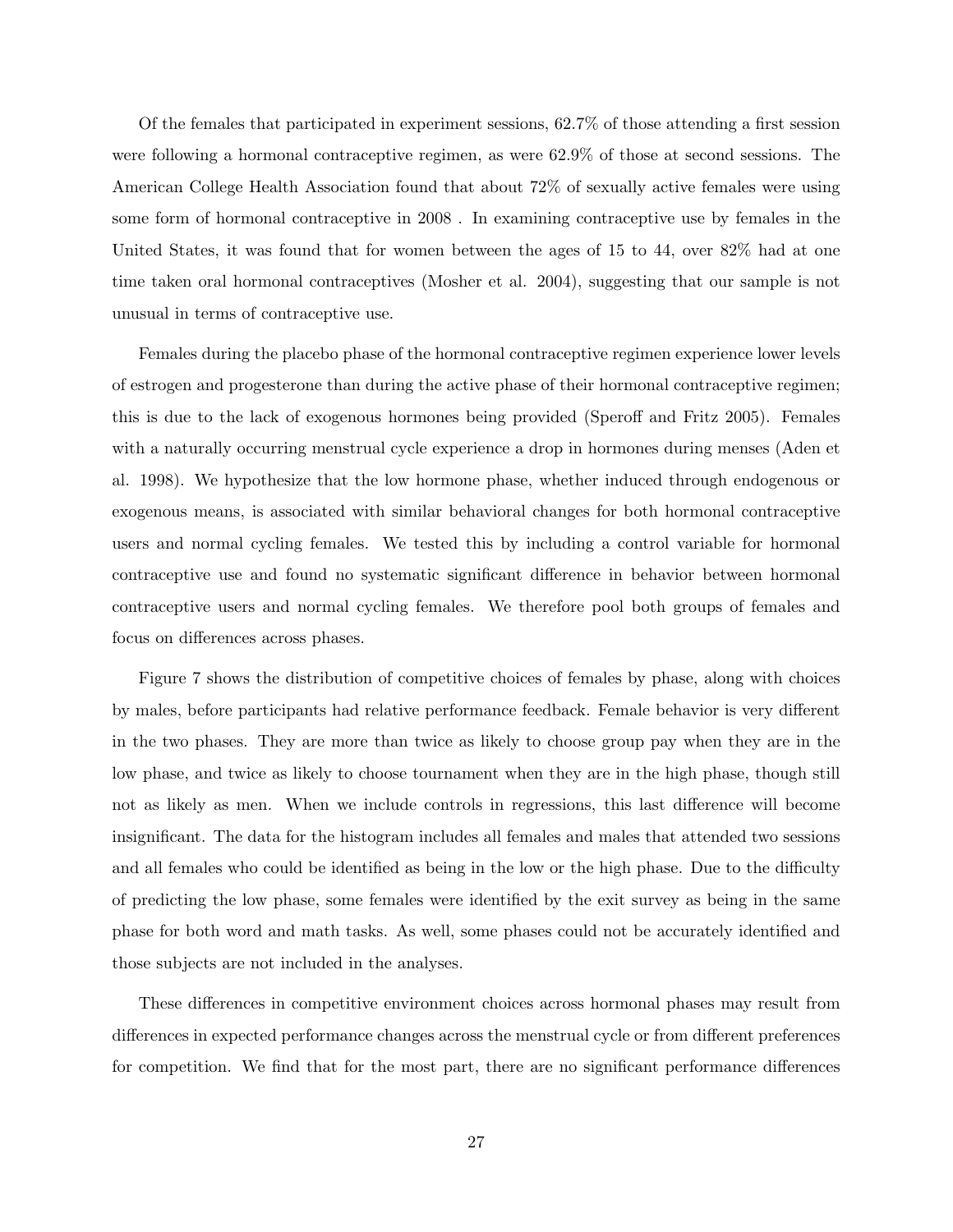

Figure 7: Competitive Choice by Gender and Hormonal Phase **Subjects Attending Two Sessions** 

between females in the low phase and those that are not in the low phase.<sup>14</sup> It is also possible that females in a specific hormonal phase might experience greater aversion to certain types of tasks; therefore, we separate out these results by math and word tasks. Figure 8 shows female compensation choices before feedback by hormonal phase and task type. Recall that we alternated the type of task used in sessions; females that participated in a math or word task during the low phase would then participate in the other type of task when in a higher hormonal phase (High Phase), and vice-versa, therefore these are averages across subjects. The figure shows that the general correlation between competitive choice and menstrual phase holds: high phase females are less likely to choose group pay and more likely to choose tournaments in both word and math tasks.

Next we use ordered probits to examine the statistical significance of gender and menstrual phase before feedback, while including control variables. Table 9 uses the CompScale variable, an ordered categorical variable with choices ranked from group pay, piece rate, to tournament. The first column provides pooled cross-sectional results including all subjects, the second to fourth

<sup>14</sup>See Appendix B.1.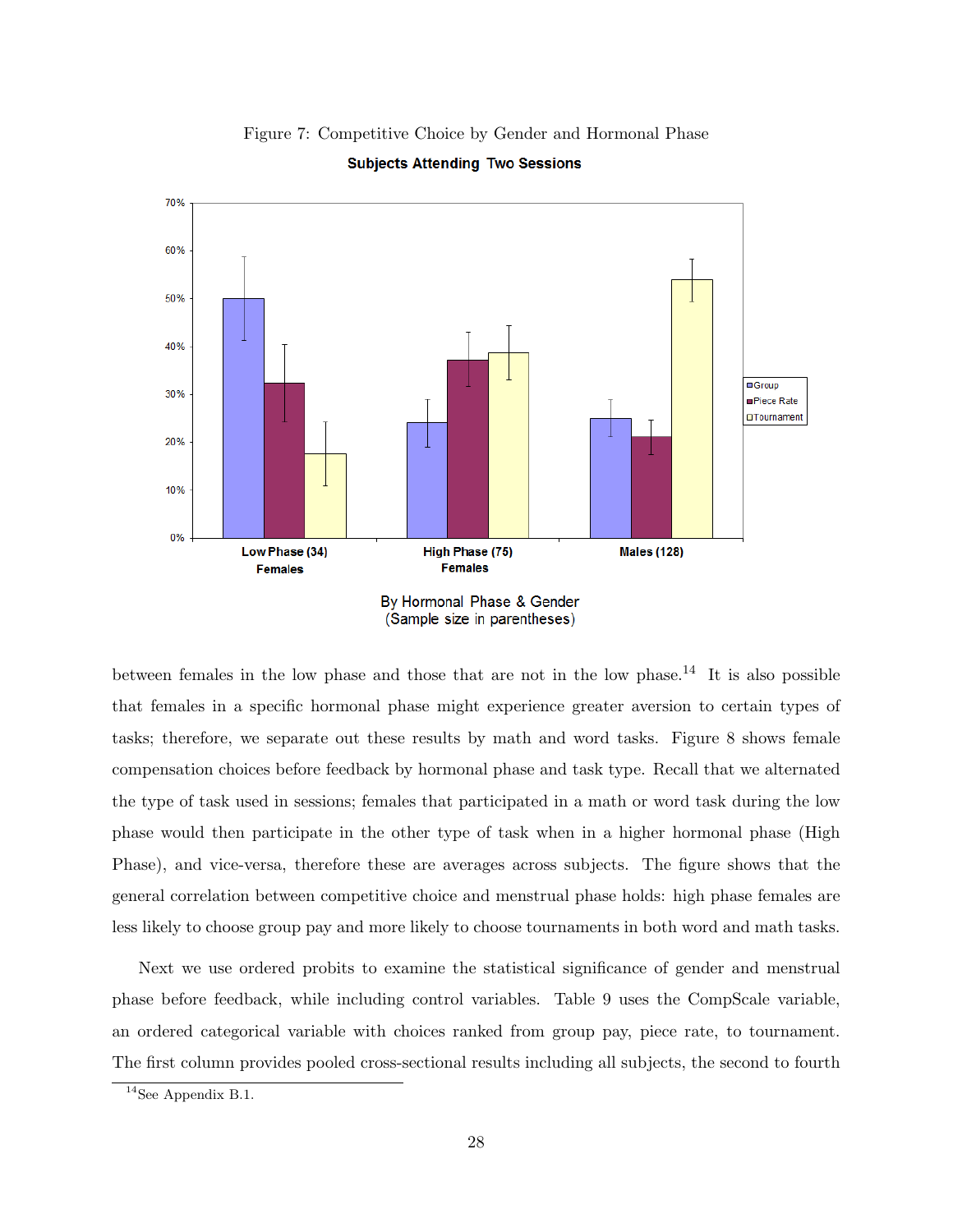

Figure 8: Compensation Choice by Hormonal Phase and Task Type for Females.

columns provide estimates using random effects ordered probit. The second column includes all males and females, the third column consists of a female only sample and the fourth column takes into account only males and females for which risk aversion measures were available.<sup>15</sup>

We find that females in the low phase select less competitive compensation plans than females in the high hormone phase. Without relative performance information, much of the difference between genders is driven by choices of the low phase females. This result holds even when controlling for confidence levels of individuals. It is worth noting that there are no significant differences in confidence levels between low hormonal phase and high hormonal phase females and yet females in the low phase avoid the competitive environments of tournaments and are more likely to choose the least competitive setting possible, group pay.

These differences could potentially result from discomfort during the low hormone phase of menstruation. But females in the low hormone phase do not behave differently from any other group once they receive relative performance feedback. Thus, physical discomfort is an unlikely

We are comparing females that attended two sessions. Sample size in parentheses.

<sup>&</sup>lt;sup>15</sup>All regressions include controls for session ordering, GPA, age, education, and psychoactive medications.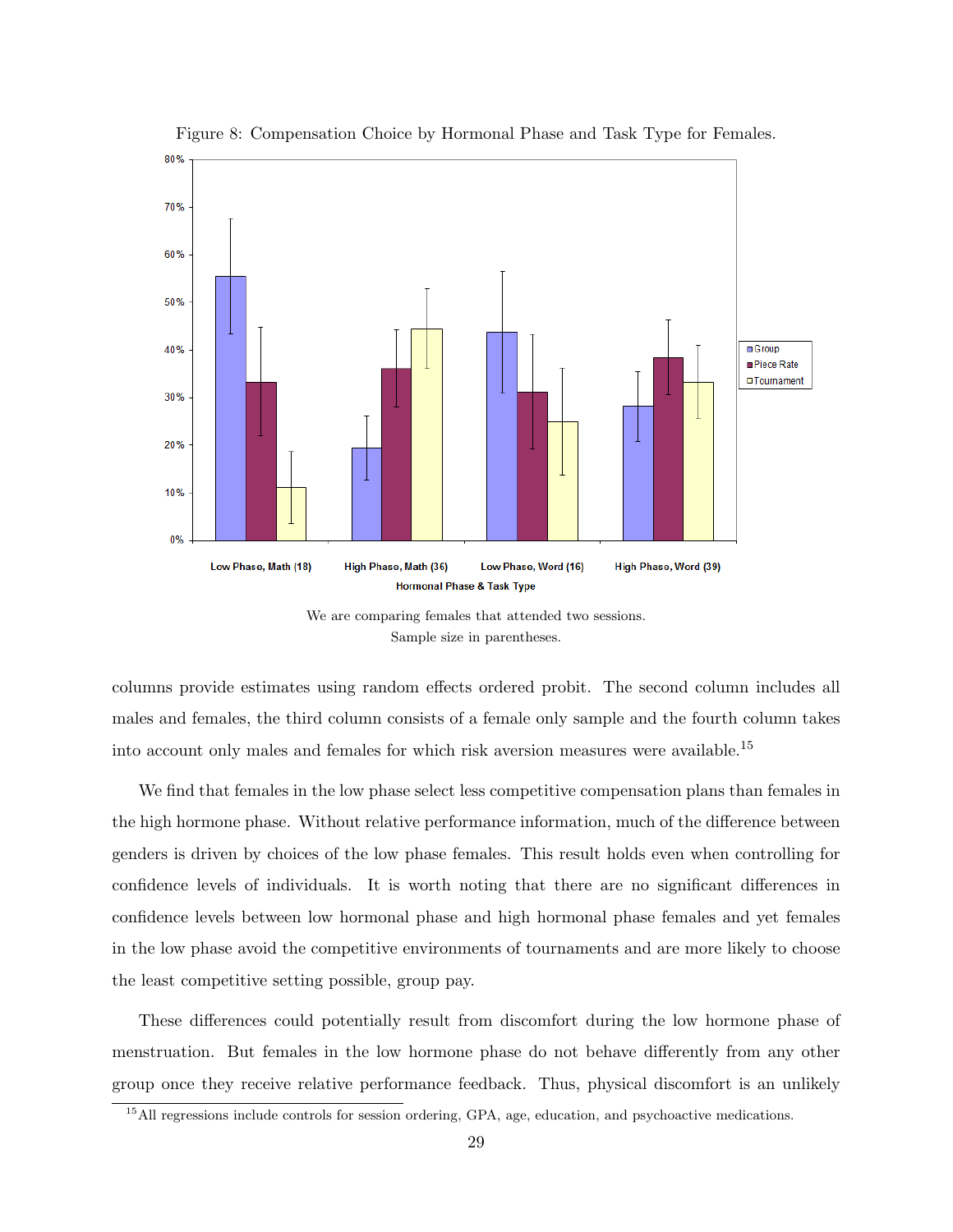|                         | (1)      | (2)      | (3)              | (4)             |
|-------------------------|----------|----------|------------------|-----------------|
| Sample                  | All      | All      | Females Only     | Risk            |
| VARIABLES               | Pooled   | RE       | RE               | RE              |
| Female                  | $-0.26$  | $-0.29$  |                  | $-0.26$         |
|                         | (0.14)   | (0.16)   |                  | (0.21)          |
|                         | $(*)$    | $(*)$    |                  | $\left(\right)$ |
| Low Phase               | $-0.44$  | $-0.46$  | $-0.53$          | $-0.76$         |
|                         | (0.21)   | (0.22)   | (0.26)           | (0.27)          |
|                         | $($ **)  | $(**)$   | $($ **)          | $(***)$         |
| Confidence $(T1)$       | 0.81     | 0.91     | 1.08             | 0.90            |
|                         | (0.26)   | (0.30)   | (0.54)           | (0.35)          |
|                         | $(***)$  | $(***)$  | $^{(*)}$         | $(*)$           |
| Improve $(T2)$          | 0.60     | 0.69     | 0.79             | 0.72            |
|                         | (0.20)   | (0.23)   | (0.38)           | (0.32)          |
|                         | $^{***}$ | $(***)$  | $(**)$           | $^{(*)}$        |
| $%$ -tile Rank $(T1)$   | 0.97     | 0.99     | 0.52             | 0.72            |
|                         | (0.23)   | (0.26)   | (0.43)           | (0.32)          |
|                         | $(***)$  | $(***)$  | $\left( \right)$ | $^{(**)}$       |
| Risk Controls           | No       | No       | No               | Yes             |
| Characteristic Controls | Yes      | Yes      | Yes              | Yes             |
| Observations            | 328      | 328      | 155              | 211             |
| 11                      | $-322.3$ | $-321.7$ | $-156.0$         | $-197.4$        |
| chi <sub>2</sub>        | 64.32    | 58.60    | 19.76            | 51.31           |

Table 9: Ordered Probit: Hormone Effects for No Relative Information (Treatment 4)

Dependent variable is CompScale where -1 is group pay, 0 is piece rate, and 1 is a tournament. The total low phase females that could be identified for data analysis is 45.

Pooled means pooled cross section. RE means that random effects were used.

Standard errors in parentheses

\*\*\* p<0.01, \*\* p<0.05, \* p<0.1

explanation for these systematic differences in low information settings.

The magnitudes of the marginal effects (calculated using the pooled cross sectional estimates) of being in the low hormone phase are substantial and are larger than the average gender effects. For group pay, females on average have a 0.08 higher probability of choosing group pay than males. Females in the low phase have an additional 0.16 higher probability of choosing group pay. For tournaments, females have a 0.10 lower probability of choosing a tournament when compared to males, and females in the low hormone phase have an additional 0.16 decrease in the probability of choosing a tournament.

These hormonal effects can also be compared to confidence and performance. For a female in the low phase to have the same probability of entering a tournament as a female in the high phase, we would have to increase her belief about her performance relative to the average by 50%.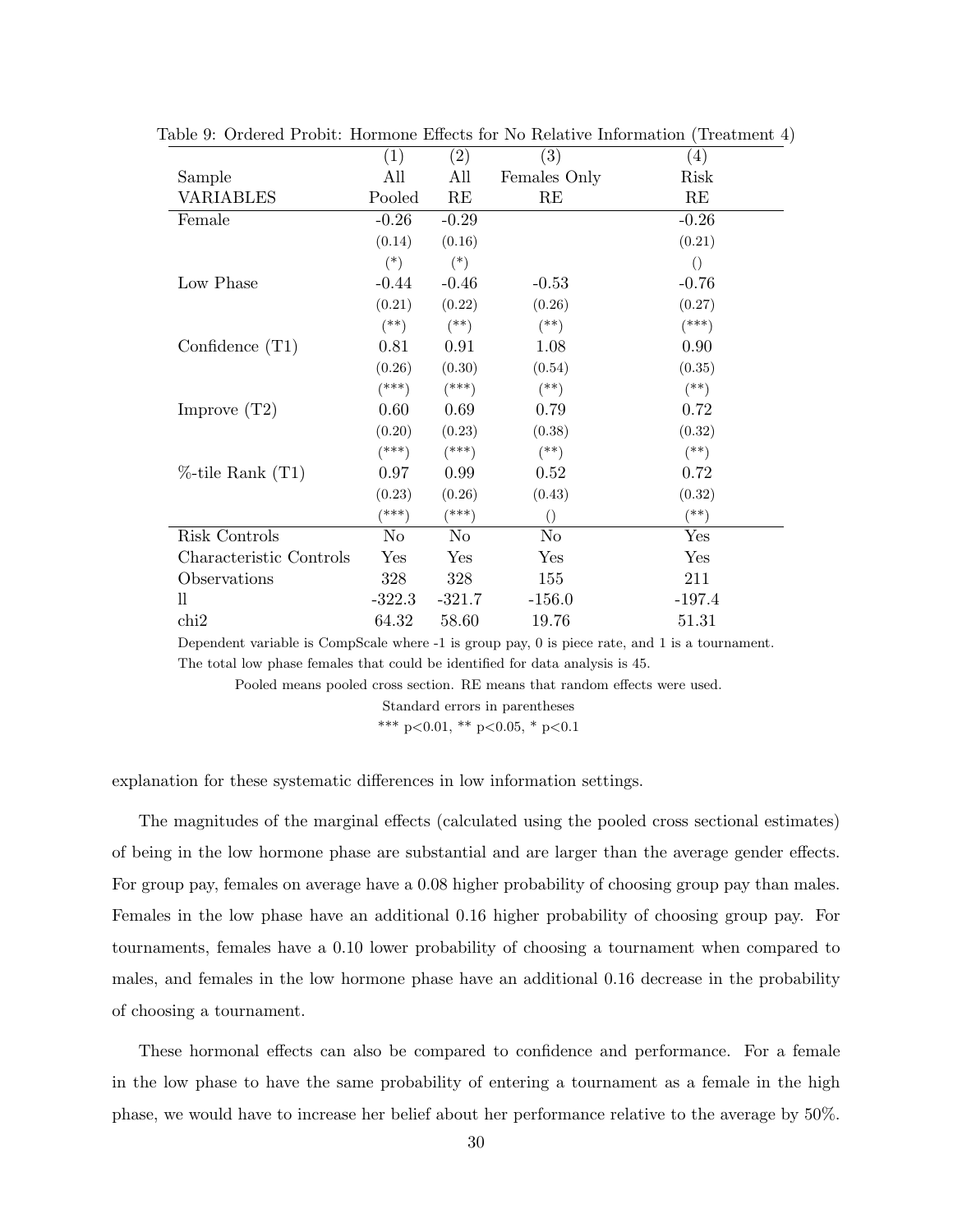In terms of an equivalent performance effect, a female in the low hormone phase would have to improve her percentile rank by 42% to be as likely to enter a tournament as a female in the high hormone phase. These differences across the menstrual cycle are not just significant, they are also large relative to other effects.

Relative performance feedback makes these cycle specific effects disappear. Table 10 provides the results from ordered probit estimations for Treatment 5, where subjects were provided with relative performance information from Treatment 1 prior to making their competitive environment selections. Table 10 shows that when participants are informed of their relative performance compared to other potential competitors, then there is little difference in selection between genders or across the menstrual cycle.

As with the gender differences, we find that after participants are informed of the quality of potential competitors choice differences across the menstrual cycle become insignificant. We find that choices with feedback mainly depend on the relative performance information provided prior to making the decision and, to a certain extent, on an individual's improvement from Treatment 1 to Treatment 2. Though females' choices to select less competitive environments are most frequent in the low hormone phase, these results suggest that this effect seems to be linked with the information available about the quality of potential competitors.

As discussed previously, there is a cost associated with high ability individuals avoiding competitive settings, and with low ability individuals choosing tournaments. We find that females in the low hormone phase make more costly mistakes than high phase females, and males.<sup>16</sup> The average expected value losses for males, low phase and high phase females in Treatment 4 are shown in Table 11. Low phase females sacrifice the greatest amount of expected value from making suboptimal choices, \$8.50. The expected value losses for high phase females and males are \$6.52 and \$4.91. The differences between low and high phase females and between males and high phase females are not statistically significant, but low phase females make more costly choices than males at the 5% significance level.

These results imply that hormones may matter in the selection of competitive environments, but only if the strength of the competition or the probability of winning is relatively unknown. If there is little information, then females in the low-hormone phase make more costly decisions than males and non-low phase females. But there are no significant differences in expected value losses

<sup>&</sup>lt;sup>16</sup>These expected values are calculated in the same way as discussed in the previous section.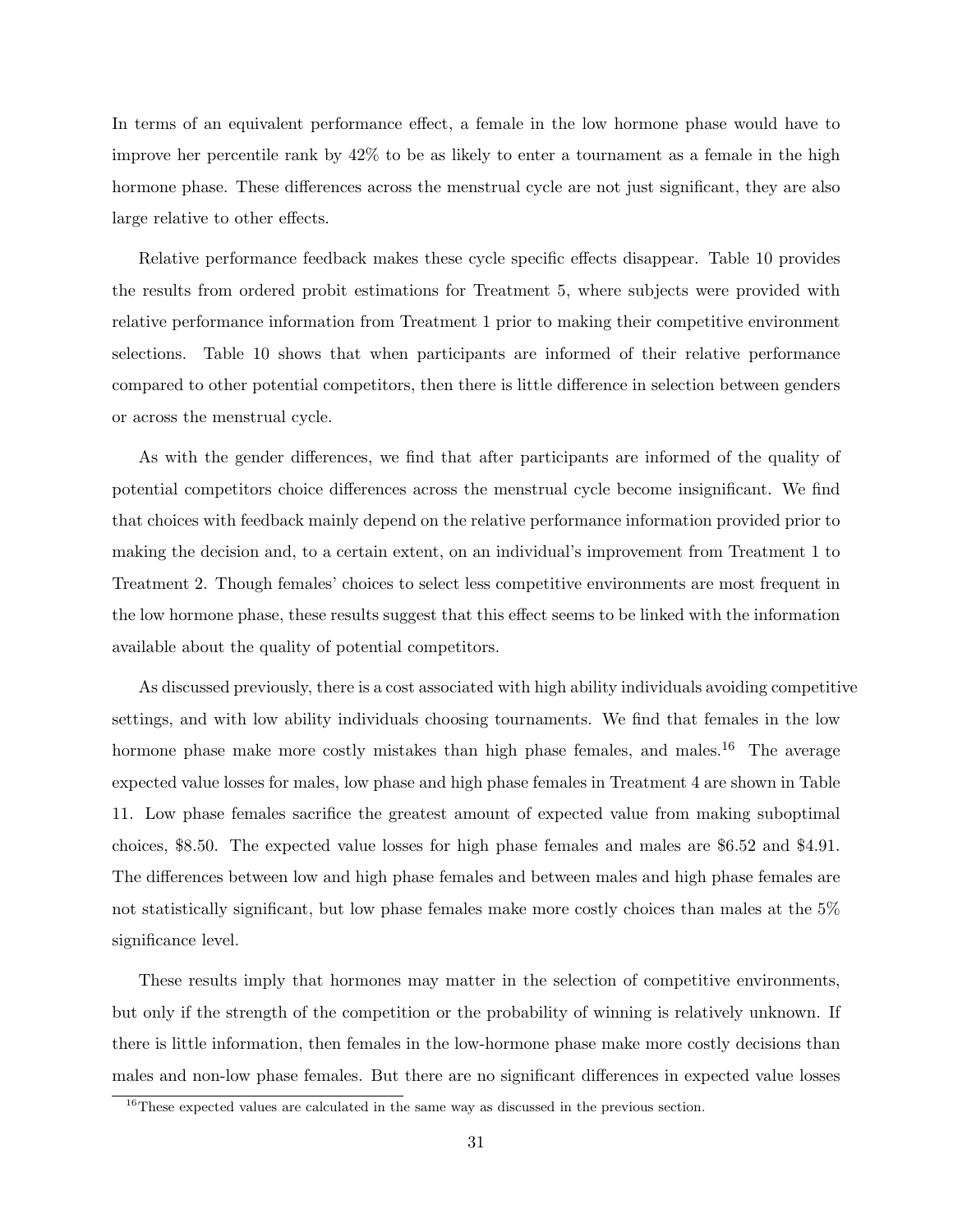|                                                         | (1)              | (2)             | (3)             | (4)              |  |  |  |  |
|---------------------------------------------------------|------------------|-----------------|-----------------|------------------|--|--|--|--|
| Sample                                                  | All              | All             | Females Only    | Risk             |  |  |  |  |
| <b>VARIABLES</b>                                        | Pooled           | RE              | RE              | RE               |  |  |  |  |
| Female                                                  | $-0.07$          | $-0.13$         |                 | 0.10             |  |  |  |  |
|                                                         | (0.15)           | (0.20)          |                 | (0.24)           |  |  |  |  |
|                                                         | $\left(\right)$  | $\left(\right)$ |                 | $\left( \right)$ |  |  |  |  |
| Low Phase                                               | 0.03             | 0.13            | 0.12            | $-0.12$          |  |  |  |  |
|                                                         | (0.21)           | (0.25)          | (0.27)          | (0.29)           |  |  |  |  |
|                                                         | $\left( \right)$ | $\left(\right)$ | $\left(\right)$ | $\left( \right)$ |  |  |  |  |
| Confidence $(T1)$                                       | 0.23             | 0.32            | 0.21            | 0.54             |  |  |  |  |
|                                                         | (0.25)           | (0.31)          | (0.53)          | (0.36)           |  |  |  |  |
|                                                         | $\left(\right)$  | $\left(\right)$ | $\left(\right)$ | $\left(\right)$  |  |  |  |  |
| Improve $(T2)$                                          | 0.76             | 0.92            | 1.06            | 0.49             |  |  |  |  |
|                                                         | (0.20)           | (0.26)          | (0.40)          | (0.33)           |  |  |  |  |
|                                                         | $(***)$          | $(***)$         | $(***)$         | $\left(\right)$  |  |  |  |  |
| $%$ -tile Rank $(T1)$                                   | 2.18             | 2.61            | 2.63            | 2.33             |  |  |  |  |
|                                                         | (0.25)           | (0.35)          | (0.55)          | (0.38)           |  |  |  |  |
|                                                         | $(***)$          | $(***)$         | $(***)$         | $(***)$          |  |  |  |  |
| Risk Controls                                           | N <sub>o</sub>   | N <sub>o</sub>  | No              | Yes              |  |  |  |  |
| Characteristic Controls                                 | Yes              | Yes             | Yes             | Yes              |  |  |  |  |
| Observations                                            | 328              | 328             | 155             | 211              |  |  |  |  |
| 11                                                      | $-307.8$         | $-303.9$        | $-143.3$        | $-183.4$         |  |  |  |  |
| chi2                                                    | 104.7            | 93.82           | 45.89           | 75.79            |  |  |  |  |
| We identified 45 females as low phase for this analysis |                  |                 |                 |                  |  |  |  |  |

Table 10: Ordered Probit: Hormone Effects after Feedback (Treatment 5)

We identified 45 females as low phase for this analysis.

Pooled is pooled cross section, RE is random effects.

Standard errors in parentheses

\*\*\* p<0.01, \*\* p<0.05, \* p<0.1

between genders or between different hormonal phases for females if good relative performance information is available.

### 2.6 Systematic Absenteeism, Cancellations, and Tardiness

Absenteeism, cancellations, and tardiness are frequent in experiments, but their effect on sample composition and results are poorly understood. In this study, because of the screening and exit surveys, we know some of the characteristics of those who missed a scheduled session, canceled at the last moment, or showed up late. Our recruiting procedures were designed to ensure we would observe females during both the high phase and the shorter low hormone phase. Due to the variation of the menstrual cycle, it is difficult to predict the low hormonal phase for females. Using the screening survey, female subjects were scheduled for their sessions according to their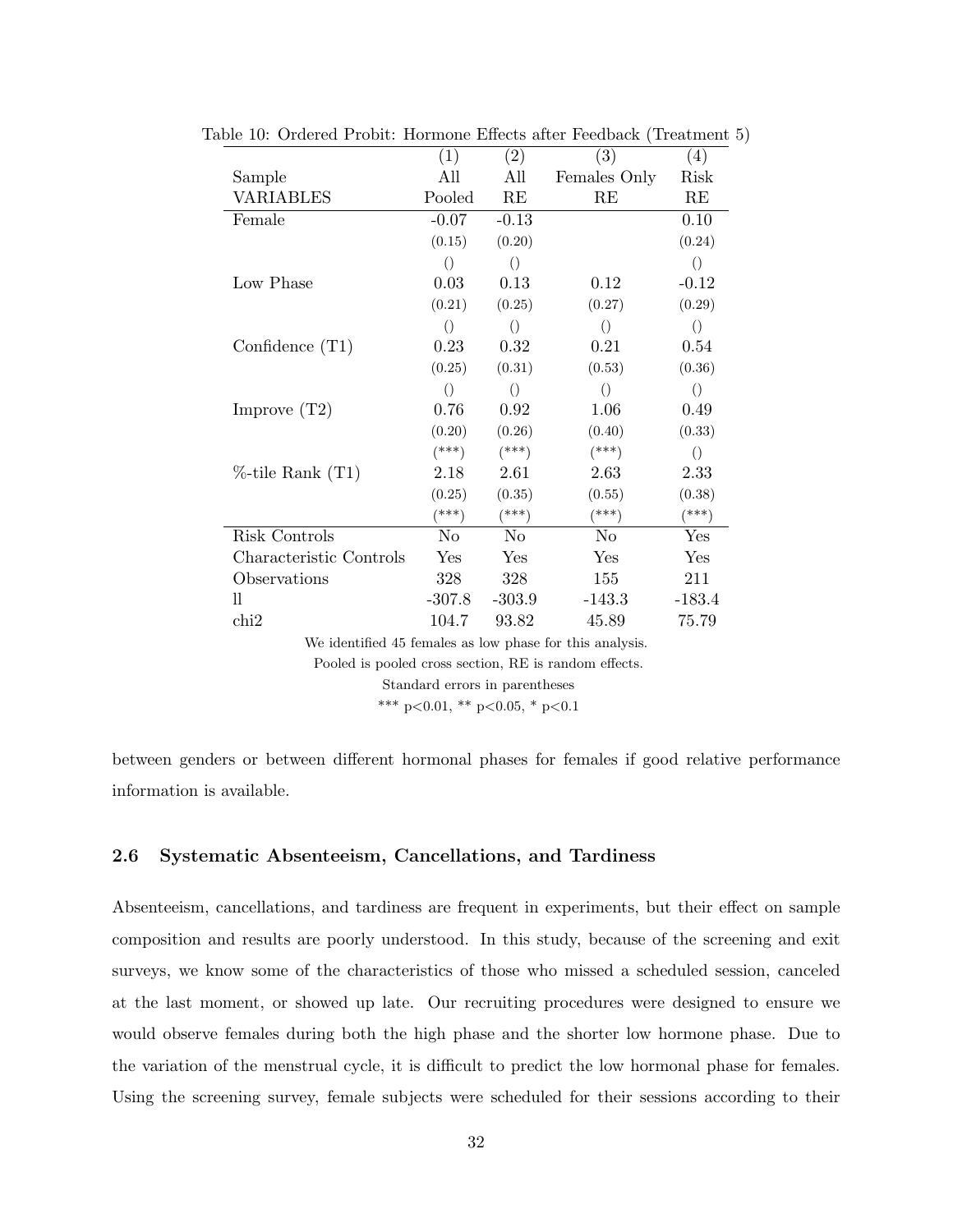| $\mu$ . The process that the post in treasure. |      | Mean Std. Error |
|------------------------------------------------|------|-----------------|
| Male                                           | 4.91 | 0.72            |
| Female Non-Low                                 | 6.52 | 1.30            |
| Female Low                                     | 8.50 | 2.57            |

Table 11: Expected Value Loss in Treatment 4

predicted cycle day, calculated using self reported data about the start of previous menstrual periods. Whenever possible these data were combined with self reported data concerning females' hormonal contraceptive regimens. Once the cycle day could be predicted, then a set of possible session days were provided to potential participants and they chose and confirmed a day with a research assistant. For individuals to be considered as scheduled, they had to confirm that they would attend a specific session.

|        | 12: Session Attendance After Confirm |     |  |
|--------|--------------------------------------|-----|--|
|        | Gender                               |     |  |
|        | Proportion                           | N   |  |
| Male   | 0.79                                 | 217 |  |
| Female | 0.68                                 | 243 |  |
| Total  | 0.73                                 | 460 |  |
|        | Females by Predicted Phase           |     |  |
|        | Proportion                           | N   |  |
| High   | 0.72                                 | 141 |  |
| Low    | $0.62\,$                             | 102 |  |
| Total  | 0.68                                 | 246 |  |
|        |                                      |     |  |

Table 12: Session Attendance After Confirmation

Table 12 shows the proportion of participants that attended the experiment sessions as scheduled, meaning they were present and punctual. Females are noticeably less likely to show up than males: 79% of the males showed up as scheduled compared to 68% of females. Based on predicted phases, only 62% of low phase females attended as scheduled, while high phase females attended 72% of the time. These differences between attendance rates of low phase and non-low phase females were significant at the 5% level. High phase females were less likely to attend compared to males, but this was significant only at the 10% level. Since this study was partly focused on hormonal fluctuations we made attempts to incentivize more low phase females to attend. Part way through the study, the participation payment of \$5 was raised to \$10 for low phase females.<sup>17</sup> Even with this increase in participation payments a hormonal phase related difference in attendance remained. This result is consistent with Ichino and Moretti (2009), who found that female worker absenteeism was highly

 $17$ These females were not told why they were receiving a higher participation payment.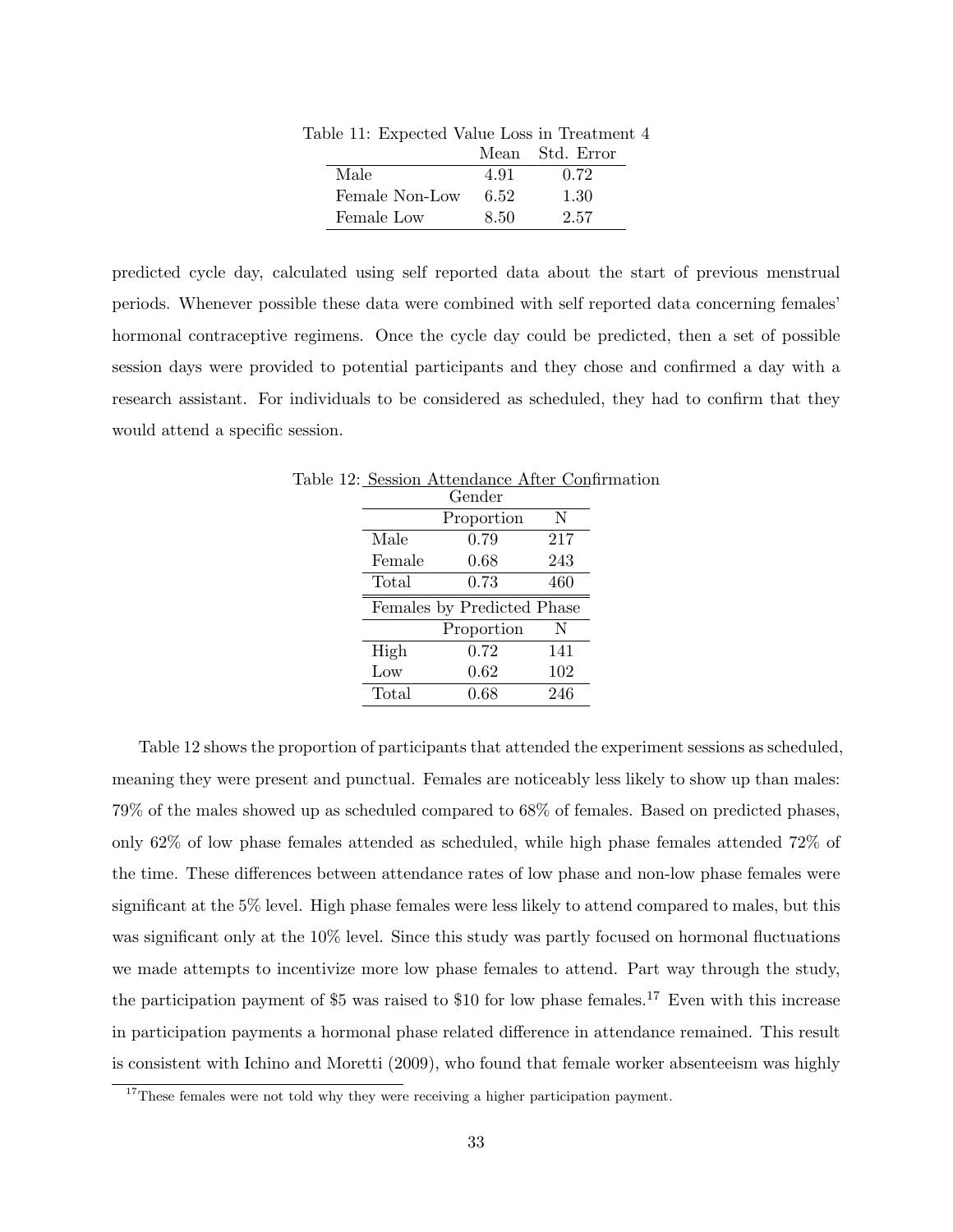correlated with the female menstrual cycle.

These attendance results suggest there may be a systematic bias in the hormonal phase of females who show up to experiments. Coupled with our evidence of behavioral differences, this bias should be considered in interpreting the results of experiments that report gender differences. Additionally, if females who do not show up to sessions are the ones who have worse symptoms during the low phase, or are more likely to behave differently, then a selection bias may add a downward bias in the hormonal effects found in this study. Though one should still note that any such differences are removed with relative performance feedback.

### 2.7 Confidence and Robustness

It is possible that during the low hormone phase females are not as confident in their abilities as during elevated hormonal phases. Here we show that confidence differences do not explain the choice differences across phases. Table 13 shows that there are no significant differences in confidence for females across phases. There are also no significant differences between females using or not using hormonal contraceptives. Thus, differences in confidence do not seem to explain why females in the low hormonal phase choose not to compete without relative performance feedback.

| $\alpha$ and $\alpha$ is the second of $\alpha$ is the second of $\alpha$ is the second of $\alpha$ |                   |       |            |    |  |  |  |
|-----------------------------------------------------------------------------------------------------|-------------------|-------|------------|----|--|--|--|
|                                                                                                     | Confidence $(T1)$ |       |            |    |  |  |  |
| Phase                                                                                               | Task              | Mean  | Std. Error | N  |  |  |  |
| High                                                                                                | Math              | 1.068 | 0.032      | 58 |  |  |  |
| Low                                                                                                 | Math              | 1.041 | 0.078      | 23 |  |  |  |
| <b>Both</b>                                                                                         | Math              | 1.060 | 0.031      | 81 |  |  |  |
| High                                                                                                | Word              | 1.021 | 0.031      | 54 |  |  |  |
| Low                                                                                                 | Word              | 1.042 | 0.057      | 22 |  |  |  |
| Both                                                                                                | Word              | 1.027 | 0.028      | 76 |  |  |  |

Table 13: Confidence Levels of Females by Hormonal Phase

The sample consists of all females

whose phase could be accurately identified.

### 2.8 Robustness Checks

We conducted a variety of robustness checks. First, we checked to see whether the results for gender differences in competition and differences by hormonal phase remain consistent when clustering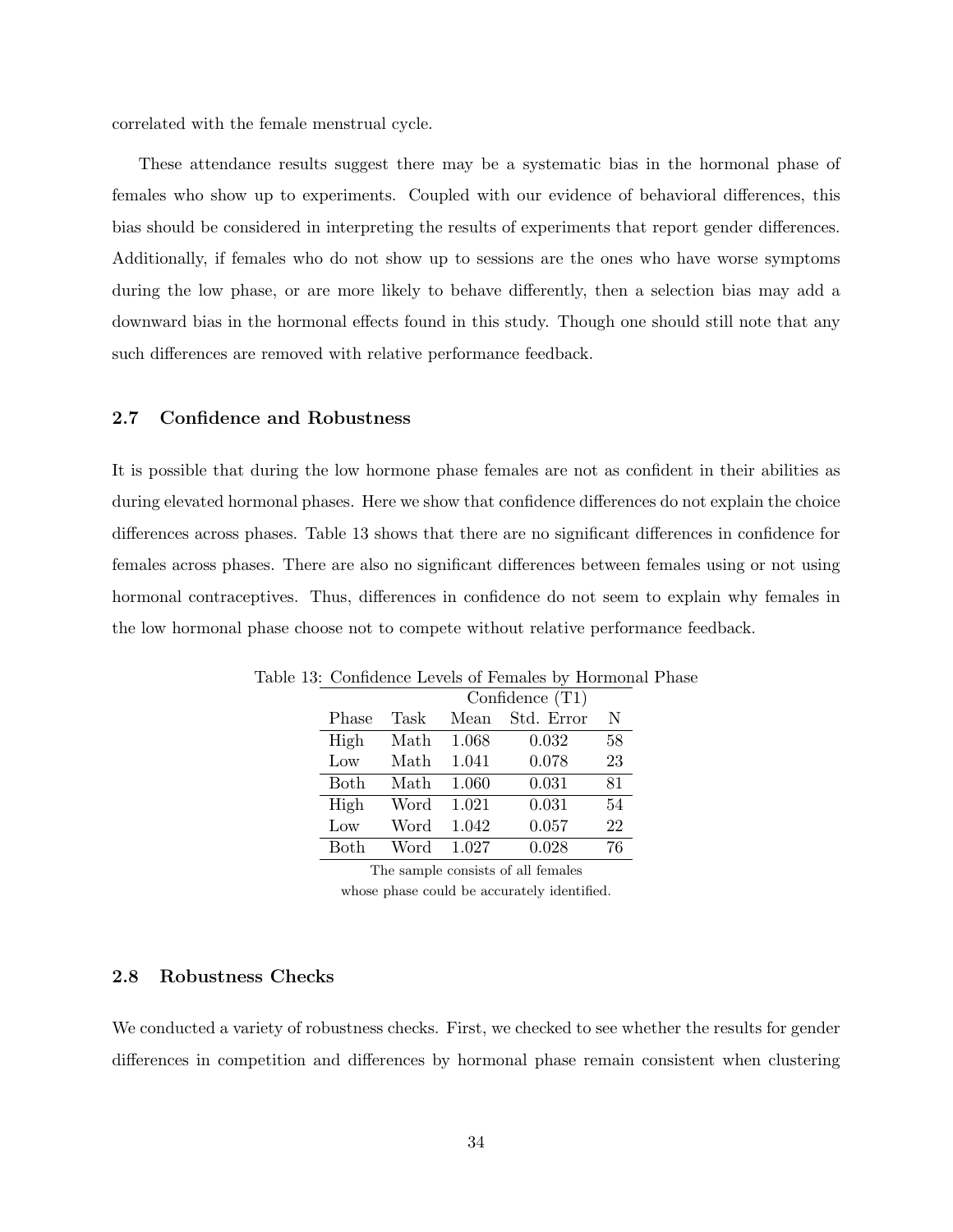standard errors on experiment sessions and then also separately on individuals. We found that the results of both the gender and hormonal effects are robust to such error clustering.<sup>18</sup>

Individuals in this study were asked to attend two sessions. Out of 219 total subjects, 126 attended two sessions and 93 attended only a single session. Session composition was random, sessions contained individuals that were attending sessions for either a first or a second time. The type of task individuals were using to compete was different for the first and second session, and the ordering was random. Neither order, the type of task, or group composition in terms of these measures had significant performance or behavioral effects.

The possibility exists that attendance in the second session was affected by how much subjects earned in the first session. Individuals that attended only a single session earned \$9.36 for their performance, while individuals that returned for a second session were paid \$11.73 for their first session performance. This difference in payouts between these groups of individuals is not statistically significant.

Another possibility is that the value of payment in the first session affects confidence in the second session. We exploit the random element in the payment scheme and estimate that, controlling for performance, a person who earns \$10 more than average in the first session increases their prediction of their performance relative to the session average by just 4%. Looking just at th second session females, we find that their confidence in the second session is more sensitive to how much they got paid in the first session than is that of males. But we find no significant difference between females' and males' confidence when attending a second session, or across menstrual cycle phase. Any such difference should in fact make females more competitive in second sessions, but we find no systematic behavior in this direction.

It is still possible that there is an interaction between payments and gender driving choice differences. Table 14 provides ordered probit estimations to examine whether females are still less likely to compete when controlling for payments in the first session. Though the first session payout variable is significant at the 10% level, its inclusion does not affect the significance of the gender difference of females to avoid competition.

Results seem consistent for both the sample where risk aversion measures were available and for the sample of participants that did not participate in the risk aversion task. The third column in Table 14 provides the coefficients from the ordered probit estimation for the full information

<sup>&</sup>lt;sup>18</sup>Results are available upon request.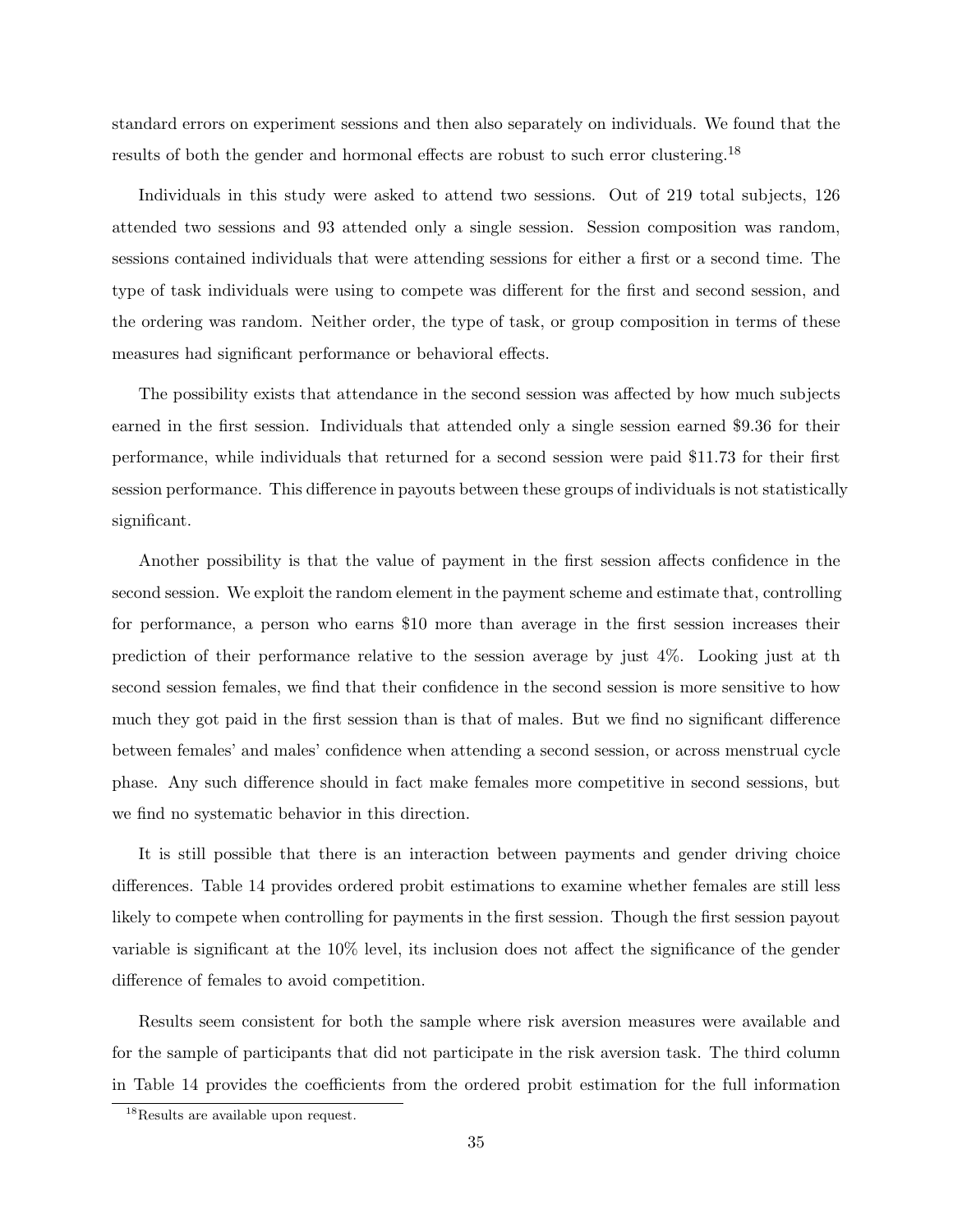|                                        | (1)            | ပ<br>(2)         | (3)                      |  |  |  |
|----------------------------------------|----------------|------------------|--------------------------|--|--|--|
|                                        | RE             | RE & Risk        | $RE \&$ Full Info $(T5)$ |  |  |  |
| VARIABLES                              | CompScale      | CompScale        | CompScale                |  |  |  |
| Female                                 | $-0.40$        | $-0.50$          | $-0.02$                  |  |  |  |
|                                        | (0.156)<br>*** | (0.201)<br>$***$ | (0.178)                  |  |  |  |
| Confidence $(T1)$                      | 1.00           | 1.01             | 0.53                     |  |  |  |
|                                        | (0.301)        | (0.361)          | (0.309)                  |  |  |  |
|                                        | ***            | ***              | $\ast$                   |  |  |  |
| Improve $(T2)$                         | 0.78           | 0.81             | 1.10                     |  |  |  |
|                                        | (0.245)        | (0.333)          | (0.276)                  |  |  |  |
|                                        | ***            | $***$            | ***                      |  |  |  |
| $%$ -tile Rank $(T1)$                  | 1.08           | 0.82             | 2.56                     |  |  |  |
|                                        | (0.264)        | (0.333)          | (0.345)                  |  |  |  |
|                                        | ***            | $**$             | ***                      |  |  |  |
| First Session Payout                   | 0.02           | 0.02             | 0.00                     |  |  |  |
|                                        | (0.009)        | (0.009)          | (0.008)                  |  |  |  |
|                                        | ∗              | ∗                |                          |  |  |  |
| Risk Controls                          | N <sub>o</sub> | Yes              | N <sub>o</sub>           |  |  |  |
| Characteristic Controls                | Yes            | Yes              | Yes                      |  |  |  |
| Observations                           | 343            | 224              | 343                      |  |  |  |
| $\chi$                                 | 65.63          | 52.89            | 100.7                    |  |  |  |
| 11                                     | $-333.3$       | $-210.2$         | $-315.6$                 |  |  |  |
| Standard errors in parentheses         |                |                  |                          |  |  |  |
| *** $p<0.01$ , ** $p<0.05$ , * $p<0.1$ |                |                  |                          |  |  |  |

Table 14: Robustness Check for Gender: Controlling for First Session Payment

treatment (Treatment 5). Again, with feedback we find that gender does not matter in this setting and neither does the payout from the first session. Thus it seems that the gender difference for competition in low information settings is not affected by the payment received in a previous session.

We now use similar estimations to test whether the hormone specific results are sensitive to the inclusion of a payment variable. We find no significant differences in confidence or payouts in the first session between females who could be identified as low phase and the females that were in a second session and were in the high hormone phase. The first column of 15 provides ordered probit coefficients for the entire sample of individuals, including both those that attended a single session and those that attended two sessions. In this sample, we find that the first session payout variable is significant at the 10% level, but the effect is quite small. The effect of females being in the low hormonal phase remains large and significant at the 5% level.

In the second column in Table 15 we limit the sample to those individuals who participated in the risk aversion task and therefore attended two sessions. In this sample, while controlling for risk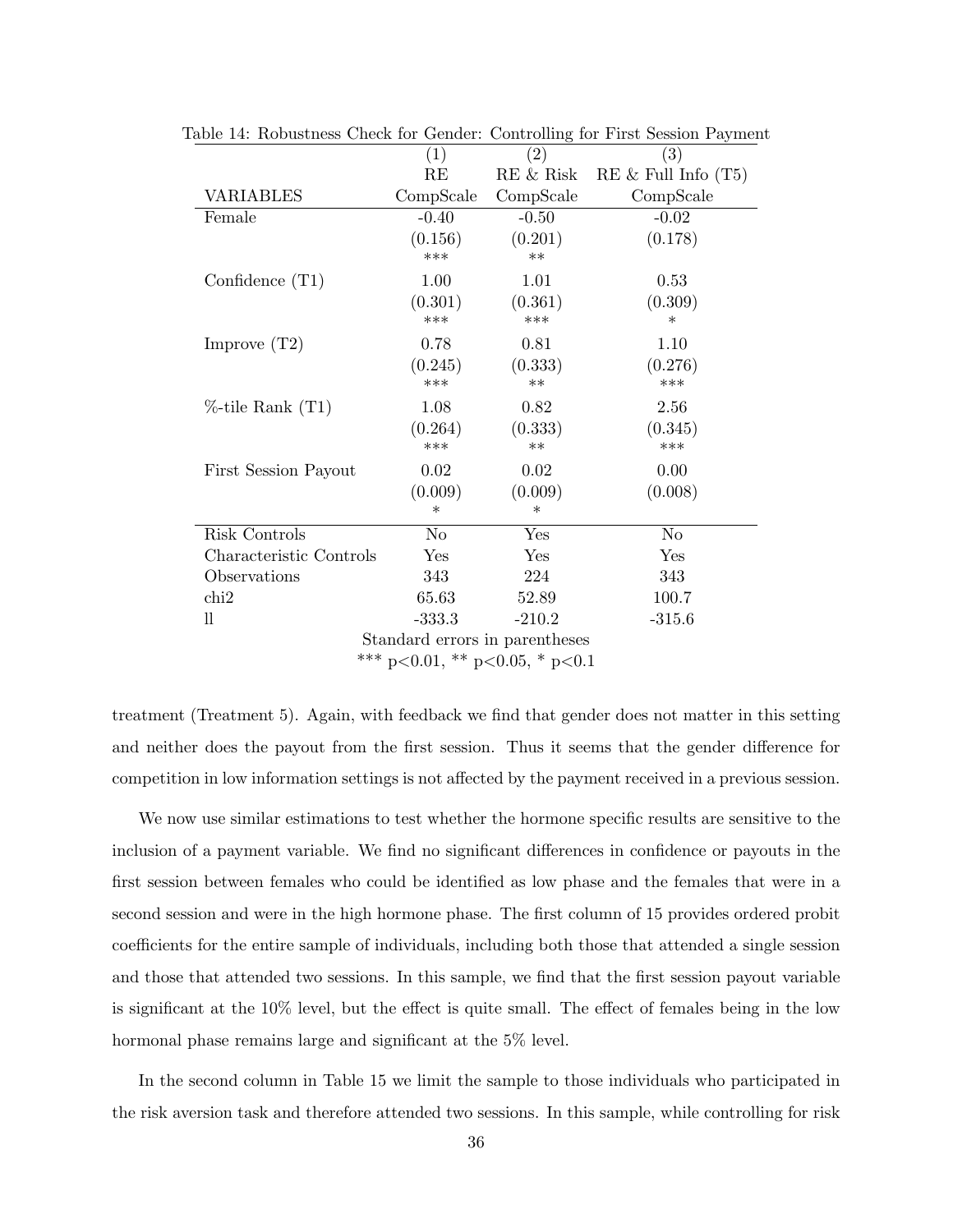|                                | (1)       | (2)       |  |  |  |
|--------------------------------|-----------|-----------|--|--|--|
|                                | RE        | RE & Risk |  |  |  |
| <b>VARIABLES</b>               | CompScale | CompScale |  |  |  |
| Female                         | $-0.29$   | $-0.27$   |  |  |  |
|                                | (0.167)   | (0.212)   |  |  |  |
|                                | $\ast$    |           |  |  |  |
| Low Phase                      | $-0.44$   | $-0.74$   |  |  |  |
|                                | (0.224)   | (0.275)   |  |  |  |
|                                | $**$      | ***       |  |  |  |
| Confidence $(T1)$              | 0.95      | 0.94      |  |  |  |
|                                | (0.306)   | (0.366)   |  |  |  |
|                                | $***$     | $**$      |  |  |  |
| Improve $(T2)$                 | 0.74      | 0.77      |  |  |  |
|                                | (0.245)   | (0.328)   |  |  |  |
|                                | ***       | $**$      |  |  |  |
| $%$ -tile Rank $(T1)$          | 0.98      | 0.68      |  |  |  |
|                                | (0.261)   | (0.329)   |  |  |  |
|                                | ***       | $**$      |  |  |  |
| <b>First Session Payout</b>    | 0.02      | 0.01      |  |  |  |
|                                | (0.009)   | (0.009)   |  |  |  |
|                                | $^\ast$   |           |  |  |  |
| Risk Controls                  | No        | Yes       |  |  |  |
| Characteristic Controls        | Yes       | Yes       |  |  |  |
| Observations                   | 328       | 211       |  |  |  |
| chi2                           | 62.07     | 53.99     |  |  |  |
| $_{\rm ll}$                    | $-320.0$  | $-196.0$  |  |  |  |
| Standard errors in parentheses |           |           |  |  |  |
| *** p<0.01, ** p<0.05, * p<0.1 |           |           |  |  |  |
|                                |           |           |  |  |  |

Table 15: Robustness Check for Hormones: Controlling for First Session Payment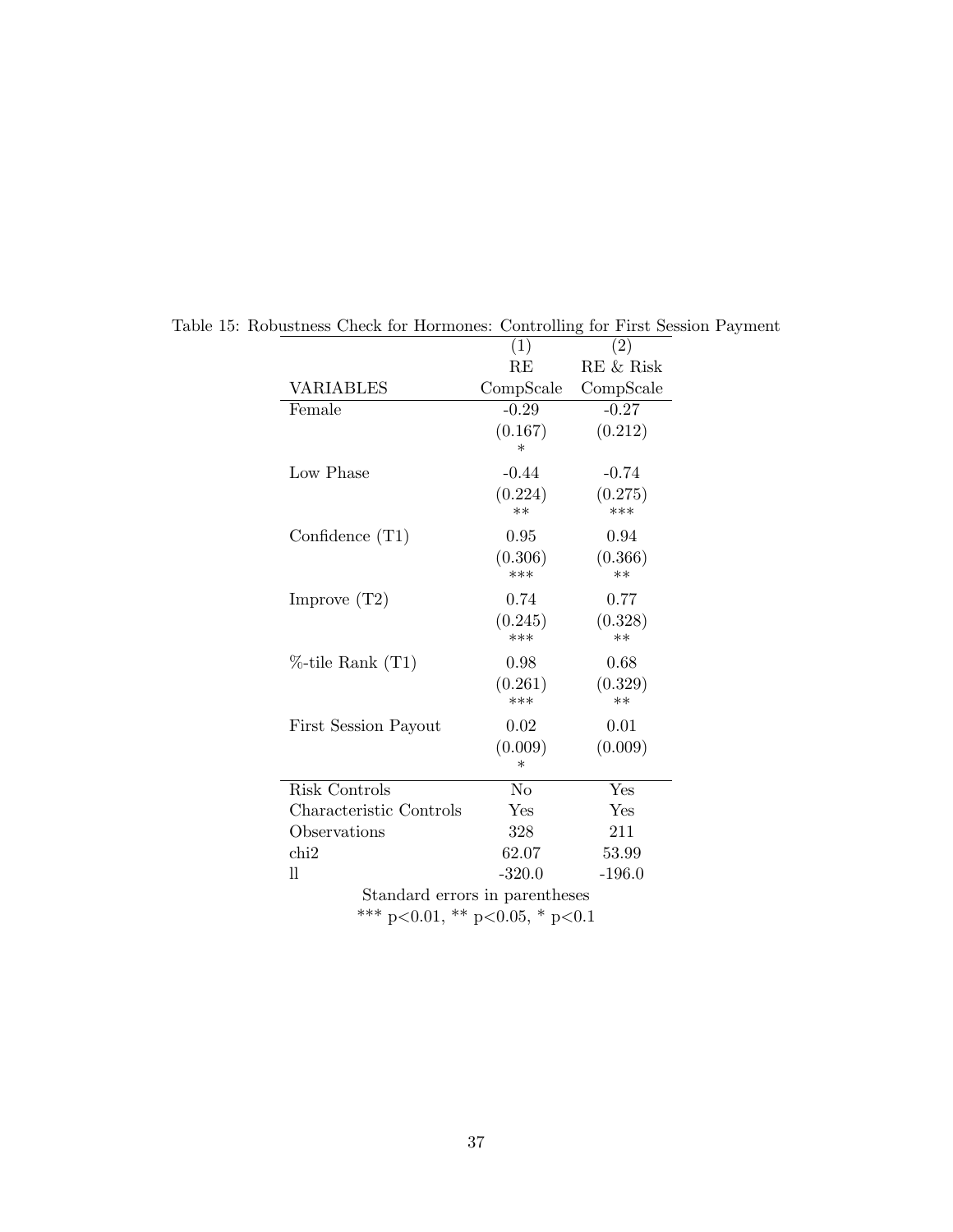aversion, we find that the effect of the low hormonal phase is large and significant, but that the level of the payout from the first session is insignificant. As well, in this group of individuals who did the risk aversion task, we find that the gender effect is insignificant, but that the effect of the low phase for females remains significant.

Thus, these checks of the effects of first session payouts on second session attendance and behavior show that some of the gender difference in competitive choices may be entirely driven by females in the low hormone phase of their cycle. They further confirm that the gender and menstrual phase differences are only relevant in low information settings. In the following section we discuss the results and implications of our findings.

### 3 Discussion

We show that the gender differences in compensation choices that have been reported in other studies are robust to a variety of protocol changes, including different tasks and variations in the degree of competitiveness of the available choices. These gender differences are stable, persisting in a second session of the experiment with a different task, performed days or weeks after the first session. We also find that female choices in a mixed gender setting vary across the menstrual cycle. In the low hormone phase, females are less likely to enter tournaments than during a a high hormone phase. All these differences for competitive environment selections become noticeably smaller and statistically insignificant after subjects are provided with feedback on their relative performance.

Previous studies have shown that gender differences in compensation choices remain even after controlling for confidence and performance. The general conclusion has been that an underlying gender difference in preferences for competition must be driving the result. But if the choice differences originate from different preferences for competitive environments, then selection differences should remain even after relative performance feedback is provided, in our experiment they do not.

Further, we find gender differences in competitive choices in both math and word tasks. In the word tasks, confidence levels of females and males are the same and a gender difference in choices persists. In the math task the gender difference persists even after controlling for confidence. The information about relative abilities may help subjects form more accurate beliefs about the possibilities of succeeding in competitive situations, but since females hold similar overconfident beliefs as males in word tasks, we would expect females to choose in a similar fashion as males.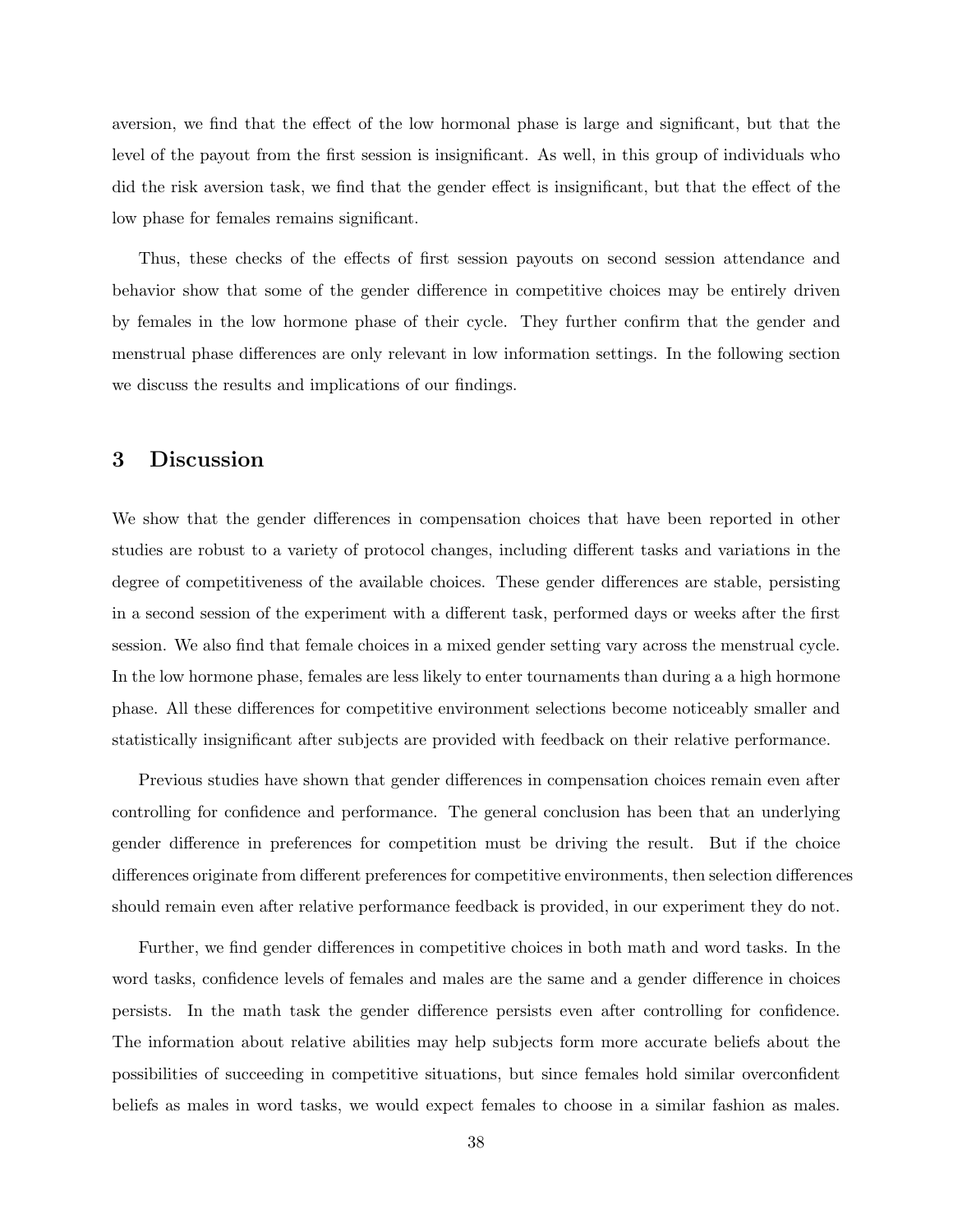Instead, females choose not to compete in low information settings, irrespective of confidence or the type of task.

Another possible explanation for the difference in gender behavior with and without feedback would be a gender difference in risk aversion or beliefs. However, we control for risk aversion and beliefs about relative ability and find that the gender difference still remains, in the uninformed treatment. Since beliefs are updated and become more accurate in the full information treatment, we should find that risk aversion matters in such a setting, we do not find that result. Another explanation that would be consistent with our results would be a gender difference in ambiguity aversion rather than risk aversion. There is little support in the literature for a stable gender difference in ambiguity.

Our finding of a variation in an important economic behavior across the menstrual cycle is consistent with a large endocrinological literature showing the importance of hormonal variations to behavioral differences within females. There are neurological reasons to expect such an effect, for example higher levels of hormones such as estrogen have been found to increase activation areas of the brain that are related to anticipation of uncertain rewards. One other paper, Buser (2010) looks at competition and the menstrual cycle. Using between subject differences in females competing against other females, he finds that in the low hormone phase females compete more. Other studies have found that female behavior in single gender groups is very different from that in mixed gender groups (Datta Gupta et al. 2005, Grosse and Reiner 2010)– females are generally much more willing to compete when the group is all female.

We find that, in mixed gender groups, both the gender and hormone specific effects that both effects are removed with information. In the mixed gender setting, relative performance feedback leads more high ability females to compete and more low ability males to less competitive settings. Thus, the gender composition of the particular labor market being examined may play an important role in regards to the effects of relative performance feedback and decisions to enter more competitive settings by both males and females. Our within-subject design has obvious advantages to an across subjects approach. The potential disadvantage would be that experiences in the first session might affect choices in the second. We use two different tasks to minimize this problem, and by showing the results are robust to order and these tasks, we provide additional evidence of the strength of the effect. Of course, as the gender composition effects show, competitive entry is very much context dependent, a result that is consistent with other findings in the neuroendocrinological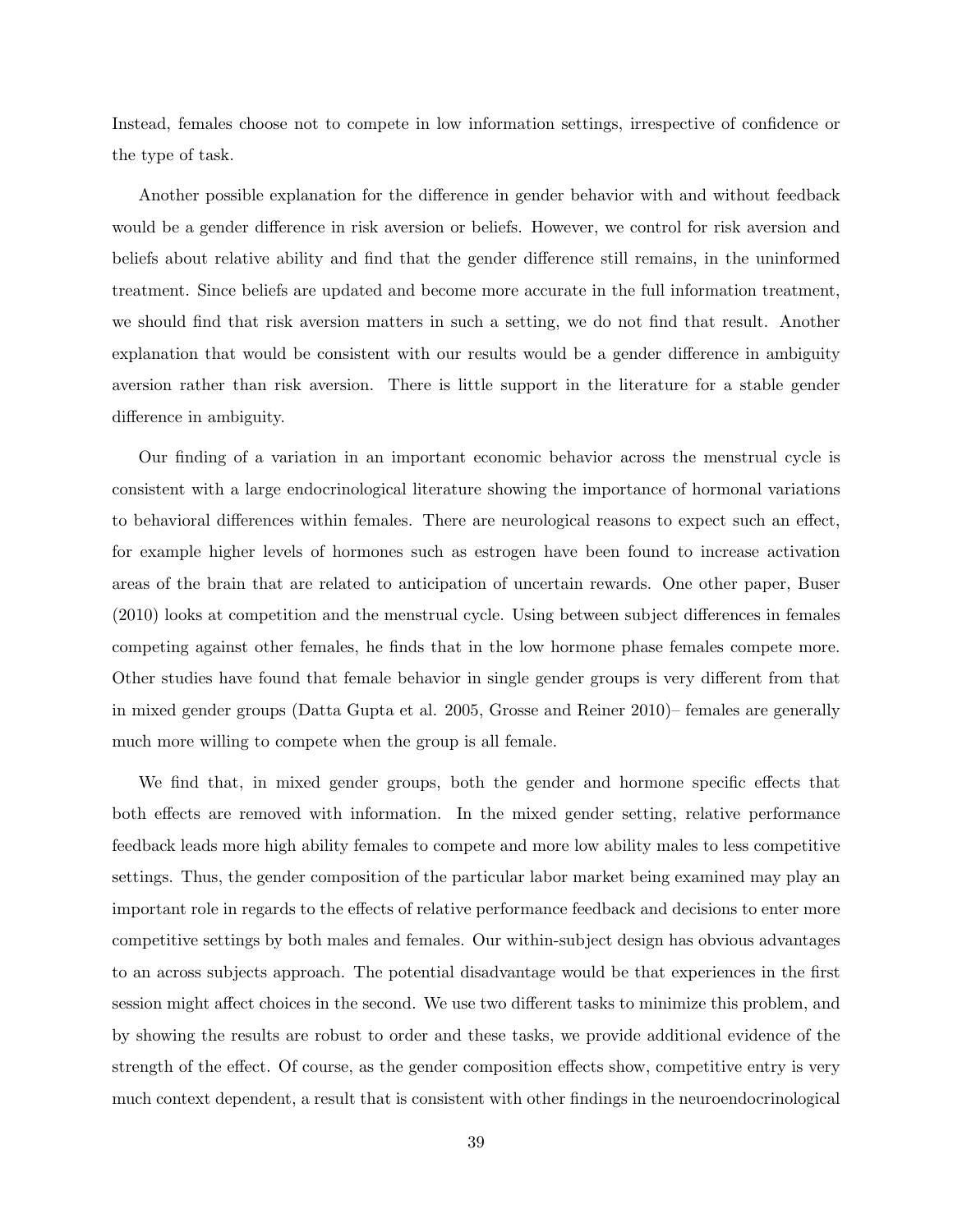literature (Anders and Watson 2006).

The existence of a regular and predictable within-subjects variation in behavior across the menstrual cycle is a novel finding that raises many interesting questions for optimal choice. Women who know that they are subject to this variation might well take steps to increase or decrease their competitive choices by changing when they make decisions involving competition, such as job choices and college applications. The fact that hormonal contraceptives allow for control of the timing of the low hormone phase provides another potential control mechanism.

Interestingly, there is no medical reason for the low hormone (placebo) phase of the hormonal contraceptive regimen (Anderson and Hait 2003). As a leading textbook on clinical gynecological endocrinology states: Monthly bleeding, periodic bleeding, or no bleeding–this is an individual woman's choice (Speroff and Fritz 2005, pg 908). It has been suggested that the placebo and withdrawal bleeding was a marketing effort to make the birth control pill seem less novel and more acceptable(Coutinho and Segal 1999). In fact, females can entirely avoid hormonal fluctuations and the low hormone phase by sustained contraceptive use. Indeed, some forms of contraception, such as the oral contraceptive *Seasonale*, now eliminate the placebo and ensure that low hormone phase does not occur (Anderson and Hait 2003). If the decrease in hormones affects females in a costly manner then there is an incentive for avoiding this phase. Women who are unaware of the behavioral effects of hormonal variations, or who are unable to commit to these timing or contraceptive changes, might find themselves experiencing costly regret. Of course, our results also show that such behaviors would only matter when there is poor information about ability relative to potential competitors.

Firms, governments, and schools sometimes implement affirmative action policies to encourage females to apply for competitive jobs and scholarships. Affirmative action policies typically focus efforts on recruiting females or changing the acceptance or promotion process to favor females. Niederle et al. (2009) report on experiments showing affirmative action can encourage competition by females at low efficiency cost. The performance feedback condition result from our study suggests an alternative to affirmative action– providing better information about relative abilities.

We find that information settings play the greatest role in gender differences to compete. In low information settings females, and more specifically, females in the low hormone phase chose to be less competitive. This behavior was consistent in second iterations of the experiment sessions by the same subjects. This was also consistent regardless of whether individuals were choosing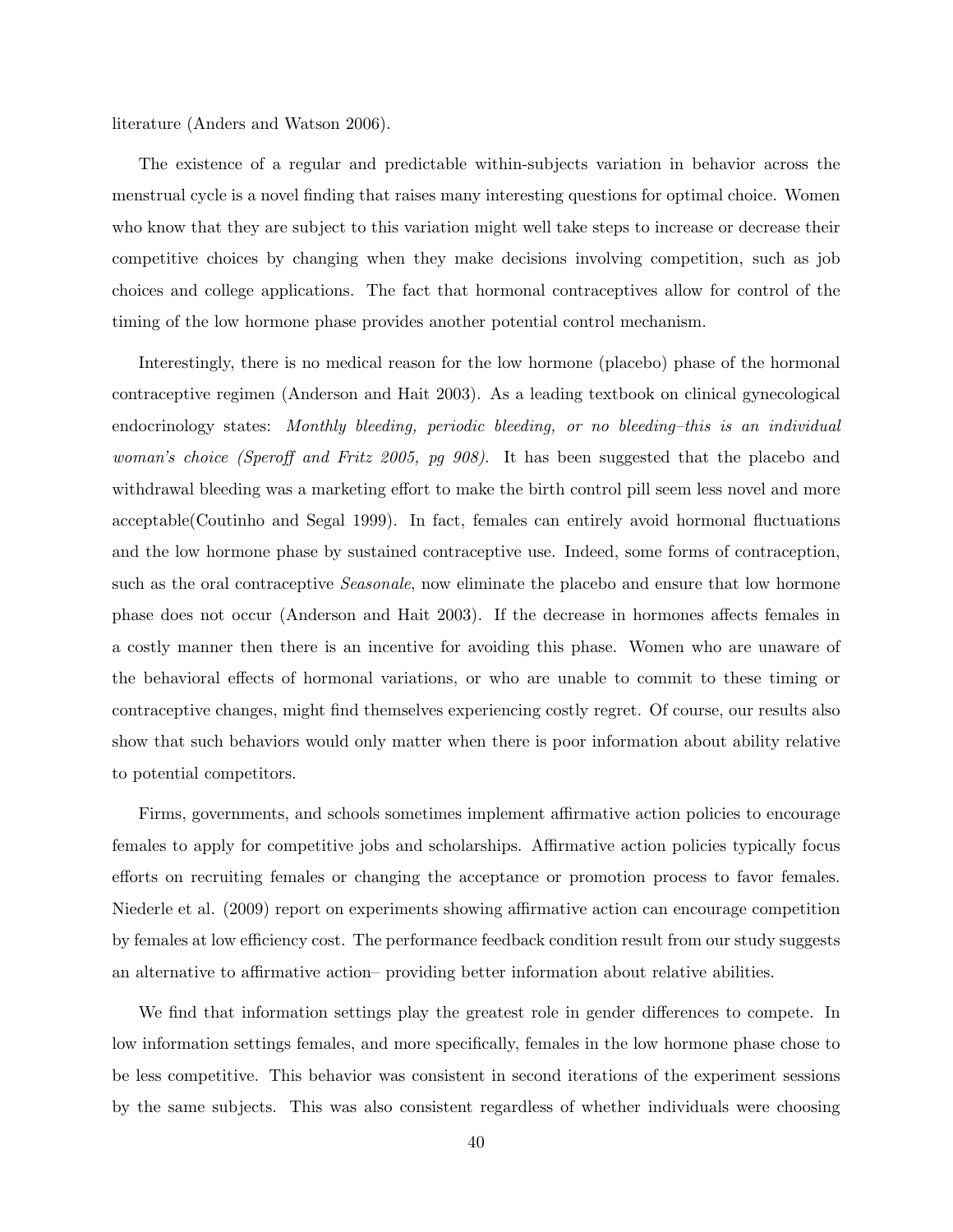to compete in a math or word task. In all these variations of the experimental setting, the effect of relative performance feedback removed any differences between the groups. This information did more than just remove differences in confidence and the effects of those differences. The fact that both relative performance feedback and menstrual cycle variations affect competitive choices suggests that both information and biological factors contribute to gender differences in competitive choice. Further investigation of these factors holds the promise for a better understanding of the mechanisms behind these gender differences.

Prior to this study, three distinct methods were used to explain gender differences in competitive choices. Gneezy et al. (2009) showed that gender effect actually reversed in matrilineal societies. Females have also been found to perform very differently in all female competitions (Gneezy et al. 2003); suggesting that restricting the gender of potential competitors may also remove gender differences in choices to compete. Affirmative action policies have been shown to help remove gender differences to compete with little efficiency cost (Niederle et al. 2009). We have shown that the hormonal cycle of females partly explains gender differences for competition. But, if individuals are given relative performance feedback prior to making competitive decisions, the gender difference shrinks and becomes insignificant, and differences across the hormonal cycle for women are also eliminated. Thus, this study has shown the importance of biological factors for the gender difference in competitive choices, and has also shown that good information helps remove the gender difference. These results are found using a within-subjects design and they hold over multiple sessions and with both math and word tasks.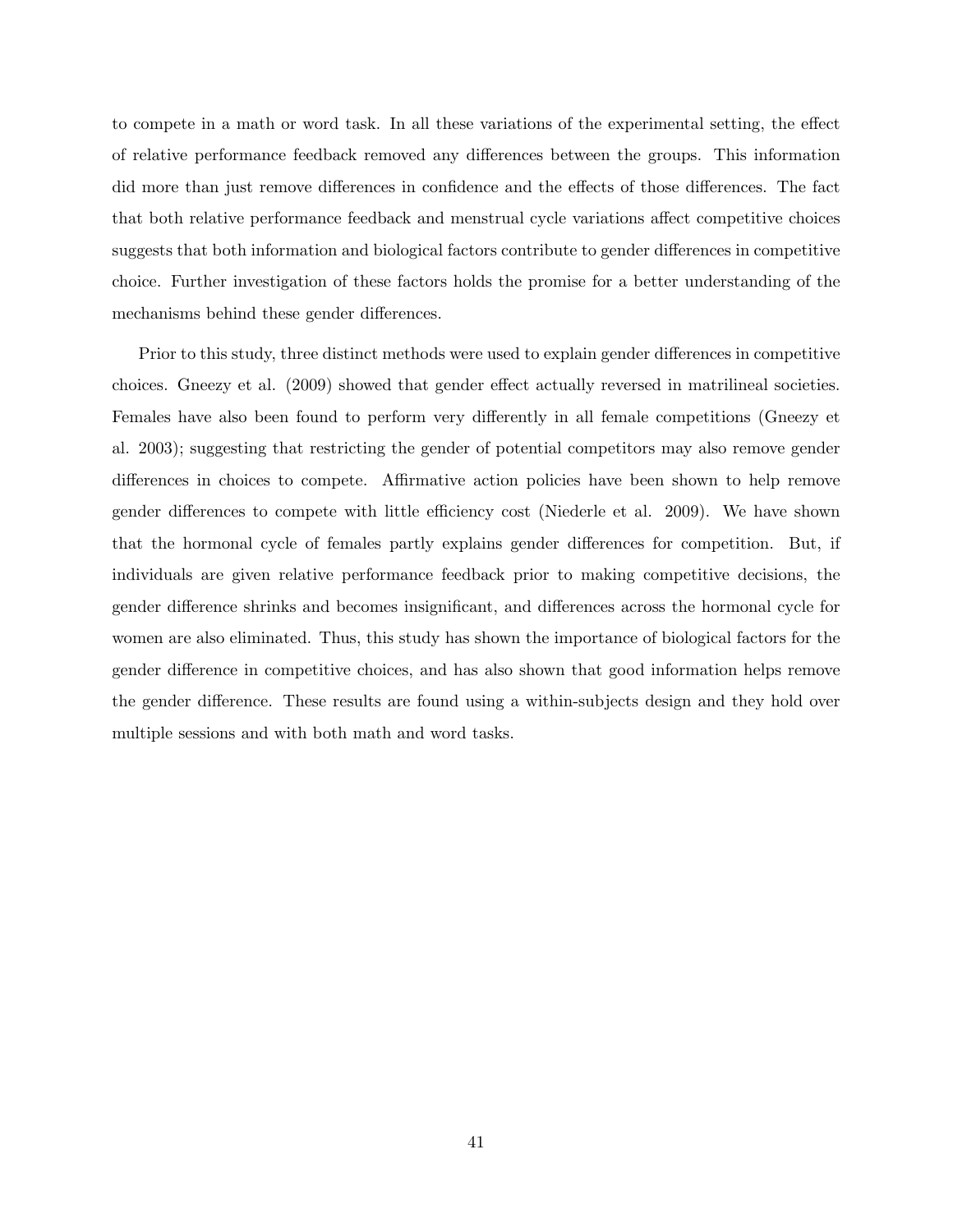## References

- Aden, U., Jung-Hoffmann, C. and Kuhl, H.: 1998, A randomized cross-over study on various hormonal parameters of two triphasic oral contraceptives, *Contraception* 58(2), 75–81.
- American College Health American College Health Association: 2009, ACHA National College Health Assessment II: Reference Group Data Report, Technical report, ACHA.
- Anders, S. and Watson, N.: 2006, Social Neuroendocrinology: Effects of Social Contexts and Behaviors on Sex Steroids in Humans, Human Nature 17(2), 212–237.
- Anderson, F. and Hait, H.: 2003, A multicenter, randomized study of an extended cycle oral contraceptive, *Contraception*  $68(2)$ , 89–96.
- Apicella, C., Dreber, A., Campbell, B., Gray, P., Hoffman, M. and Little, A.: 2008, Testosterone and financial risk preferences, Evolution and Human Behavior 29(6), 384–390.
- Baumgartner, T., Heinrichs, M., Vonlanthen, A., Fischbacher, U. and Fehr, E.: 2008, Oxytocin shapes the neural circuitry of trust and trust adaptation in humans, *Neuron*  $58(4)$ , 639–650.
- Bertrand, M. and Hallock, K.: 2001, The gender gap in top corporate jobs, *Industrial and Labor* Relations Review pp. 3–21.
- Bethea, C., Lu, N., Gundlah, C. and Streicher, J.: 2002, Diverse Actions of Ovarian Steroids in the Serotonin Neural System, Frontiers in Neuroendocrinology  $23(1)$ , 41–100.
- Borghans, L., Golsteyn, B., Heckman, J. and Meijers, H.: 2009, Gender Differences in Risk Aversion and Ambiguity Aversion, Journal of the European Economic Association 7(2-3), 649–658.
- Brown, C.: 1990, Firms' choice of method of pay, *Industrial and Labor Relations Review* pp. 165– 182.
- Burnham, T.: 2007, High-testosterone men reject low ultimatum game offers, *Proceedings of the* Royal Society B: Biological Sciences 274(1623), 2327.
- Buser, T.: 2010, The impact of female sex hormones on competitiveness, Unpublished manuscript .
- Chakraborty, T., Ng, L. and Gore, A.: 2003, Age-Related Changes in Estrogen Receptor {beta} in Rat Hypothalamus: A Quantitative Analysis, Endocrinology 144(9), 4164.
- Chen, Y., Katuscak, P. and Ozdenoren, E.: 2009, Why Can't a Woman Bid More Like a Man?, Working Paper, Ann Arbor 1001, 48109–1220.
- Coates, J. and Herbert, J.: 2008, Endogenous steroids and financial risk taking on a London trading floor, Proceedings of the National Academy of Sciences 105(16), 6167.
- Coutinho, E. and Segal, S.: 1999, Is menstruation obsolete?, Oxford University Press, USA.
- Creinin, M., Keverline, S. and Meyn, L.: 2004, How regular is regular? An analysis of menstrual cycle regularity, *Contraception*  $70(4)$ , 289–292.
- Delfgaauw, J., Dur, R., Sol, J. and Verbeke, W.: 2009, Tournament Incentives in the Field: Gender Differences in the Workplace, IZA Discussion Papers .
- Dohmen, T. and Falk, A.: 2007, Performance pay and multi-dimensional sorting: productivity, preferences and gender, Institute for the Study of Labor (IZA); CESifo (Center for Economic Studies and Ifo Institute for Economic Research) .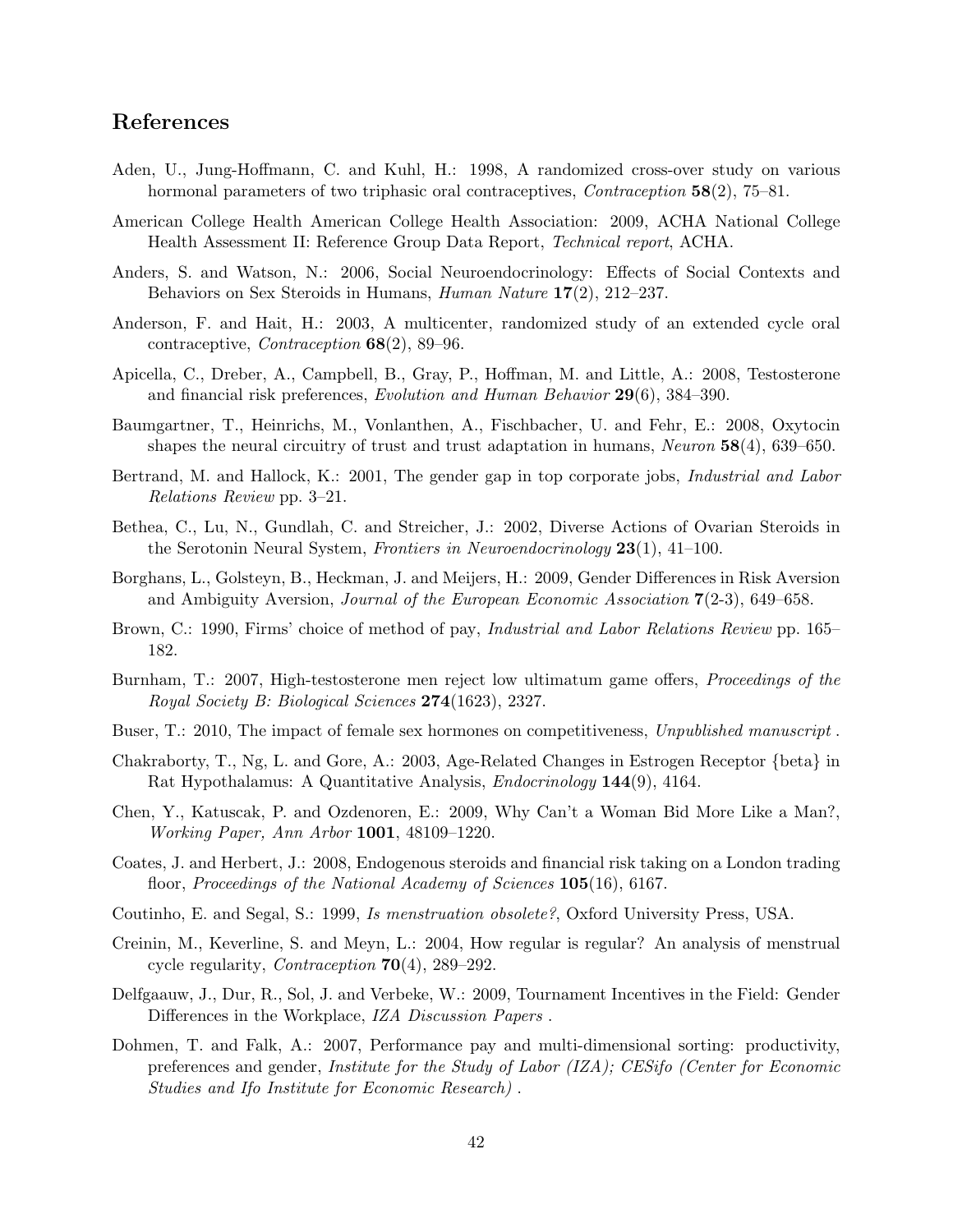- Dreher, J., Schmidt, P., Kohn, P., Furman, D., Rubinow, D. and Berman, K.: 2007, Menstrual cycle phase modulates reward-related neural function in women, *Proceedings of the National* Academy of Sciences **104**(7), 2465.
- Fehr, E.: 2009, On the economics and biology of trust, *Journal of the European Economic* Association 7(2-3), 235–266.
- Fernandez, G., Weis, S., Stoffel-Wagner, B., Tendolkar, I., Reuber, M., Beyenburg, S., Klaver, P., Fell, J., de Greiff, A., Ruhlmann, J. et al.: 2003, Menstrual cycle-dependent neural plasticity in the adult human brain is hormone, task, and region specific, Journal of Neuroscience 23(9), 3790.
- Fink, G., Sumner, B., Rosie, R., Grace, O. and Quinn, J.: 1996, Estrogen control of central neurotransmission: effect on mood, mental state, and memory., Cell Mol Neurobiol 16(3), 325– 44.
- Gagnidze, K. and Pfaff, D.: 2009, Sex on the Brain, Cell 139(1), 19–21.
- Gneezy, U., Leonard, K. and List, J.: 2009, Gender Differences in Competition: Evidence From a Matrilineal and a Patriarchal Society, Econometrica 77(5), 1637–1664.
- Gneezy, U., Niederle, M. and Rustichini, A.: 2003, Performance in Competitive Environments: Gender Differences, Quarterly Journal of Economics 118(3), 1049–1074.
- Gneezy, U. and Rustichini, A.: 2004, Gender and Competition at a Young Age, American Economic  $Review 94(2), 377-381.$
- Grosse, N. and Riener, G.: 2010, Explaining Gender Differences in Competitiveness: Gender-Task Stereotypes, Jena Economic Research Papers 2010, 017.
- Grossman, P. and Eckel, C.: 2003, Men, women and risk aversion: Experimental evidence, Unpublished manuscript .
- Gunther, C., Ekinci, N., Schwieren, C. and Strobel, M.: 2008, Women can't jump?–An experiment on competitive attitudes and stereotype threat, Technical report, Mimeo.
- Gupta, N., Poulsen, A. and Villeval, M.: 2005, Do (wo) men prefer (non-) competitive jobs, Technical report, GATE Working Paper.
- Gupta, N., Poulsen, A., Villeval, M. and Gade, H.: 2005, Male and Female Competitive Behavior-Experimental Evidence, IZA Working Paper .
- Holt, C. and Laury, S.: 2002, Risk Aversion and Incentive Effects, American Economic Review **92**(5), 1644–1655.
- Ichino, A. and Moretti, E.: 2009, Biological Gender Differences, Absenteeism and the Earnings Gap, American Economic Journal: Applied Economics 1(1), 183–218.
- Jirjahn, U. and Stephan, G.: 2004, Gender, piece rates and wages: evidence from matched employeremployee data, *Cambridge Journal of Economics* **28**(5), 683–704.
- Malison, R., Price, L., Berman, R., van Dyck, C., Pelton, G., Carpenter, L., Sanacora, G., Owens, M., Nemeroff, C., Rajeevan, N. et al.: 1998, Reduced brain serotonin transporter availability in major depression as measured by  $[1231]$ -2β-carbomethoxy-3β-(4-iodophenyl) tropane and single photon emission computed tomography, *Biological Psychiatry*  $44(11)$ , 1090–1098.
- McEwen, B.: 2002, Estrogen Actions Throughout the Brain, Recent Progress in Hormone Research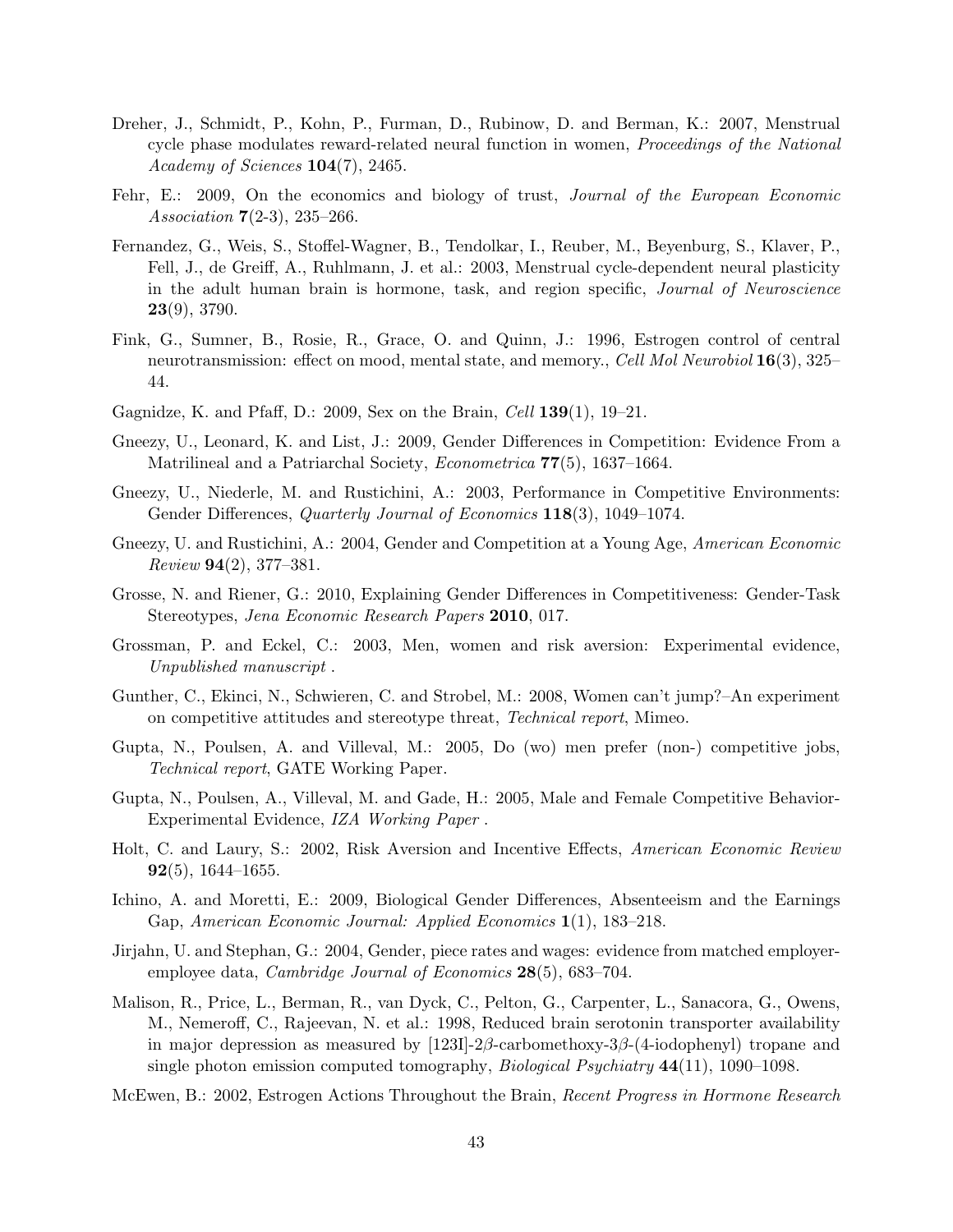$57(1), 357-384.$ 

Moore, E. and Eckel, C.: 2003, Measuring Ambiguity Aversion. Virginia Tech.

- Mosher, W., Martinez, G., Chandra, A., Abma, J. and Willson, S.: 2004, Use of contraception and use of family planning services in the United States: 1982–2002, Advance data from vital and health statistics **350**, 1.
- Niederle, M., Segal, C. and Vesterlund, L.: 2009, How costly is diversity? Affirmative action in light of gender differences in competitiveness, NBER Working Paper .
- Niederle, M. and Vesterlund, L.: 2007, Do women shy away from competition? do men compete too much?, Quarterly Journal of Economics  $122(3)$ , 1067–1101.
- Niederle, M. and Vesterlund, L.: 2010, Explaining the Gender Gap in Math Test Scores: The Role of Competition, The Journal of Economic Perspectives 24(2), 129–144.
- Pearson, M. and Schipper, B.: 2009, Menstrual cycle and competitive bidding, MPRA Paper.
- Platt, M. and Huettel, S.: 2008, Risky business: the neuroeconomics of decision making under uncertainty., Nat Neurosci  $11(4)$ , 398-403.
- Polachek, S.: 1981, Occupational self-selection: A human capital approach to sex differences in occupational structure, The Review of Economics and Statistics pp. 60–69.
- Shepard, K., Michopoulos, V., Toufexis, D. and Wilson, M.: 2009, Genetic, epigenetic and environmental impact on sex differences in social behavior, *Physiology* & behavior  $97(2)$ , 157– 170.
- Speroff, L. and Fritz, M.: 2005, *Clinical Gynecologic Endocrinology and Infertility*, Lippincott Williams & Wilkins.
- Stanton, S. and Schultheiss, O.: 2007, Basal and dynamic relationships between implicit power motivation and estradiol in women, *Hormones and Behavior* 52(5), 571–580.
- Stricker, R., Eberhart, R., Chevailler, M., Quinn, F., Bischof, P. and Stricker, R.: 2006, Establishment of detailed reference values for luteinizing hormone, follicle stimulating hormone, estradiol, and progesterone during different phases of the menstrual cycle on the Abbott ARCHITECT analyzer., Clinical Chemistry and Laboratory Medicine 44(7), 883.
- Vliet, E.: 2001, Screaming to be heard: hormone connections women suspect and doctors still ignore, M. Evans and Co., New York, NY.
- Wu, M., Manoli, D., Fraser, E., Coats, J., Tollkuhn, J., Honda, S., Harada, N. and Shah, N.: 2009, Estrogen masculinizes neural pathways and sex-specific behaviors, Cell 139(1), 61–72.
- Zethraeus, N., Kocoska-Maras, L., Ellingsen, T., von Schoultz, B., Hirschberg, A. and Johannesson, M.: 2009, A randomized trial of the effect of estrogen and testosterone on economic behavior, Proceedings of the National Academy of Sciences  $106(16)$ , 6535.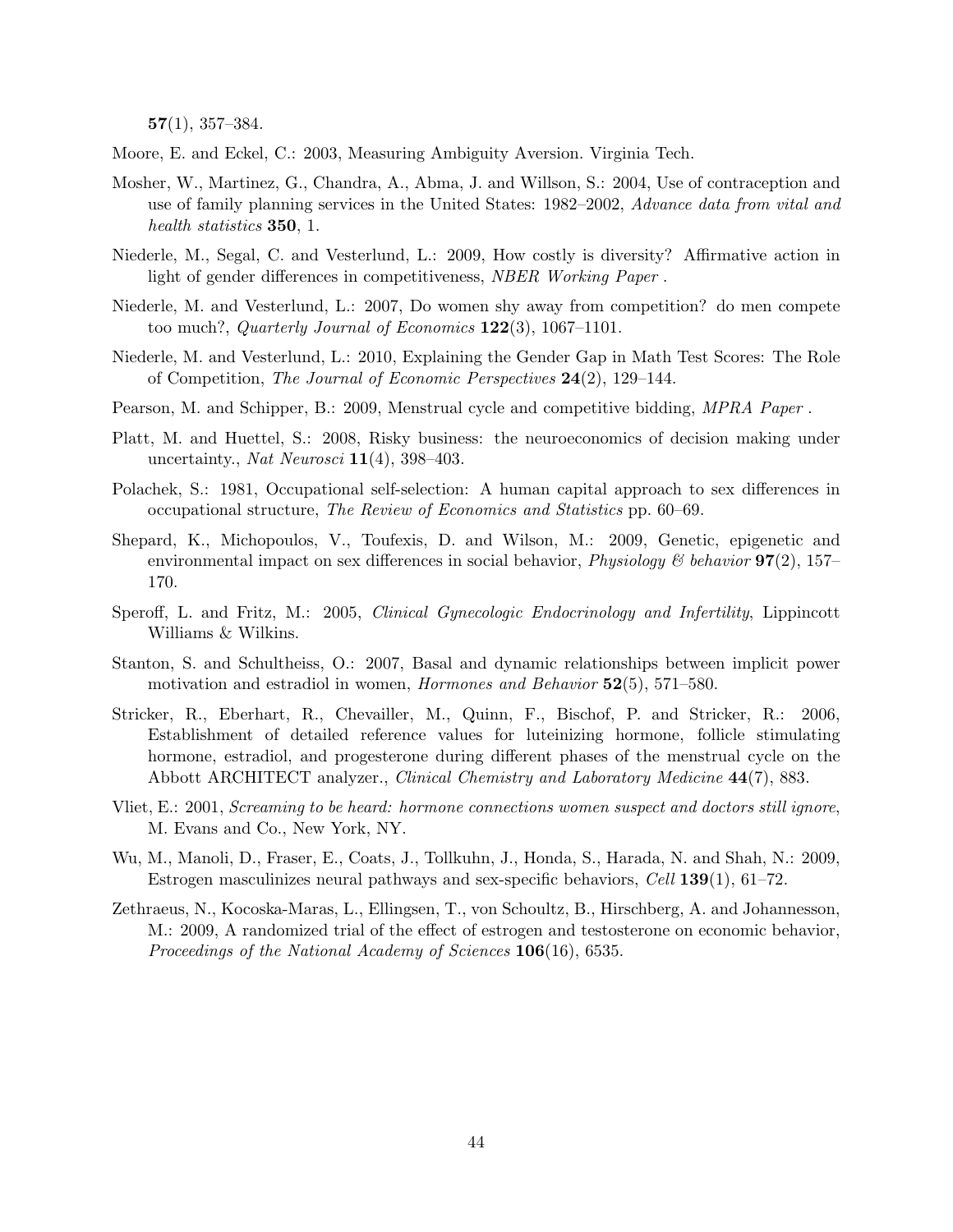## A (Not For Publication) Appendix I: About controls

A number of control variables were used in this analysis including whether a subject was attending a first or second session, or a word based session, neither were ever significant. Also, other individual characteristic control variables such as the number of years of post secondary schooling, age and GPA were included, but were never significant with the exception of number of years of post secondary schooling, which was negative and significant. In estimations not included here categorical dummy variables were included for the majors of students, but none were significant and were removed due to their irrelevancy.

The other set of controls that are not listed are measures controlling for risk aversion. After participating in both a math and word session, subjects were invited to participate in a Holt and Laury (2002) task a few days after the competition experiment sessions. These risk aversion sessions were done separately so as not to affect behavior in the competition task. Consequently, the sample of these individuals is slightly different from the other specifications, but the results remain fairly consistent. The risk aversion coefficients were not found to be significant in the treatment with no relative information feedback.<sup>19</sup> The only specification where these measures are significant is in the full information treatment for a limited sample of high ability individuals. The fact this measure does not significantly predict behavior in the no information treatment is intuitive as individuals have little information regarding their probabilities of success; thus, beliefs may matter more in such situations than risk preferences. Since risk aversion is significant for high ability individuals in the full information treatment; this result suggests that risk appetites matter only to individuals that have higher returns from making an optimal choice. For those individuals of low ability, their expected value is higher by avoiding the tournament regardless of risk preferences.<sup>20</sup>

Three variables that are used and presented in the tables include, Confidence (T1), Improve (T2), %-tile Rank (T1). These variables deserve further explanation as they are measuring some very relevant factors in the individual decision making process. In other estimations, variations of these variables were used, but these variables provide the cleanest and most intuitive interpretation possible and results remain consistent with other possible measures of the same factors.

 $19$ For brevity these results are not included in this discussion, but are available upon request.

<sup>&</sup>lt;sup>20</sup>There were no significant gender differences for risk aversion in the sample.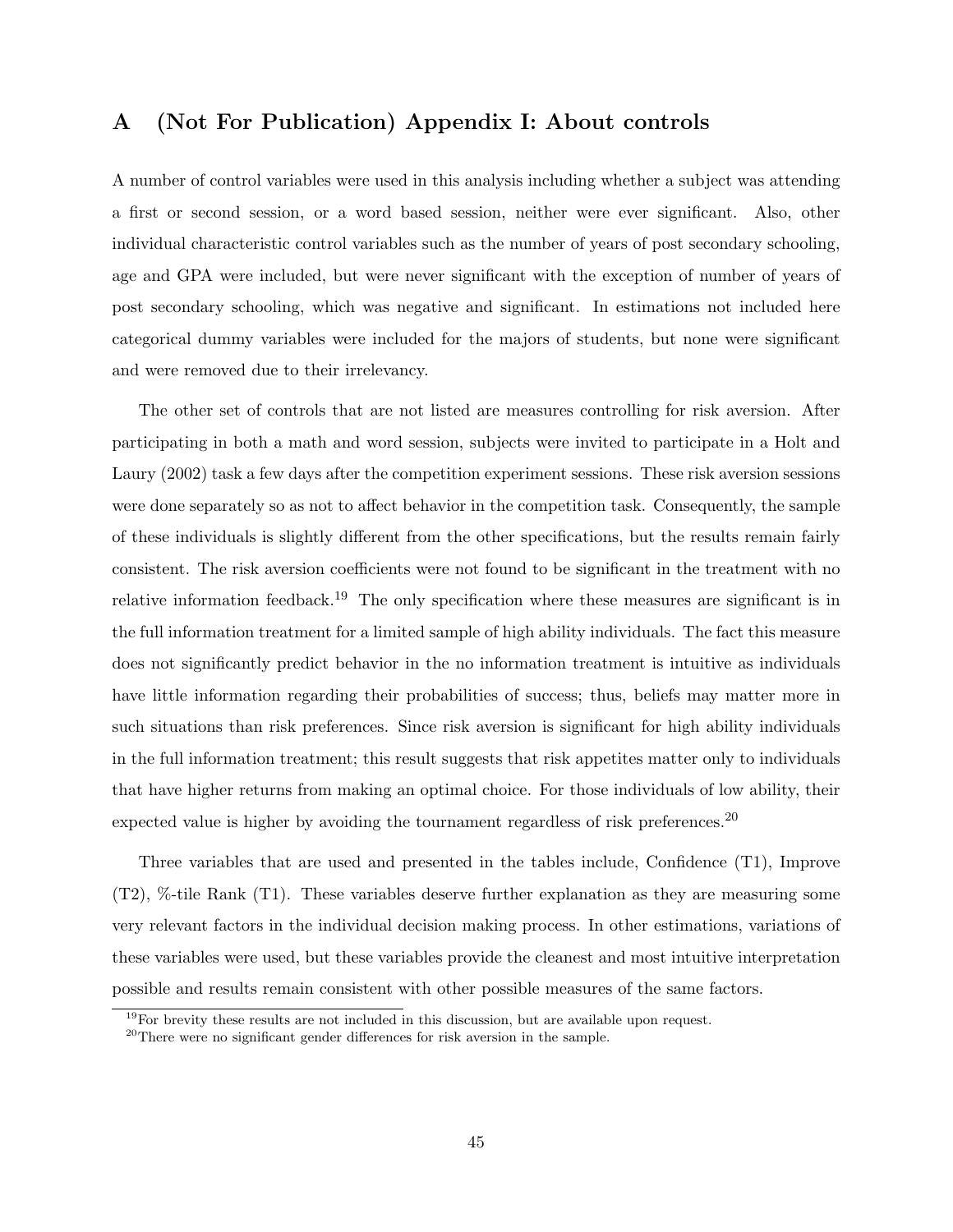## B (Not For Publication) Appendix II: Performance

The main focus of this paper is on the compensation choices that individuals made in the experiment; however, these choices may have been affected by performance differences. This section focuses on task performance for the different treatments. To consider how individuals are affected by the different incentives of each type of compensation, we focus on the performance of individuals in the first three treatments. In these first three treatments, individuals had no choice over the type of compensation they received for their efforts; thus, the performance effects from different compensation environments are exogenously determined.

According to the theory of piece rates and tournaments, one would expect greater effort for a higher piece rate. Similarly, an individual of higher ability and higher probability of winning should increase effort in a tournament. As the tournament gets larger and more competitive, one would expect that individuals would increase effort or set their effort levels to zero. Before considering the effects of tournament size on effort, we first focus on possible order effects and gender differences between treatments.

The regressions in Table 16 are used to consider gender differences in performance, learning effects and the incentive effects of increasing tournament size. The performance in the word task, but not the math task, is highly correlated with the GPA of participants. Regression estimates for both word and math show an order effect suggesting that subjects are learning in the first three treatments. Regression 1 in Table 16 shows that the tournament size has a statistically significant positive effect on individual performance in the math task. Increasing the competitiveness of a compensation environment from the piece rate to a tournament size of 6 should increase performance of an individual by 0.65 problems in a four-minute task. This is an increase of 5.7% for the average individual. In columns 2, 4, and 5, categorical variables are used to investigate whether tournament size is actually leading to the increase or whether just competing against someone in a tournament of any size leads to performance increases.

In the second column in Table 16, categorical variables were used for each of the possible competitive environments, for group pay and for tournaments. To test whether the tournament size matters a separate dummy variable, Tourney (ts>1) was used to identify if an individual had to compete against someone else. This categorization created a separate baseline for tournaments consisting of six individuals. Once controlling for tournament competition it was found that the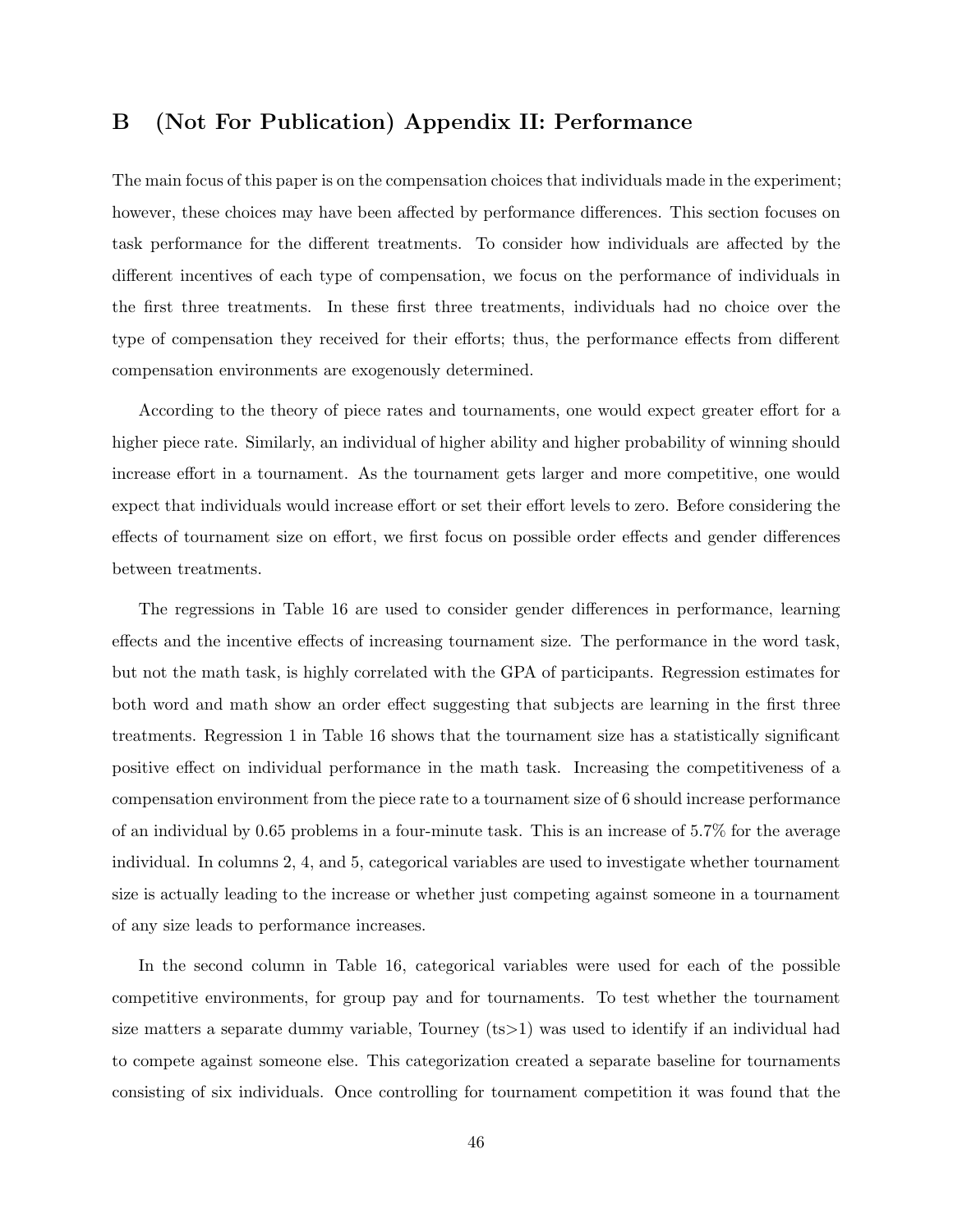size of the tournament does not matter and that group pay performance is not significantly different from the piece rate environment in the math task. There is also a positive effect for age as the average effect of a year of life leads to an increase in performance in the math task of 0.5 problems, though this may be offset by further post-secondary schooling. It is worth noting that overall the competitive environment and individual characteristics explain very little of the variation in performance for the math task in terms of goodness of fit measures such as  $R^2$ .

The results from the word task (Regressions 3 and 4) in Table 16 suggest that neither the tournament nor tournament size increase performance. There is a significant amount of learning that occurs with each treatment. GPA has a significant positive effect in terms of performance. This likely occurs because an individual's vocabulary expands with age and individuals with a higher GPA probably have richer vocabularies than individuals with lower GPAs. More of the variation in performance can be explained in regressions using the word task than the math task; this mainly stems from the inclusion of control variables for the random letters used for each task.

The math task results suggest that being in a tournament does increase performance, but the size of the tournament is irrelevant. One might expect that only high ability individuals would increase performance from the incentive effects from being in a tournament, but we find the opposite. In splitting the sample for high and low ability individuals, according to their performance in the first task and whether they are above or below the median, we find that the low ability individuals increase performance in response to being in a tournament (significant at 1%) in the math task. We find no significant effects from tournament size for high ability individuals in the math task.<sup>21</sup>

The competitiveness of the environment has a significant impact on performance only in math tasks and once an individual is participating in a tournament, then the number of competitors does not lead to further performance benefits. Competitive environments (tournament size) had no influence on the performance of individuals in the word task. Thus, depending on the type of task, competition between individuals may increase performance. Therefore, due to mixed results, one cannot conclude that tournament size increases performance or effort of agents.

Overall, we find that a more competitive work environment may not lead to performance increases as the incentive effects of competitiveness are not robust across different types of tasks. Another important result shown by these regressions is that there are no significant performance

 $21$ The estimation results for high ability individuals are not shown here, but none of the competitive environment variables were significant in these estimations.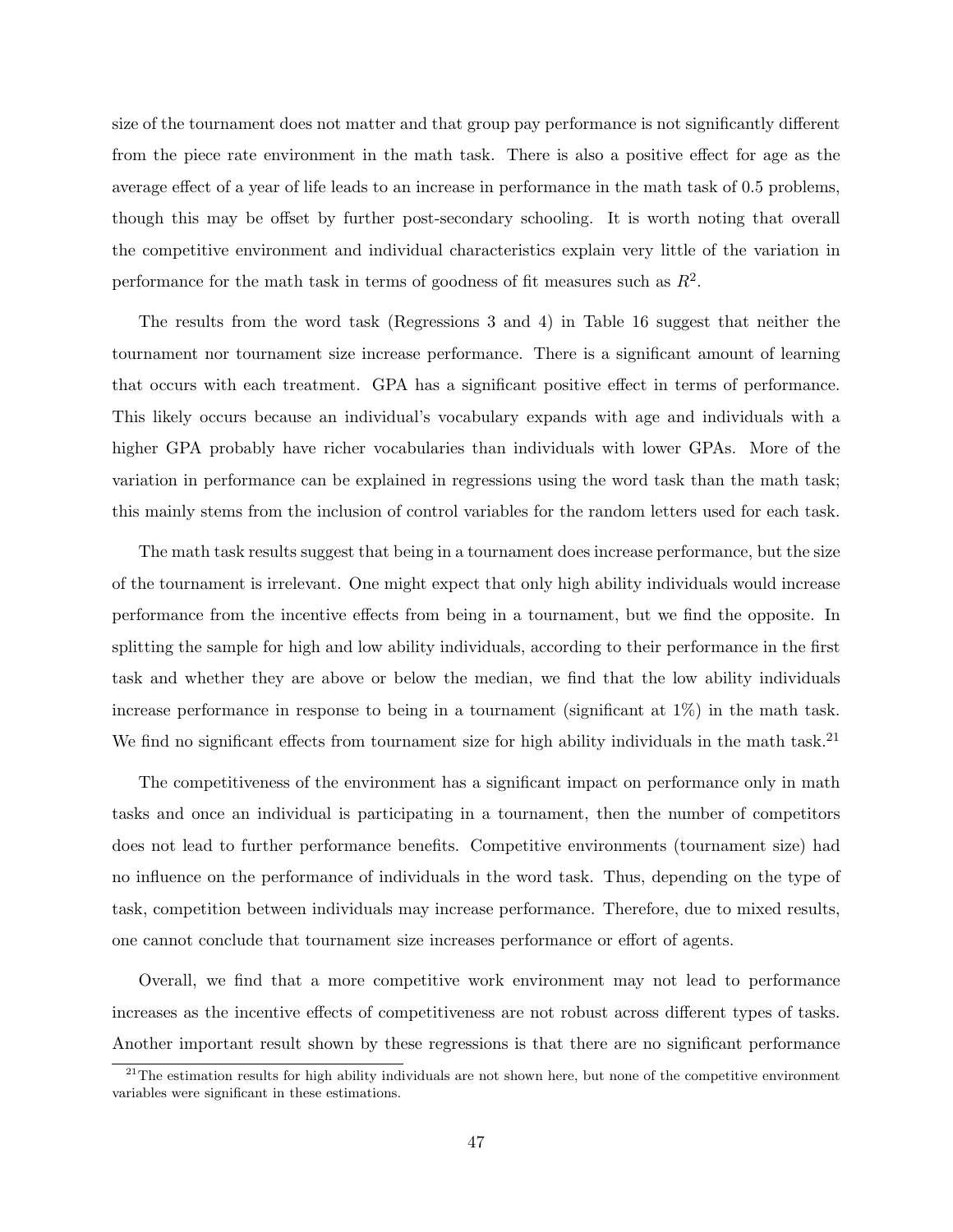differences between males and females. In terms of performance effects, some learning occurs across the different treatments and only low ability individuals tend to increase performance when they are put in a tournament of any size– it is enough to be competing against someone.

### B.1 Performance differences according to hormonal phase.

To examine performance differences across the menstrual cycle, we consider the word and math tasks separately and estimate effects using linear specifications similar to the ones used to examine exogenous performance effects of tournaments (Appendix B). Table 17 provides the random effects OLS estimates for a number of factors that may explain performance differences in both word and math tasks for all treatments where the participants could not choose their competitive environments. The estimations for math tasks are in columns 1 to 3 and the estimations for word tasks are in columns 4 to 6.

There seems to be no correlation with the low-hormone phase and performance in the word task (columns 4 to 6) for females. The Low Phase coefficient is insignificant for all the different samples in the word task. Focusing on performance in the math task (columns 1 to 3), there seems to be no effect from the low phase in the sample of both females and males (column 1), and only females (column 2). There seems to be some effect for low phase females when including controls for risk aversion for the portion of the particpants for which such measures were available. On average, performance in the math task decreases by about 2.2 correct answers for low phase females when controlling for risk aversion, which is a 20% decrease for the average female. Though the low phase effect is only significant at the 10% level when taking into account individuals for which measures of risk aversion can be used as controls, it still suggests that anticipated performance differences may play some role in differences in selection exhibited by females in the low phase. Therefore, if performance or confidence differences are driving selection differences, then controlling for performance and confidence in a discrete choice model should help isolate the effect of the low phase on selection choices.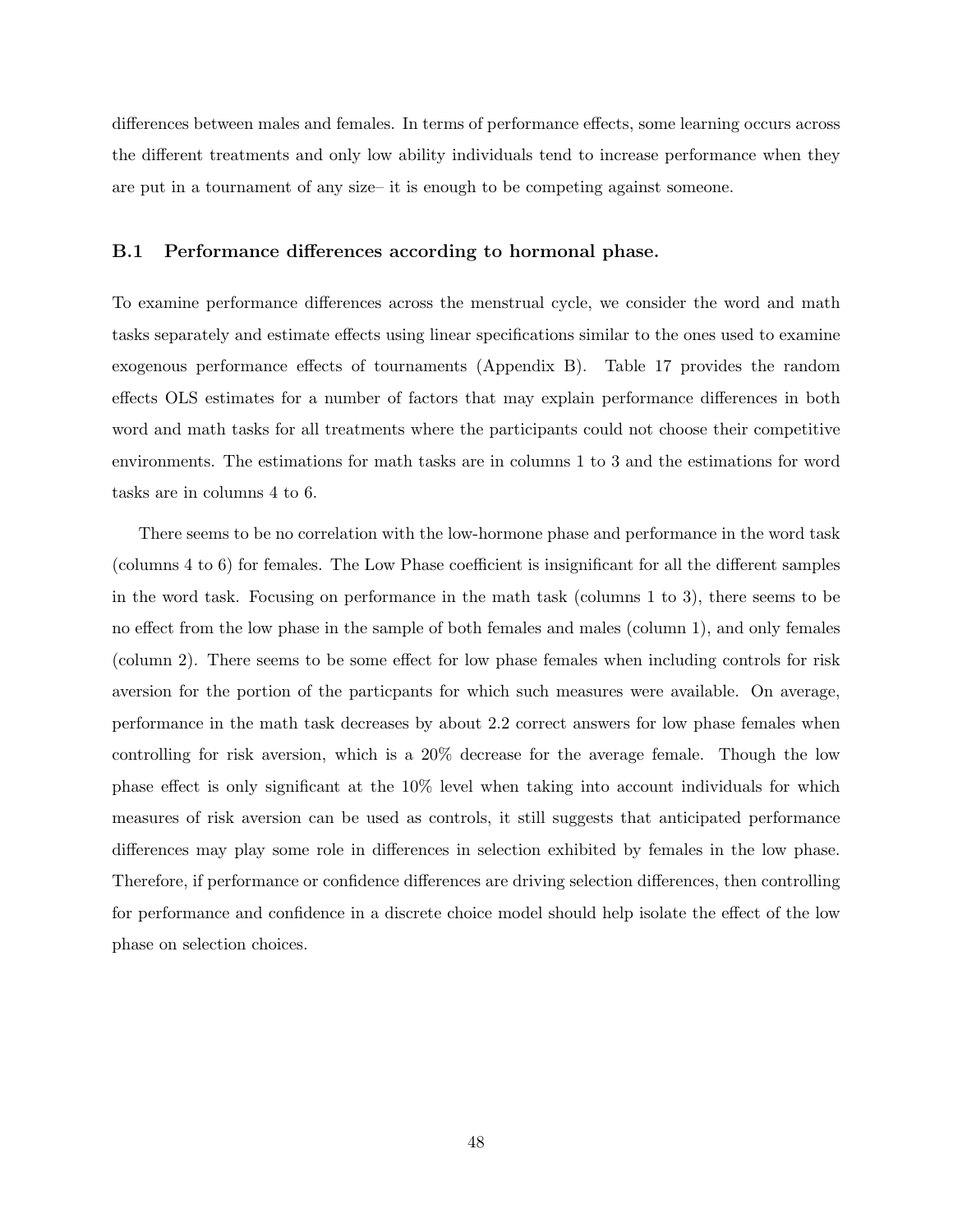| Table 10. It I chommance hegression of 110 Choice Heathletitis | (1)                            | (2)              | (3)              | $\overline{(4)}$ | (5)                       |  |
|----------------------------------------------------------------|--------------------------------|------------------|------------------|------------------|---------------------------|--|
| <b>VARIABLES</b>                                               | Math                           | Math             | Word             | Word             | $\operatorname{Low}$ Math |  |
|                                                                |                                |                  |                  |                  |                           |  |
| Task Order                                                     | 0.88                           | 0.82             | 3.49             | 3.50             | 1.10                      |  |
|                                                                | (0.09)                         | (0.09)           | (0.39)           | (0.38)           | (0.11)                    |  |
|                                                                | $(***)$                        | $(***)$          | $(***)$          | $(***)$          | $(***)$                   |  |
| Tourney Size                                                   | 0.13                           |                  | 0.04             |                  |                           |  |
|                                                                | (0.04)                         |                  | (0.15)           |                  |                           |  |
|                                                                | $(***)$                        |                  | $\bigcirc$       |                  |                           |  |
| Tourney $(ts>1)$                                               |                                | 0.63             |                  | $-0.16$          | 1.18                      |  |
|                                                                |                                | (0.27)           |                  | (1.02)           | (0.31)                    |  |
|                                                                |                                | $(\ast \ast)$    |                  | ()               | $(***)$                   |  |
| Tourney Size=2                                                 |                                | $-0.07$          |                  | $2.08\,$         | $-0.24$                   |  |
|                                                                |                                | (0.38)           |                  | (1.49)           | (0.42)                    |  |
|                                                                |                                | $\left( \right)$ |                  | $\left( \right)$ | $\left( \right)$          |  |
| Tourney Size=4                                                 |                                | $-0.21$          |                  | 0.22             | $-0.73$                   |  |
|                                                                |                                | (0.37)           |                  | (1.40)           | (0.45)                    |  |
|                                                                |                                | $\left( \right)$ |                  | $\left(\right)$  | $\left(\right)$           |  |
| Female                                                         | $-0.45$                        | $-0.46$          | 2.31             | 2.29             | 0.44                      |  |
|                                                                | (0.59)                         | (0.59)           | (1.87)           | (1.88)           | (0.39)                    |  |
|                                                                | $\left( \right)$               | $\left( \right)$ | $\bigcirc$       | $\left( \right)$ | $\left(\right)$           |  |
| Years PS                                                       | $-0.50$                        | $-0.50$          | 0.16             | 0.15             | 0.17                      |  |
|                                                                | (0.29)                         | (0.30)           | (0.87)           | (0.87)           | (0.23)                    |  |
|                                                                | $(*)$                          | $(*)$            | $\left( \right)$ | $\left(\right)$  | $\left( \right)$          |  |
| Age                                                            | 0.40                           | 0.40             | 0.33             | 0.34             | $-0.07$                   |  |
|                                                                | (0.15)                         | (0.15)           | (0.49)           | (0.49)           | (0.14)                    |  |
|                                                                | $(***)$                        | $(***)$          | $\left( \right)$ | $\left(\right)$  | $\left( \right)$          |  |
| GPA                                                            | $-0.26$                        | $-0.26$          | 6.60             | $6.57\,$         | 0.32                      |  |
|                                                                | (0.63)                         | (0.64)           | (1.94)           | (1.95)           | (0.41)                    |  |
|                                                                | $\left(\right)$                | ()               | $(***)$          | $(***)$          | $\left( \right)$          |  |
| Constant                                                       | 3.22                           | 3.39             | 4.11             | 0.00             | 6.43                      |  |
|                                                                | (3.42)                         | (3.43)           | (11.57)          | (0.00)           | (2.58)                    |  |
|                                                                | ()                             | ()               | $\left( \right)$ | $\bigcirc$       | $(**)$                    |  |
| Letter Controls                                                | No                             | No               | Yes              | Yes              | No                        |  |
| Observations                                                   | 534                            | 534              | 492              | 492              | 303                       |  |
| Number of id                                                   | 178                            | 178              | 164              | 164              | 101                       |  |
| $R-sq$                                                         | 0.0745                         | 0.0721           | 0.367            | 0.368            | 0.196                     |  |
| chi2                                                           | 102.5                          | 104.5            | 565.4            | 570.9            | 136.0                     |  |
|                                                                | Standard errors in parentheses |                  |                  |                  |                           |  |

Table 16: RE Performance Regression of No Choice Treatments

\*\*\* p<0.01, \*\* p<0.05, \* p<0.1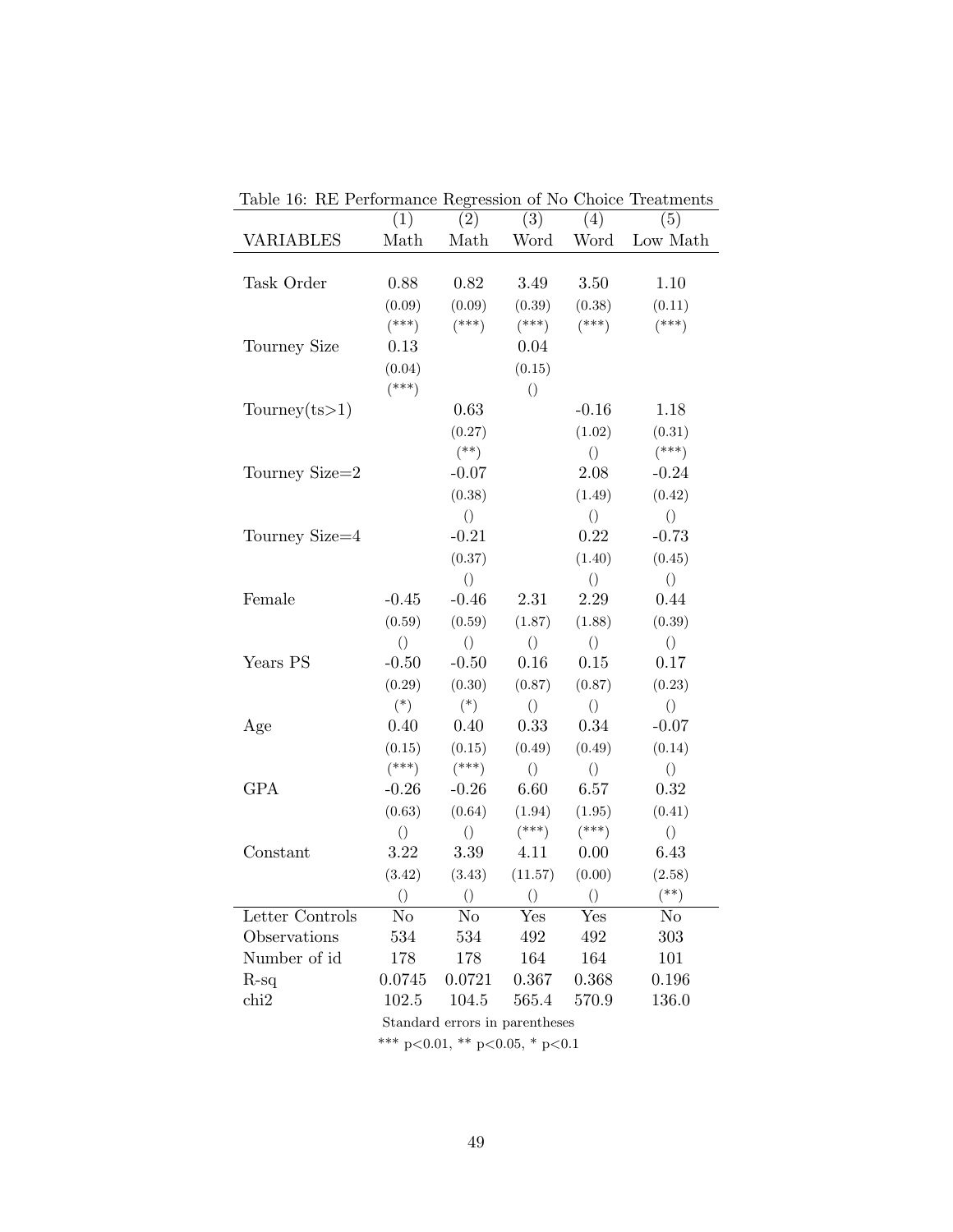|                                | (1)              | (2)              | (3)              | (4)              | (5)              | (6)              |  |
|--------------------------------|------------------|------------------|------------------|------------------|------------------|------------------|--|
| Sample                         | All              | Female           | Female           | All              | Female           | Female           |  |
| Task                           | Math             | Math             | Math             | Word             | Word             | Word             |  |
| VARIABLES                      | RE               | RE               | RE Risk          | RE               | RE               | RE Risk          |  |
| Task Order                     | 0.87             | 0.94             | 1.01             | 3.46             | 3.92             | $3.09\,$         |  |
|                                | (0.09)           | (0.13)           | (0.18)           | (0.39)           | (0.57)           | (0.70)           |  |
|                                | $(***)$          | $(***)$          | $(***)$          | $(***)$          | $(***)$          | $(***)$          |  |
| Tourney Size                   | 0.14             | 0.12             | 0.09             | 0.05             | $-0.03$          | $-0.20$          |  |
|                                | (0.04)           | (0.06)           | (0.08)           | (0.16)           | (0.23)           | (0.29)           |  |
|                                | $(***)$          | $(**)$           | $\left( \right)$ | $\left( \right)$ | $\left( \right)$ | $\left(\right)$  |  |
| Low Phase                      | $-1.07$          | $-1.09$          | $-2.21$          | 2.22             | 2.09             | 4.57             |  |
|                                | (0.98)           | (0.71)           | (0.89)           | (3.00)           | (2.98)           | (3.58)           |  |
|                                | $\left( \right)$ | $\left(\right)$  | $(**)$           | $\left(\right)$  | $\left( \right)$ | $\left(\right)$  |  |
| Female                         | $-0.32$          |                  |                  | 1.72             |                  |                  |  |
|                                | (0.67)           |                  |                  | (2.11)           |                  |                  |  |
|                                | $\left( \right)$ |                  |                  | $\left( \right)$ |                  |                  |  |
| Years PS                       | $-0.41$          | $-0.70$          | $-1.19$          | 0.31             | $-0.87$          | $-3.41$          |  |
|                                | (0.30)           | (0.40)           | (0.52)           | (0.87)           | (1.39)           | (2.10)           |  |
|                                | $\left( \right)$ | $(*)$            | $(**)$           | $\left( \right)$ | $\left( \right)$ | $\left(\right)$  |  |
| Age                            | 0.38             | 0.55             | 0.89             | 0.31             | 1.48             | 3.52             |  |
|                                | (0.15)           | (0.23)           | (0.27)           | (0.49)           | (0.90)           | (1.22)           |  |
|                                | $(**)$           | $(**)$           | $(***)$          | $\left( \right)$ | $\left( \right)$ | $(***)$          |  |
| <b>GPA</b>                     | $-0.12$          | $-0.43$          | $-0.46$          | 5.73             | 7.56             | 6.22             |  |
|                                | (0.65)           | (0.78)           | (1.03)           | (2.00)           | (3.19)           | (4.13)           |  |
|                                | $\left( \right)$ | $\left(\right)$  | $\left( \right)$ | $(***)$          | $(**)$           | $\left( \right)$ |  |
| Psych meds                     | $-1.48$          | $-0.88$          | $-1.17$          | 3.37             | 4.80             | 3.56             |  |
|                                | (1.10)           | (1.19)           | (1.65)           | (3.23)           | (4.95)           | (6.78)           |  |
|                                | $\left(\right)$  | $\left( \right)$ | $\left( \right)$ | $\left(\right)$  | $\left(\right)$  | $\left( \right)$ |  |
| Constant                       | $3.26\,$         | 0.78             | $-3.87$          | 6.92             | $-18.13$         | $-43.30$         |  |
|                                | (3.47)           | (4.18)           | (5.28)           | (11.70)          | (19.47)          | (26.05)          |  |
|                                | $\left( \right)$ | $\left( \right)$ | $\left( \right)$ | $\left( \right)$ | $\left( \right)$ | $(*)$            |  |
| Letter Controls                | No               | No               | No               | $_{\rm Yes}$     | $_{\rm Yes}$     | $_{\rm Yes}$     |  |
| Risk Controls                  | N <sub>o</sub>   | No               | Yes              | No               | N <sub>o</sub>   | Yes              |  |
| Observations                   | 510              | 237              | 147              | 471              | 225              | 147              |  |
| Number of id                   | 170              | 79               | $49\,$           | 157              | 75               | $49\,$           |  |
| $R$ -sq $w$                    | 0.206            | 0.242            | 0.248            | 0.624            | 0.647            | 0.665            |  |
| $R-sq b$                       | 0.0740           | 0.147            | 0.365            | 0.291            | 0.340            | 0.430            |  |
| $R$ -sq $\sigma$               | 0.0909           | 0.168            | 0.339            | 0.369            | 0.410            | 0.496            |  |
| chi2                           | 100.5            | 62.28            | 54.45            | 563.4            | 289.1            | 209.3            |  |
| $df_m$                         | 9                | 8                | 10               | 16               | 15               | 17               |  |
| Standard errors in parentheses |                  |                  |                  |                  |                  |                  |  |

Table 17: Hormonal Effects for Performance  $(t<4)$ 

\*\*\* p<0.01, \*\* p<0.05, \* p<0.1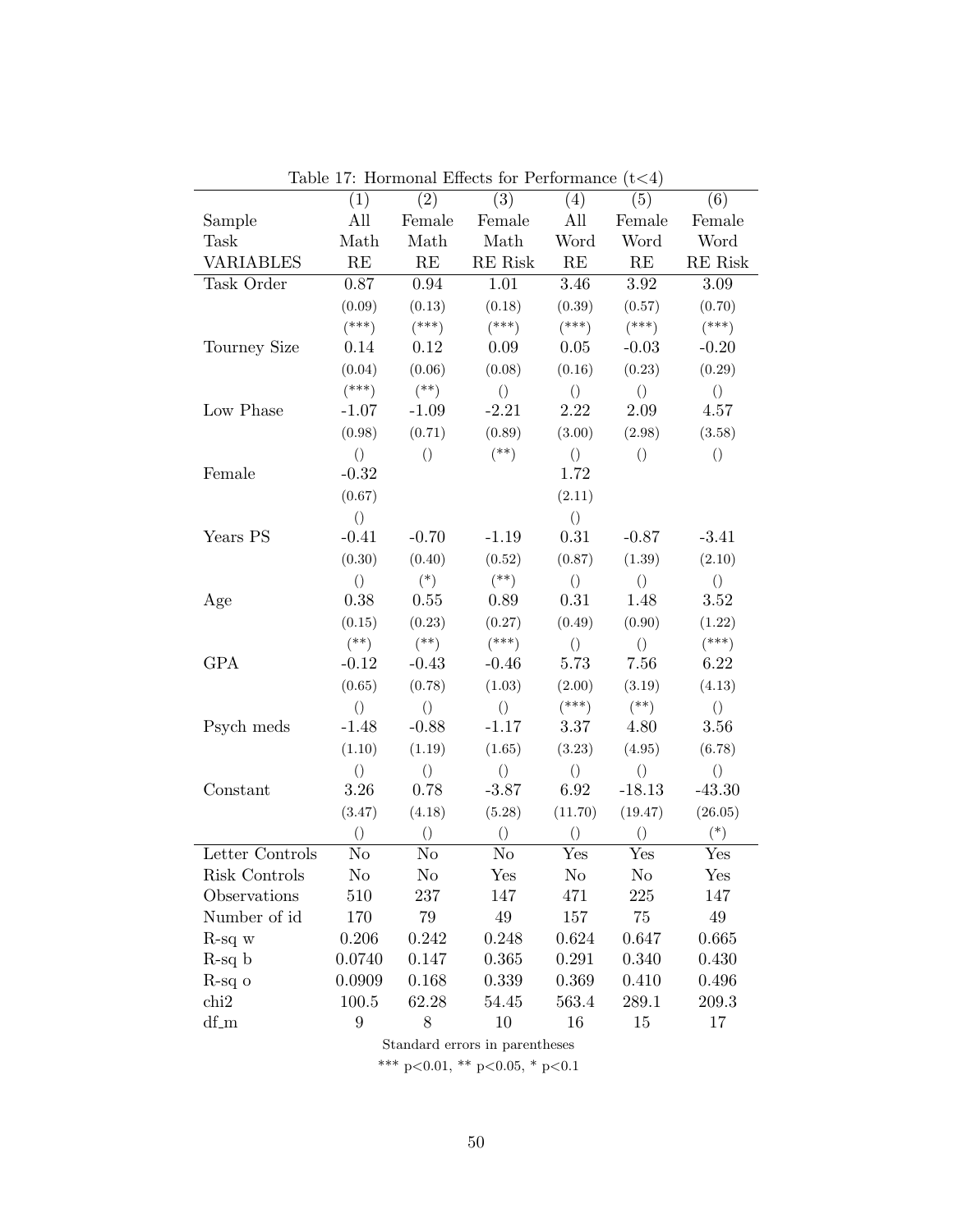## C (Not For Publication) Appendix III: Expected value from competitive choice

To maximize expected value from choosing to compete in a tournament, or to accept the piece rate, or to select the group pay scheme, an individual cares about his probability of winning a tournament and his expected output. Expected values are based on the performance from Treatment 1 and the improvement of the individual from repeating the task and being in a tournament in Treatment 2.<sup>22</sup> Assume an exogenous probability of winning a two person tournament in the form the percentile rank from Treatment 1 for the individual. If the individual is the best in the session then he receives a probability of winning a tournament of 0.99 and if he is the worst performing individual in the group his probability of winning is set to  $0.01$ . Let this rank be equal to p. An individual's probability of winning an n person sized tournament is then  $p^{n-1}$ . Let b be the base piece rate and y be the expected output of the individual, then the expected value of an  $n$  person tournament is:

$$
EV_n = p^{n-1} y b n \tag{C.1}
$$

This expected value form includes the piece rate which is the equivalent of a tournament size of 1. For group pay selection, assume that an individual accurately predicts the mean performance of the group. If an individual expects his output to be lower than the group average and if his probability is less than  $\frac{1}{2}$  then he should choose the group pay compensation scheme. Otherwise the rank ordering for the different sized tournaments in terms of expected values is as follows:

$$
\begin{cases}\nEV_6 \ge EV_4 & \text{if } y > \bar{y} \text{ and } p \ge \sqrt{\frac{2}{3}} \\
EV_4 \ge EV_6 & \text{if } y > \bar{y} \text{ and } p \le \sqrt{\frac{2}{3}} \\
EV_2 \ge EV_4 & \text{if } y > \bar{y} \text{ and } p \le \sqrt{\frac{1}{2}} \\
EV_1 \ge EV_2 & \text{if } y > \bar{y} \text{ and } p \le \frac{1}{2} \\
EV_{Grp} \ge EV_n & \text{if } y \le \bar{y}, \forall n \in \{1, 2, 4, 6\}\n\end{cases}
$$
\n(C.2)

 $22$ For simplicity, the incentive effects of effort from entering a tournament are ignored in calculating these expected values.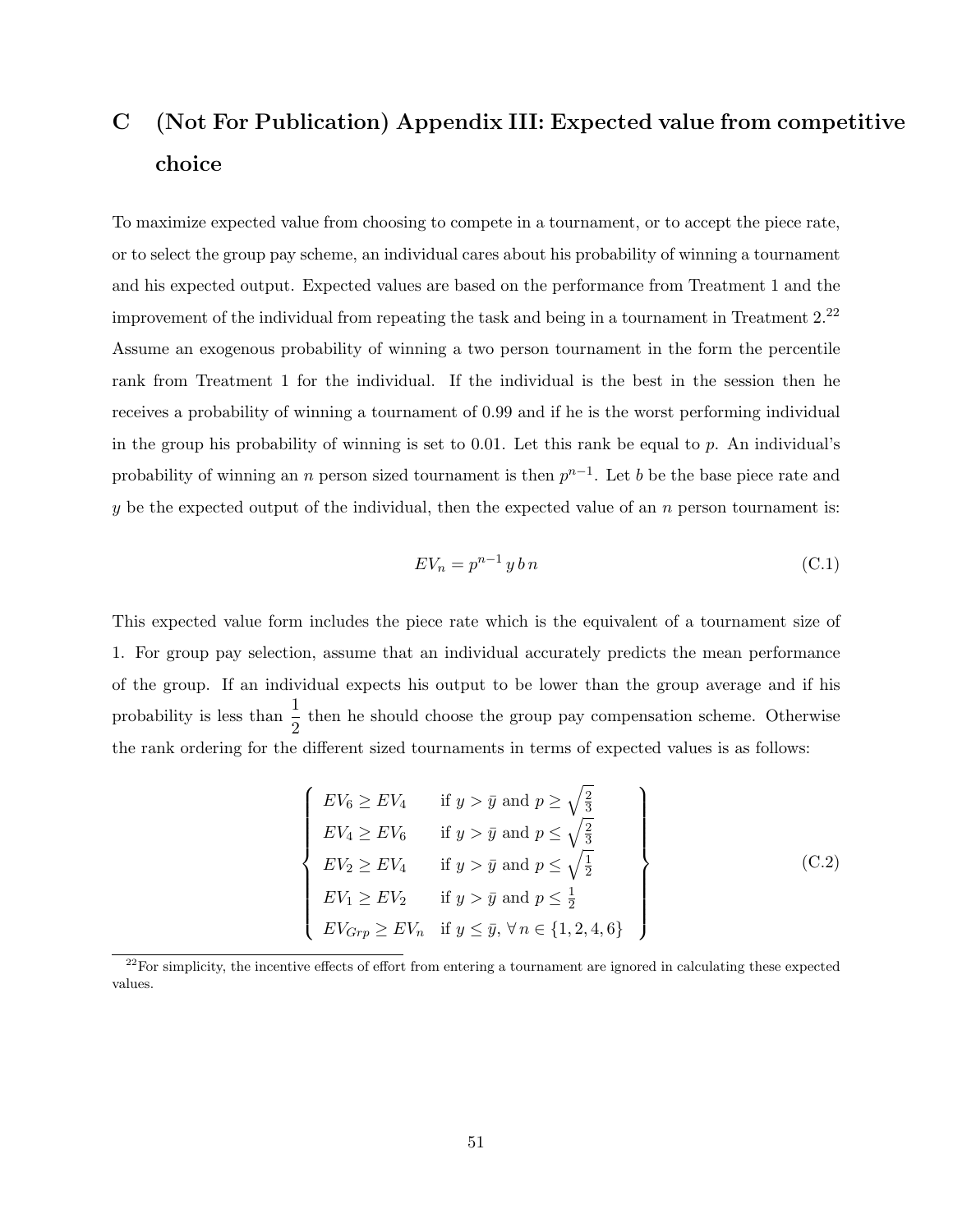## D (Not For Publication) Appendix IV: Experiment Instructions

### D.1 Math Task Instructions

### General Instructions

In this experiment you will be performing a task five different times. The task will consist of having you solve 2-digit 4-number addition problems in a 4 minute period.

The addition problems will look similar to the following equation:

 $12 + 57 + 48 + 52 =$ 

In some cases, you will be asked to make decisions about how you will potentially be paid for your performance.

Only one of the five tasks will determine your payout for the experiment and it will be randomly chosen at the end.

To answer a problem, you will simply type the numbers on the keyboard, then press enter and another problem will appear. You can choose not to answer a question by pressing the Enter button or clicking on submit. The answer will then be recorded as being incorrect and you will be moved to the next problem.

To help with time management, there will be a clock counting down the seconds for the 4 minute duration.

### Task 1

For Task 1, you will be paid \$0.50 for each correctly answered addition problem during the 4 minute time limit.

You will not know how many problems you answered correctly until the end of the 4 minutes.

At the end of the 4 minutes you will see a screen asking about your performance.

Do not discuss your performance with anyone else at anytime.

Once you press the button below you will be taken to a screen showing your payout method and confirming that you understand.

The task will begin once everyone in this session is ready to begin.

If you feel like you understand the instructions and are ready to begin then press the "I understand" button below.

52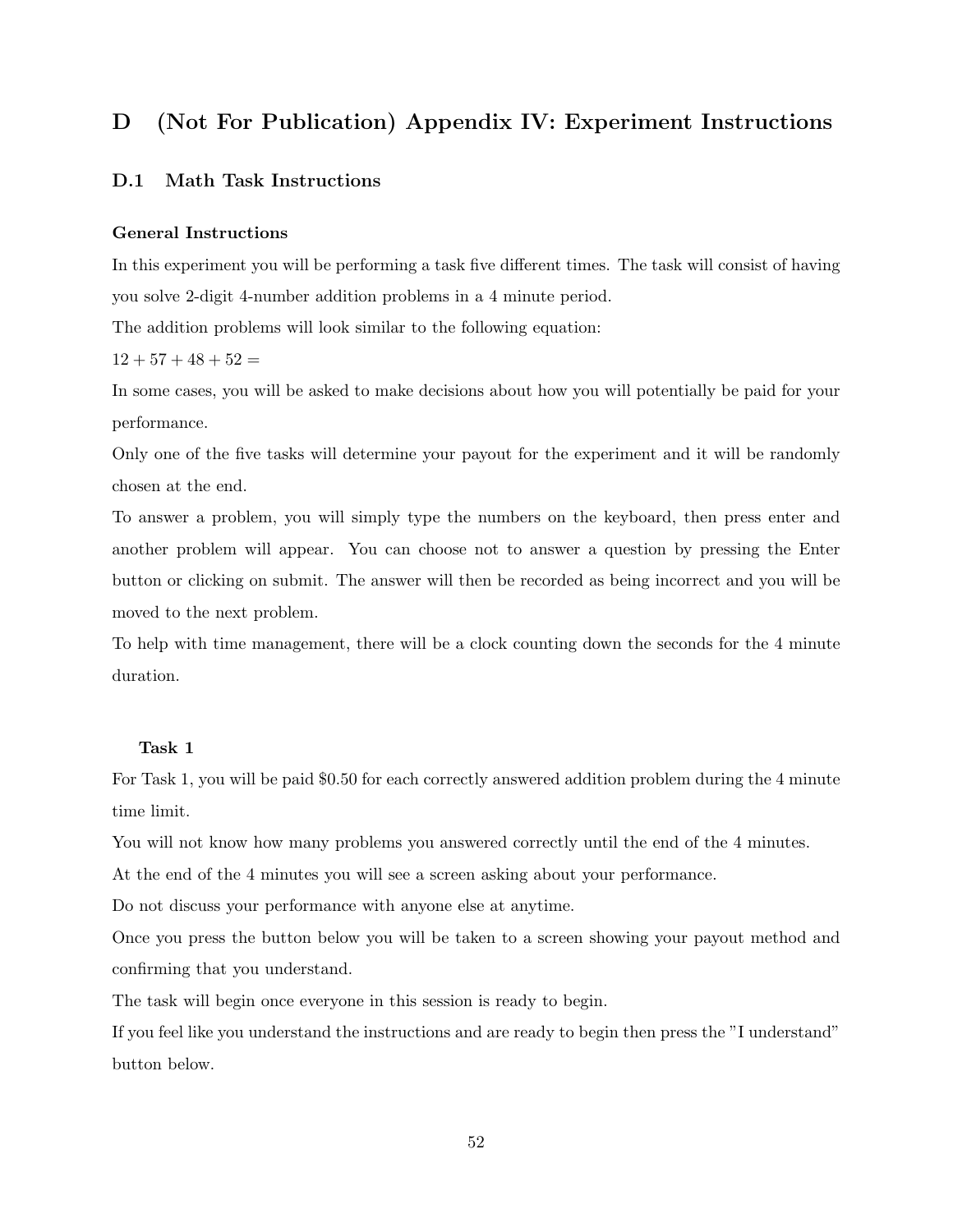### Task 2

For this task, you will be randomly placed in a tournament.

The tournament will have a size of 2 or 4 or 6 people, including yourself.

If you win the tournament you will be paid \$0.50 multiplied by the number of people in the tournament for each correctly answered problem. For example, if you are in a 4 person tournament then you will be paid \$2.00 for each correct answer so long as you win the tournament.

If you do not win the tournament then you will receive nothing.

In the event of a tie for first place, you will split your tournament winnings evenly with the number of people that tied for first place in the tournament.

You will not know who you are competing against.

You will not know how many problems you answered correctly until the end of the 4 minutes.

To help with time management, there will be a clock counting down the seconds for the 4 minute duration. At the end of the 4 minutes you will see a screen asking about your performance.

Do not discuss your performance with anyone else at anytime.

Once you press the button below you will be taken to a screen showing your tournament size and confirming that you understand.

The task will begin once everyone in this session is ready to begin.

If you feel like you understand the instructions and are ready to begin then press the "I understand" button below.

### Task 3

For this task, you will be randomly put in a group with one other person.

The group has a total size of 2 people (including yourself) and group members will be paid an equal amount.

You will be paid according to the productivity of your group. The number of correct answers by you and your partner will be added together and as a group you will be paid \$0.50 per correct answer. Your group earnings will be divided evenly between each partner ensuring you each get equal pay.

You will not know who you are a partner with.

At the end of the 4 minutes you will see a screen asking about your performance.

You will not know how many problems you answered correctly until the end of the 4 minutes.

Do not discuss your performance with anyone else at anytime.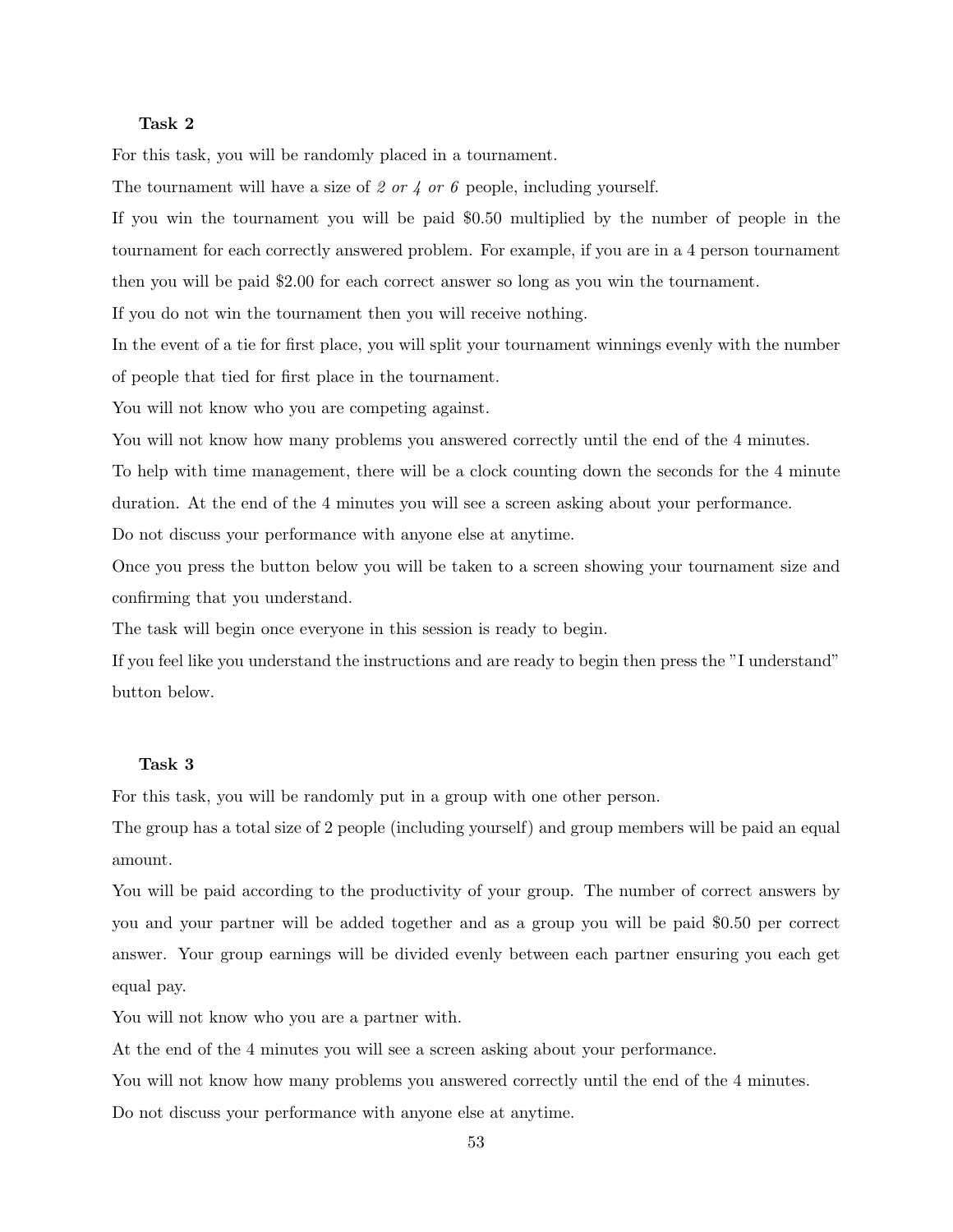Once you press the button below you will be taken to a screen showing your payout method and confirming that you understand.

The task will begin once everyone in this session is ready to begin.

If you feel like you understand the instructions and are ready to begin then press the "I understand" button below.

#### Task 4

You will now have the opportunity to choose the individual pay rate of \$0.50 per correct answer, or to enter in a tournament, or to join a partner and receive the group pay rate.

Your possible choices are: Group Pay, Individual Pay, 2 Person Tournament, 4 Person Tournament, 6 Person Tournament

Whenever possible, you will be paired with other people that chose the same pay format as yourself. If there are not enough people for your chosen format, then individuals who have selected another pay format will be randomly selected to meet the participation requirements for your chosen format. Tournament:

If you win the tournament, then you will be paid \$0.50 multiplied by the number of people in the tournament for each correctly answered problem. In the event of a tie for first place, you will split your tournament winnings evenly with the number of people that tied for first in the tournament. If you do not win the tournament then you will receive nothing.

You will not know who you are competing against.

Individual Pay:

You will be paid \$0.50 for each correctly answered problem.

Group Pay:

For the Group Pay format, you will be joining one other person in a group.

You will be paid according to the productivity of your group. The number of correct answers by you and your partner will be added together and as a group you will be paid \$0.50 per correct answer. Your group earnings will be divided evenly between each partner ensuring you each get equal pay.

You will not know who you are a partner with.

You will not know how many problems you answered correctly until the end of the 4 minutes.

At the end of the 4 minutes you will see a screen asking about your performance.

Do not discuss your performance with anyone else at anytime.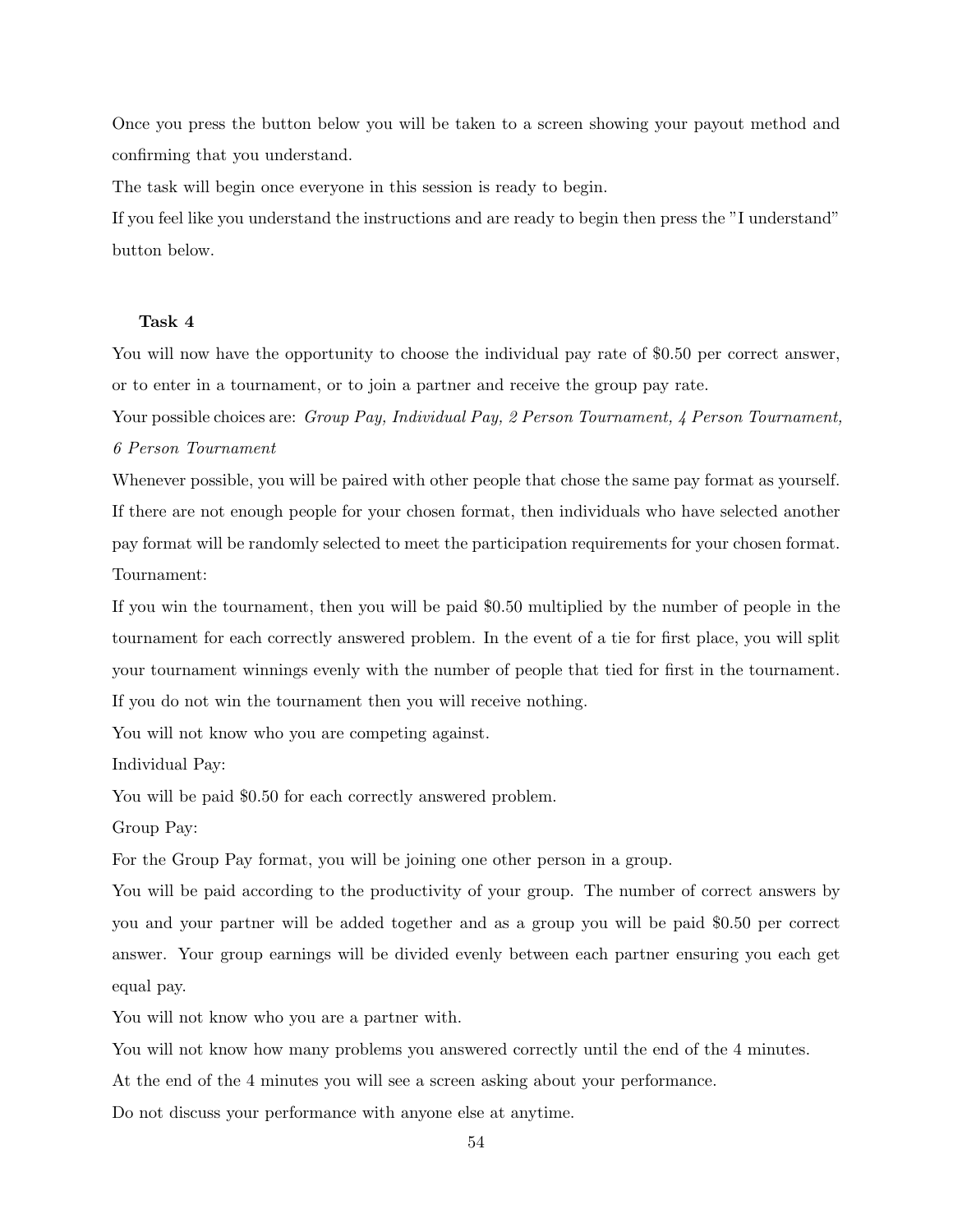Once you press the button below, you will be taken to a screen to make your payout method choices and confirm that you understand.

The experiment will begin once everyone in this session is ready to begin.

If you feel like you understand the instructions and are ready to begin then press the "I understand" button below.

### Task 5

Every task that you have done so far has involved no feedback about other's performance. Now we will provide you with feedback regarding all session participants' performance from Task 1.

Your performance: Individual performance.

Everyone's performance: List of everyone's performance (high to low).

You will now have the opportunity to choose the individual pay rate of \$0.50 per correct answer, or to enter in a tournament, or to join a partner and receive the group pay rate.

Your possible choices are: Group Pay, Individual Pay, 2 Person Tournament, 4 Person Tournament, 6 Person Tournament

Whenever possible, you will be paired with other people that chose the same pay format as yourself. If there are not enough people for your chosen format, then individuals who have selected another pay format will be randomly selected to meet the participation requirements for your chosen format. Tournament:

If you win the tournament, you will be paid the rate of \$0.50 times the number of people in the tournament for each correctly answered problem.

In the event of a tie for first place, you will split your tournament winnings evenly with the number of people that tied for first in the tournament.

If you do not win the tournament then you will receive nothing.

You will not know who you are competing against.

Individual Pay:

You will be paid \$0.50 for each correctly answered problem.

Group Pay:

For the Group Pay format, you will be joining one other person in a group.

You will be paid according to the productivity of your group. The number of correct answers by you and your partner will be added together and as a group you will be paid \$0.50 per correct answer. Your group earnings will be divided evenly between each partner ensuring you each get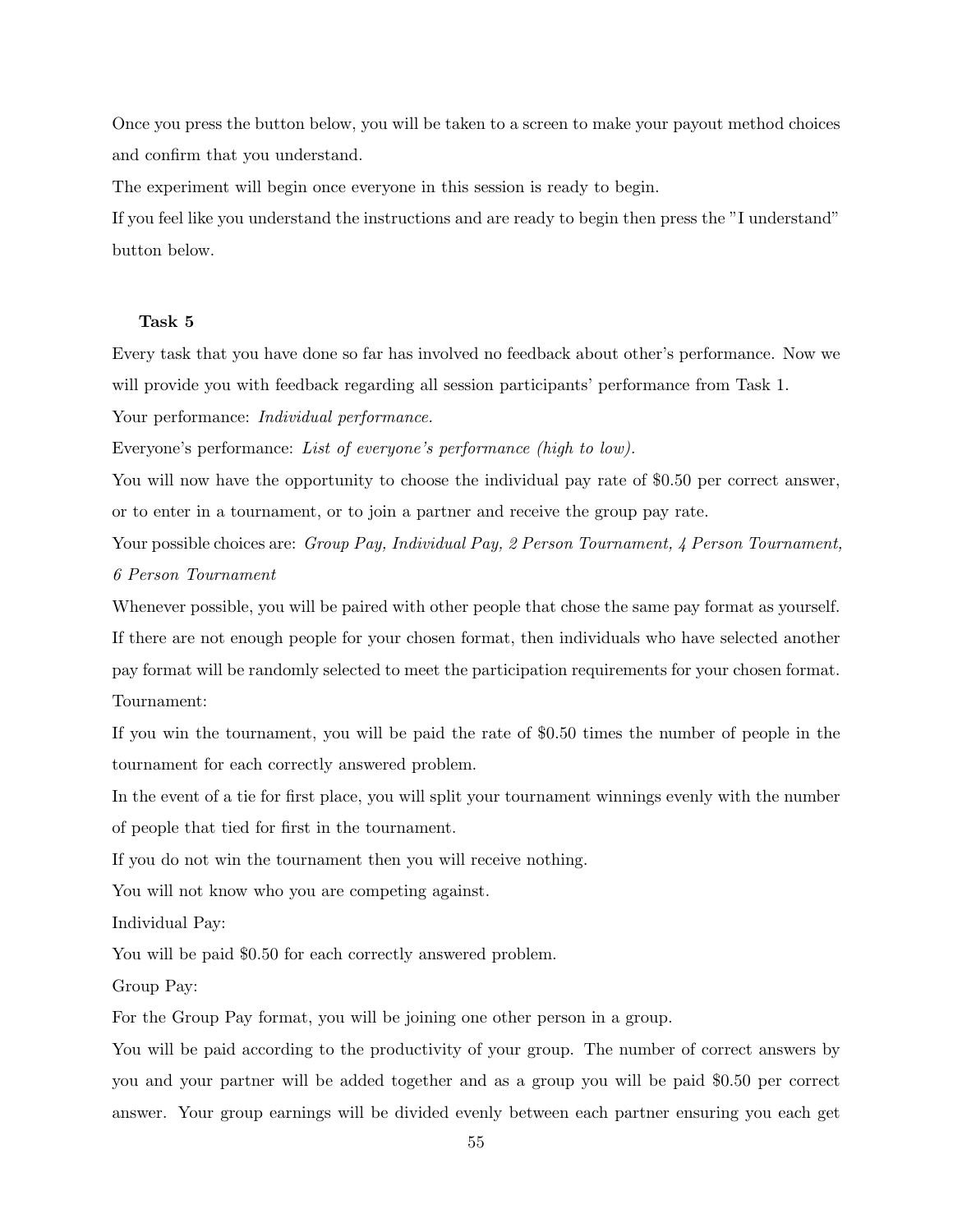equal pay.

You will not know who you are a partner with.

You will not know how many problems you answered correctly until the end of the 4 minutes.

At the end of the 4 minutes you will see a screen asking about your performance.

Do not discuss your performance with anyone else at anytime.

Once you press the button below, you will be taken to a screen to make your payout method choices and confirm that you understand.

The experiment will begin once everyone in this session is ready to begin.

If you feel like you understand the instructions and are ready to begin then press the "I understand" button below.

### D.2 Word Task Instructions

### General Instructions

In this experiment you will be performing a task five different times. The task will consist of giving you an alphabetical letter and having you type as many words as possible that begin with that letter in a 4 minute period.

To enter a word, you will simply type the word using the keyboard, then press enter or submit. You will then be able to enter another word. Using an English dictionary, the computer program will verify that the words you have spelled are correct. Misspelled words will be counted as incorrect and will not be included in your task total. During the task, you will see the words you have typed, but you will not know if you have spelled them correctly.

- Capitalization will not affect spelling.
- Duplicate words will be counted as incorrect.
- Proper names will be counted as incorrect.
- Common place names (cities, countries) will be counted as correct.
- Plurals and tense changes to root words will count as separate correct answers.

Everybody in the session will be given the same letter.

In some cases you will be asked to make decisions about how you will potentially be paid for your performance.

Only one of the five tasks will determine your payout for the experiment and it will be randomly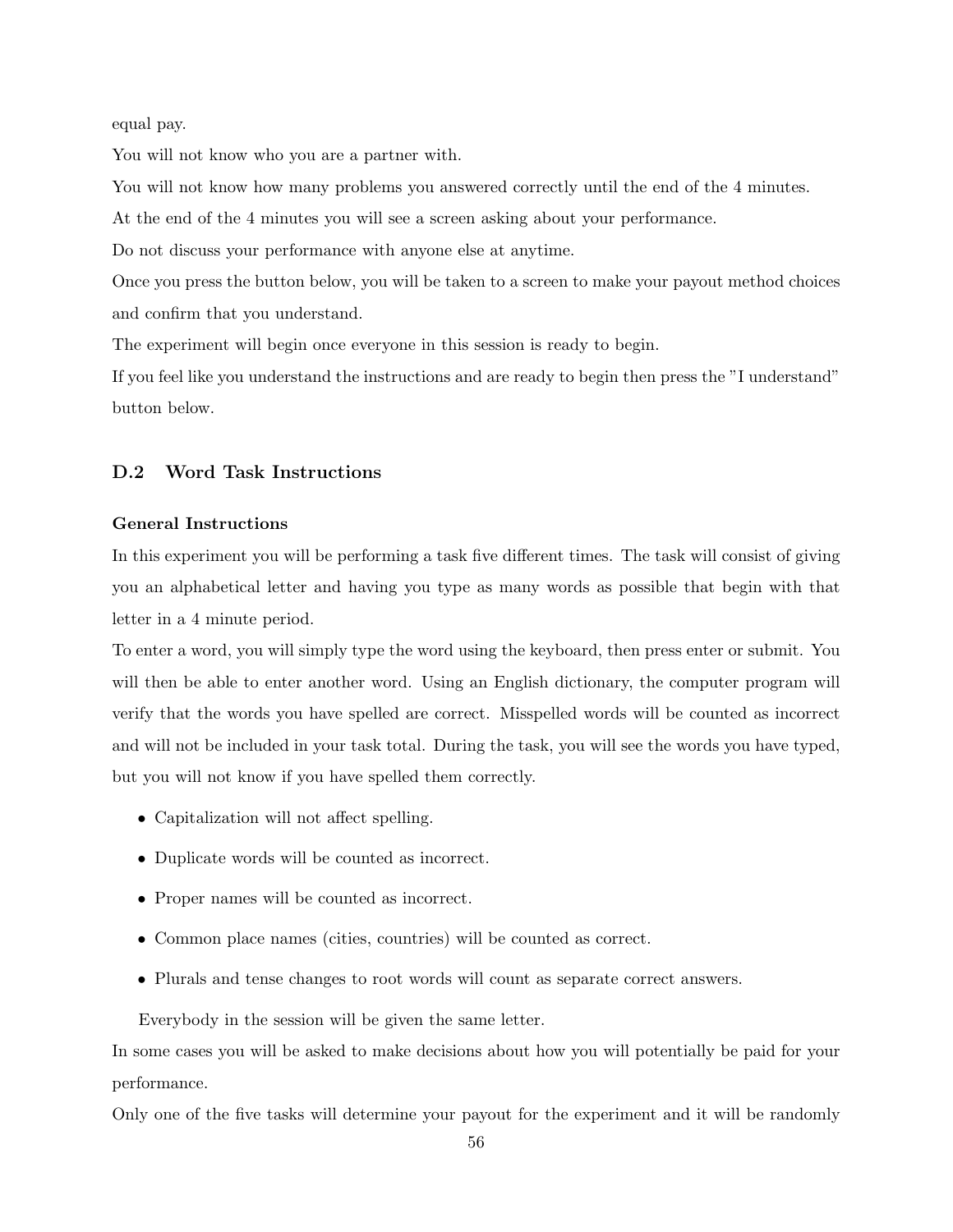chosen at the end.

To help with time management, there will be a clock counting down the seconds for the 4 minute duration.

### Task 1

For Task 1, you will be paid \$0.25 for each correctly spelled word during the 4 minute time limit. You will be informed of how many words you spelled correctly at the end of the task.

At the end of the 4 minutes you will see a screen asking about your performance.

Do not discuss your performance with anyone else at anytime.

Once you press the button below you will be taken to a screen showing your payout method and confirming that you understand.

The task will begin once everyone in this session is ready to begin.

If you feel like you understand the instructions and are ready to begin then press the "I understand" button below.

### Task 2

For this task, you will be randomly placed in a tournament.

The tournament will have a size of 2 or 4 or 6 people, including yourself.

If you win the tournament, you will be paid \$0.25 multiplied by the number of people in the tournament for each correctly spelled word you enter beginning with the designated letter.

For example, if you are in a 4 person tournament, then you will be paid \$1.00 for each correctly spelled word so long as you win the tournament.

If you do not win the tournament, then you will receive nothing.

In the event of a tie for first place, you will split your tournament winnings evenly with the number of people that tied for first place in the tournament.

You will not know who you are competing against. Everybody in the session will be given the same letter.

You will be informed of how many words you spelled correctly at the end of the task.

At the end of the 4 minutes you will see a screen asking about your performance.

Do not discuss your performance with anyone else at anytime.

Once you press the button below you will be taken to a screen showing your payout method and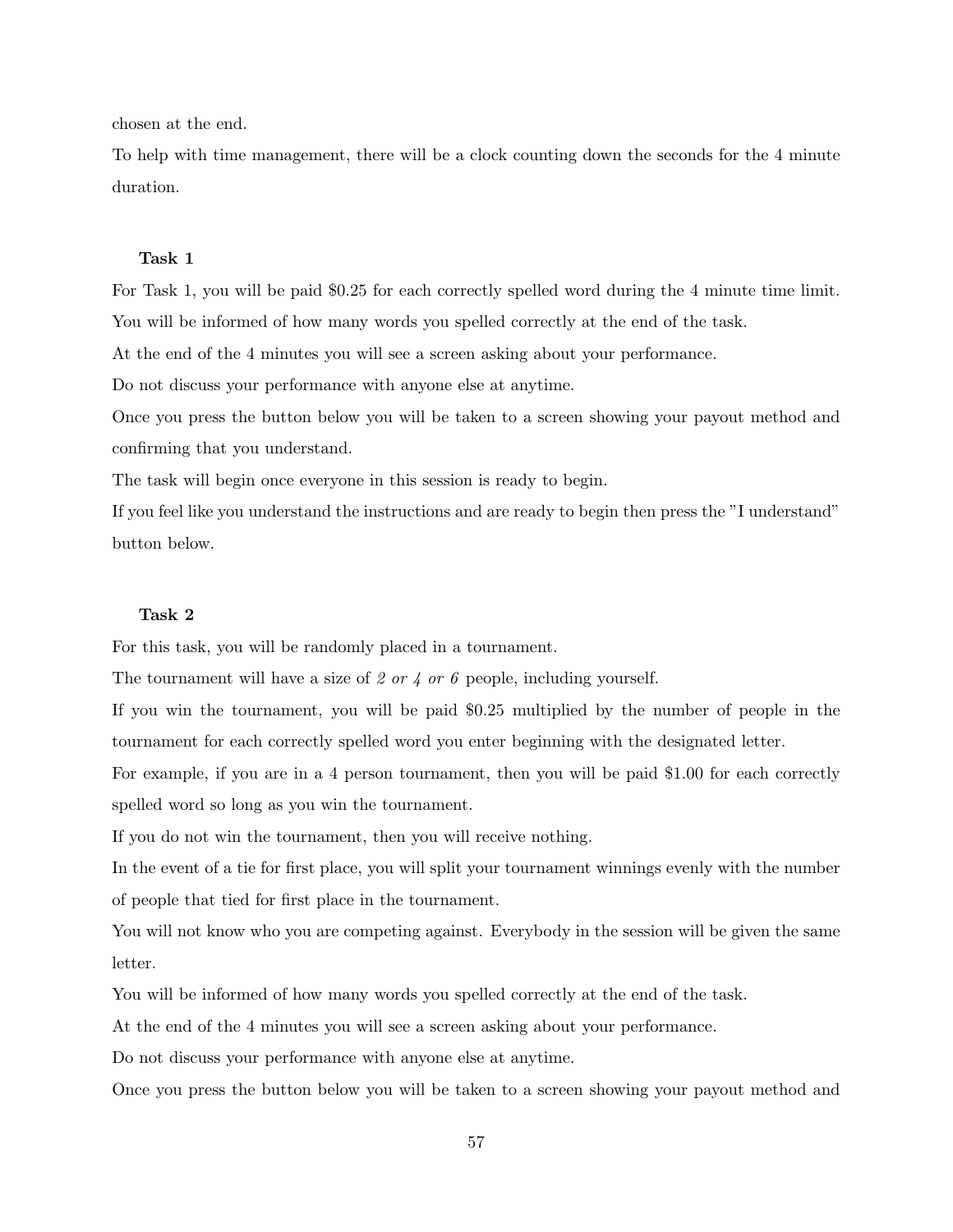confirming that you understand.

The task will begin once everyone in this session is ready to begin.

If you feel like you understand the instructions and are ready to begin then press the "I understand" button below.

### Task 3

For this task, you will be randomly put in a group with one other person.

The group has a total size of 2 people (including yourself) and group members will be paid an equal amount.

You will be paid according to the productivity of your group. The number of correctly spelled words by you and your partner will be added together and as a group you will be paid \$0.25 per word. Your group earnings will be divided evenly between each partner ensuring you each get equal pay.

You will not know who you are a partner with. Everybody in the session will be given the same letter.

You will be informed of how many words you spelled correctly at the end of the task.

At the end of the 4 minutes you will see a screen asking about your performance.

Do not discuss your performance with anyone else at anytime.

Once you press the button below you will be taken to a screen showing your payout method and confirming that you understand.

The task will begin once everyone in this session is ready to begin.

If you feel like you understand the instructions and are ready to begin then press the "I understand" button below.

### Task 4

You will now have the opportunity to choose the individual pay rate of \$0.25 per correctly spelled word, or to enter in a tournament, or to join a partner and receive the group pay rate.

Your possible choices are: Group Pay, Individual Pay, 2 Person Tournament, 4 Person Tournament, 6 Person Tournament

Whenever possible, you will be paired with other people that chose the same pay format as yourself. If there are not enough people for your chosen format, then individuals who have selected another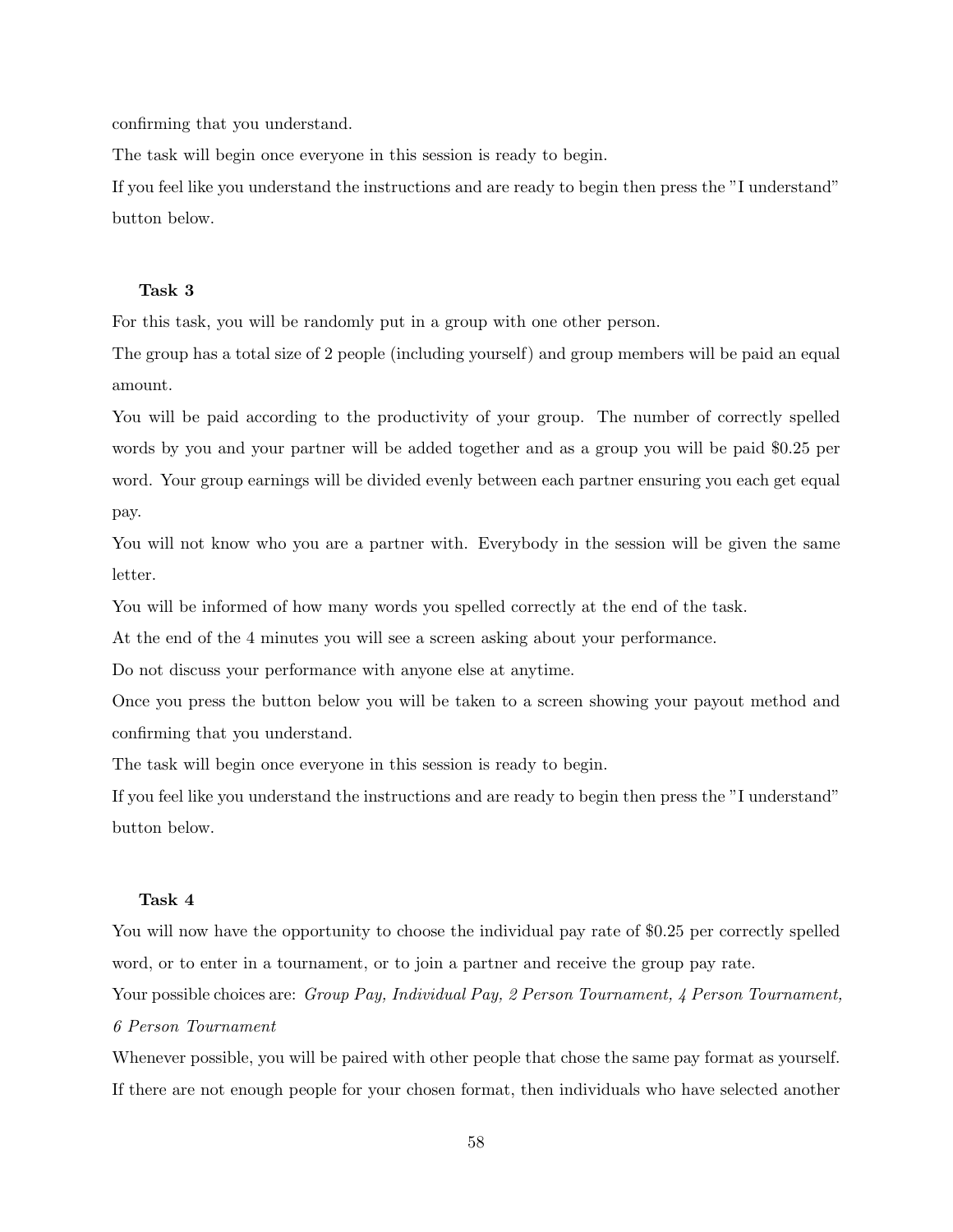pay format will be randomly selected to meet the participation requirements for your chosen format. Tournament:

If you win the tournament, then you will be paid \$0.25 multiplied by the number of people in the tournament for each correctly spelled word. In the event of a tie for first place, you will split your tournament winnings evenly with the number of people that tied for first in the tournament.

If you do not win the tournament then you will receive nothing.

You will not know who you are competing against.

Individual Pay:

You will be paid \$0.25 for each correctly spelled word.

Group Pay:

For the Group Pay format, you will be joining one other person in a group.

You will be paid according to the productivity of your group. The number of correctly spelled words by you and your partner will be added together and as a group you will be paid \$0.25 per correctly spelled word. Your group earnings will be divided evenly between each partner ensuring you each get equal pay.

You will not know who you are a partner with. Everybody in the session will be given the same letter. You will be informed of how many words you spelled correctly at the end of the task. At the end of the 4 minutes you will see a screen asking about your performance.

Do not discuss your performance with anyone else at anytime.

Once you press the button below you will be taken to a screen to make your payout method choices and confirming that you understand.

The task will begin once everyone in this session is ready to begin.

If you feel like you understand the instructions and are ready to begin then press the "I understand" button below.

### Task 5

Every task that you have done so far has involved no feedback about other's performance. Now we will provide you with feedback regarding all session participants' performance from Task 1. Your performance: Individual performance.

Everyone's performance: List of everyone's performance (high to low).

You will have the opportunity to choose the individual pay rate of \$0.25 per correctly spelled word, or to enter in a tournament, or to join a partner and receive the group pay rate.